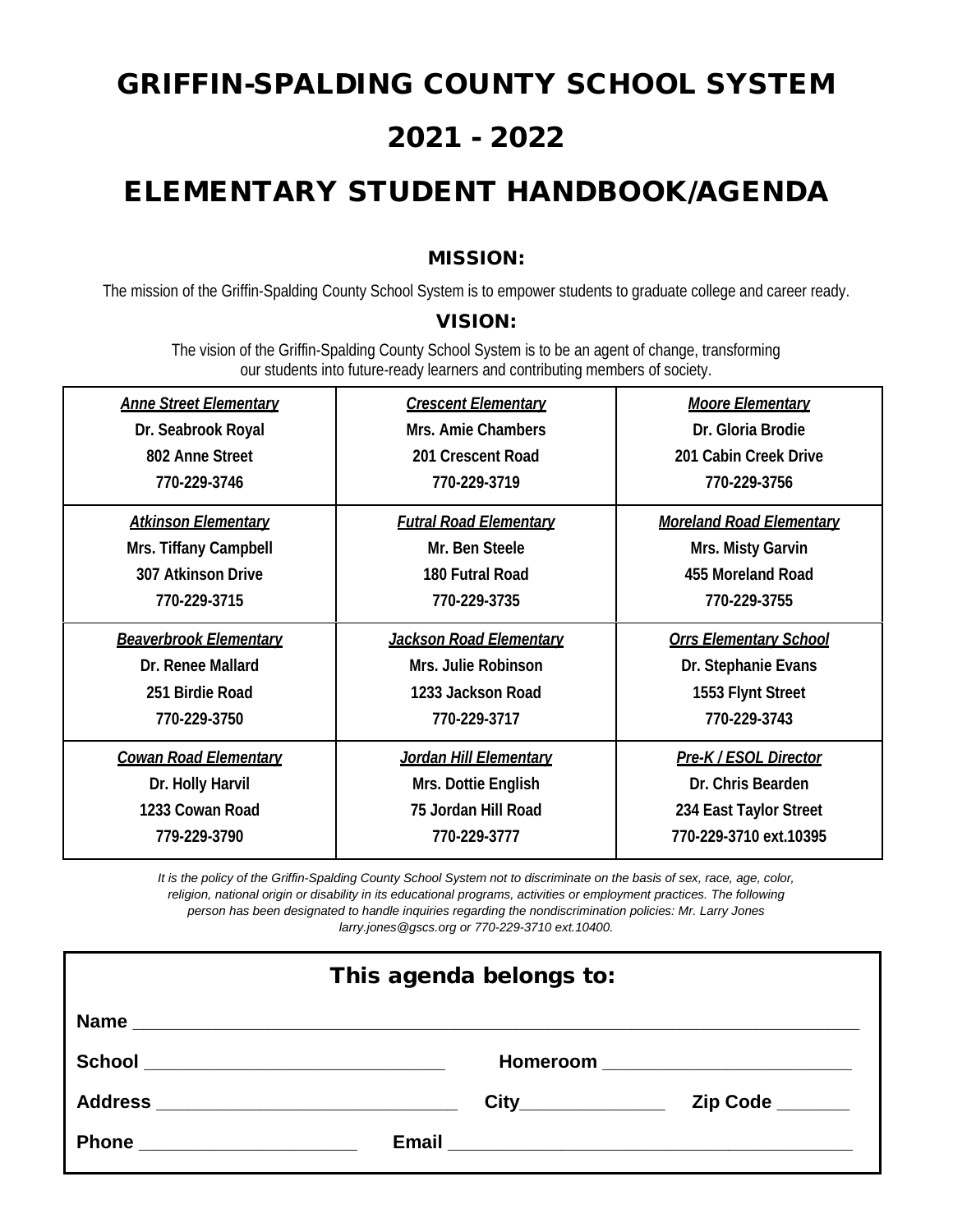# TABLE OF CONTENTS

| College and Career Readiness Index (CCRPI)4        |  |
|----------------------------------------------------|--|
|                                                    |  |
|                                                    |  |
|                                                    |  |
|                                                    |  |
|                                                    |  |
|                                                    |  |
|                                                    |  |
|                                                    |  |
|                                                    |  |
|                                                    |  |
|                                                    |  |
|                                                    |  |
|                                                    |  |
|                                                    |  |
|                                                    |  |
| Family Educational Rights and Privacy Act13        |  |
| Grievance Procedures/Gender Equity in Sports14     |  |
|                                                    |  |
|                                                    |  |
|                                                    |  |
|                                                    |  |
|                                                    |  |
|                                                    |  |
| Students with disabilities/Special Dietary Needs17 |  |
|                                                    |  |
|                                                    |  |
|                                                    |  |
| Parent and Family Engagement Information 18        |  |
| Opportunities for Parent and Family Engagement 18  |  |
|                                                    |  |
| Parent and Family Engagement Policy 19             |  |
|                                                    |  |
|                                                    |  |
|                                                    |  |
|                                                    |  |

| Positive Behavior Intervention and Support (PBIS)        |  |
|----------------------------------------------------------|--|
|                                                          |  |
|                                                          |  |
|                                                          |  |
|                                                          |  |
|                                                          |  |
| School Property Searches Including Lockers21             |  |
|                                                          |  |
|                                                          |  |
|                                                          |  |
|                                                          |  |
|                                                          |  |
|                                                          |  |
| Notice of Rights of Students and Parents24               |  |
|                                                          |  |
| Students with Disabilities Code of Conduct25             |  |
|                                                          |  |
|                                                          |  |
|                                                          |  |
| Code of Conduct (JCDA) Application27                     |  |
|                                                          |  |
|                                                          |  |
|                                                          |  |
|                                                          |  |
| Methods of Discipline: Long Term Suspension30            |  |
|                                                          |  |
|                                                          |  |
| Punishment Short of Suspension or Expulsion31            |  |
| Procedures for Disciplinary Hearing Officer or Panels32  |  |
| Student Code of Conduct - Parental Involvement32         |  |
|                                                          |  |
| Rule 1. Disruption and Interference with School32        |  |
| Rule 2. Damaging or Attempting to Damage Property33      |  |
| Rule 3. Assault or Battery by a Student33                |  |
| Rule 4. Physical Injury Caused, Threatened or            |  |
| Attempted to Be Caused by Student to School              |  |
|                                                          |  |
| Rule 5. Physical Injury Caused, Threatened or            |  |
| Attempted to Be Caused, by Student to Another            |  |
|                                                          |  |
| Rule 6. Weapons, Fire Arms and Hazardous                 |  |
|                                                          |  |
| Rule 7. Alcoholic Beverages, Narcotics, Stimulant Drugs, |  |
| and Controlled Substances (JCDAC)35                      |  |
| Rule 8. Disregard of Directions or Commands              |  |
| Rule 9. Unexcused Absences (JBD)36                       |  |
|                                                          |  |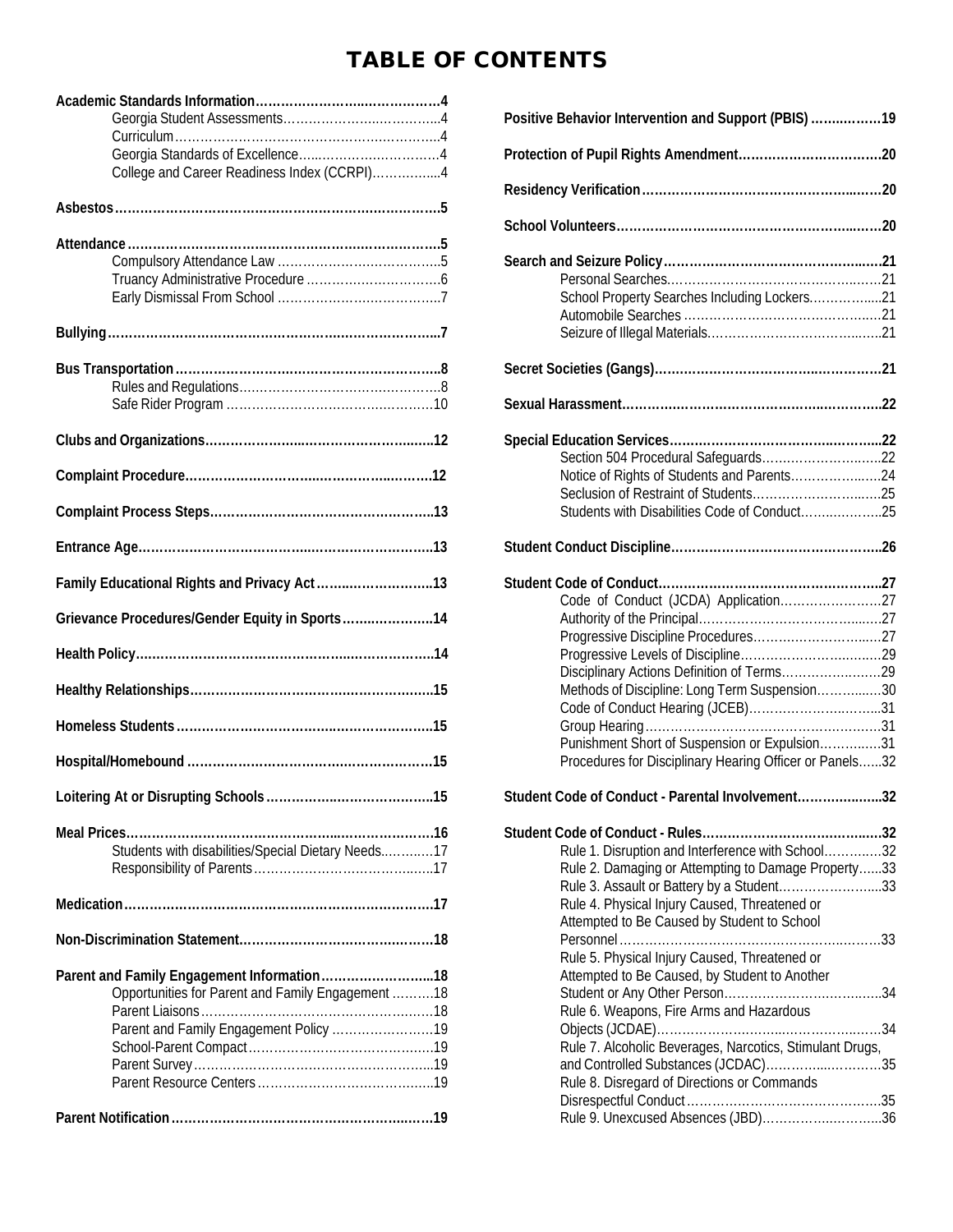| Rule 10. Dress and Grooming (JCDB)36                 |  |
|------------------------------------------------------|--|
|                                                      |  |
| Rule 12. Electronic Communication Devices37          |  |
| Rule 13. Electronic Communications System37          |  |
|                                                      |  |
|                                                      |  |
|                                                      |  |
|                                                      |  |
| Rule 18. Suspension Accumulation37                   |  |
| Rule 19. Falsifying Reports of Alleged Inappropriate |  |
| Behavior by Teacher/School Personnel38               |  |
| Rule 20. Secret Societies (Gangs)38                  |  |
| Rule 21. Offenses Involving False Information38      |  |
|                                                      |  |
| Rule 23. Failure to Obey Subpoena 39                 |  |
|                                                      |  |
|                                                      |  |
| Student Support Processes Policy (IGB)41             |  |
|                                                      |  |
|                                                      |  |
|                                                      |  |
| What is Every Student Succeeds Act (ESSA) 42         |  |
|                                                      |  |

| What are Targeted Assistance Schools43             |  |
|----------------------------------------------------|--|
|                                                    |  |
|                                                    |  |
|                                                    |  |
|                                                    |  |
|                                                    |  |
|                                                    |  |
|                                                    |  |
|                                                    |  |
|                                                    |  |
| Acknowledgement of Receipt of                      |  |
|                                                    |  |
|                                                    |  |
| Acknowledgement of Receipt of                      |  |
| Student Handbook/Code of Conduct45                 |  |
|                                                    |  |
| Acknowledgement of Receipt of                      |  |
| Compulsory Attendance Law Requirements45           |  |
| Acknowledgement of Receipt of Safe Rider Program45 |  |
|                                                    |  |
|                                                    |  |
|                                                    |  |
| Parental Opt-Out of Healthy Relationships46        |  |
|                                                    |  |
|                                                    |  |
|                                                    |  |

# Griffin-Spalding County Schools Executive Administrative Staff

Mr. Keith Simmons, Superintendent keith.simmons@gscs.org

To be Determined, Deputy Superintendent kiawana.kennedy@gscs.org

Mr. Anthony Aikens, Executive Director of Administrative Services anthony.aikens@gscs.org

Mrs. Sara Jones, Executive Director of Instructional Services sara.jones@gscs.org

Dr. Norman Sauce, Executive Director of Elementary Education norman.sauce@gscs.org

Dr. Donald Warren, Executive Director of Secondary Education donald.warren@gscs.org



# Griffin-Spalding County Schools Board of Education

#### District 1

**R. Syntel Brown** 1101 Crossings Place Griffin, Georgia 30223 (770) 743-9925 syntel.brown@gscs.org Term expires 12/31/2022 District 2

**Will Doss** 112 Millwood Drive Griffin, GA 30224 (678) 283-0550 will.doss@gscs.org Term expires 12/31/2024

## District 3

**Zachery Holmes, Chairman**  357 Moreland Road Griffin, Georgia 30224 (770) 228-6756 zach.holmes@gscs.org Term expires 12/31/2022

## District 4

**Barbara Jo Cook** 419 Country Club Drive Griffin, Georgia 30223 (678) 544-5919 barbarajo.cook@gscs.org Term expires 12/31/2024

## District 5

**Sue McDonald, Vice Chairman** 113 Magic Lily Drive Griffin, Georgia 30224 (770) 344-8469 sue.mcdonald@gscs.org Term expires 12/31/2022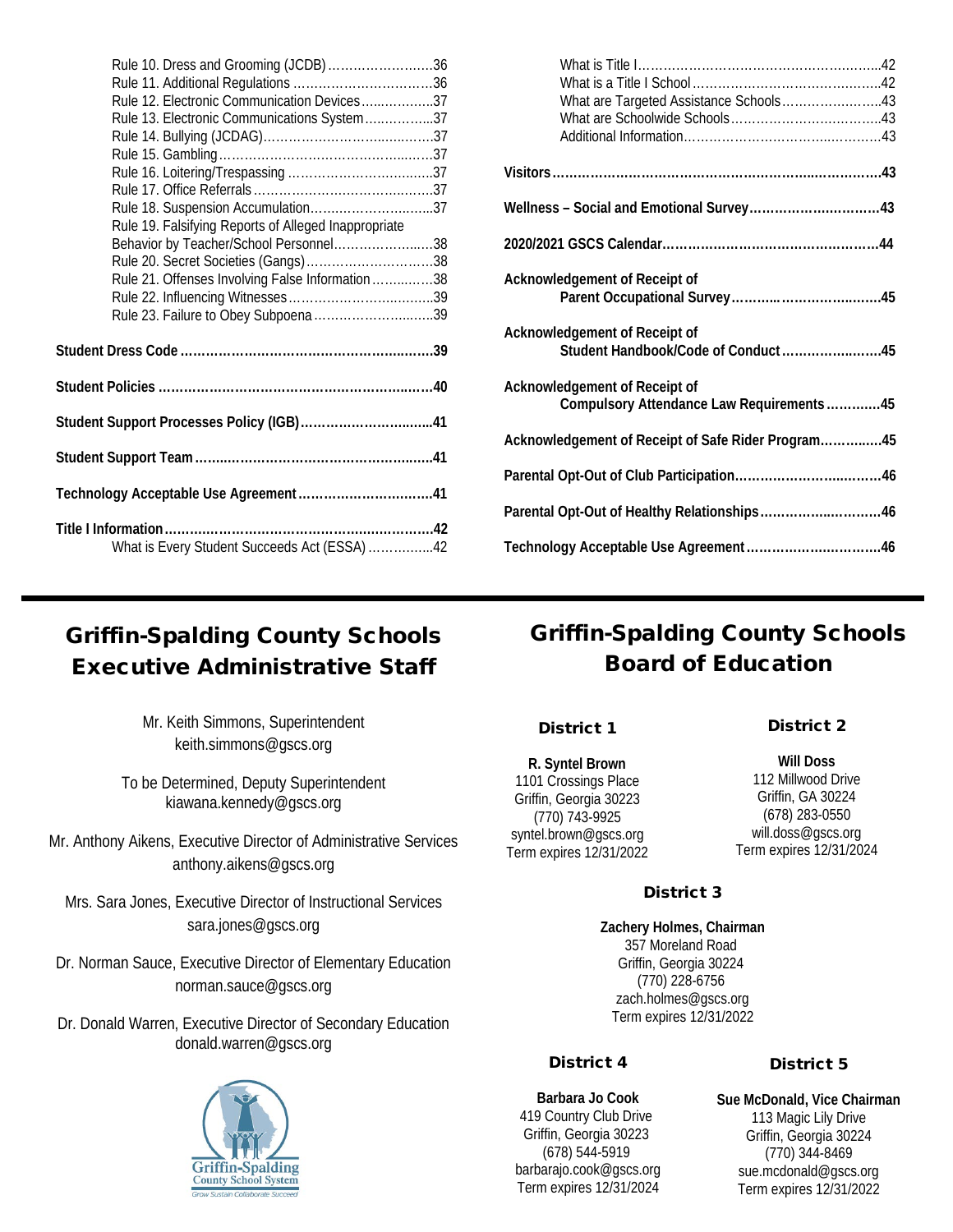# ACADEMIC STANDARDS INFORMATION

#### **GEORGIA STUDENT ASSESSMENTS**

The purpose of the Georgia Student Assessment Program is to measure student achievement on the state-adopted content standards and increase efforts to improve teaching and learning. Results of the assessment program are utilized to identify students failing to achieve mastery of content, to provide teachers with feedback about instructional practice and to assist school districts in identifying strengths and weaknesses in order to establish priorities in planning educational programs. The primary assessments include the Georgia Milestones Assessment System: End of Grade (EOG) in grades 3-8 and End of Course (EOC) in grades 9-12. Students in grades 3 through 8 take an end-of-grade assessment in English Language Arts and Mathematics. Students in grade 5 are also assessed in Science and students in grade 8 are also assessed in Science and Social Studies. High school students take an end-of-course assessment in Algebra I, American Literature, Biology and U.S. History as designated by the State Board of Education. The school system will continue to administer the Georgia Kindergarten Inventory of Developing Skills (GKIDS) in kindergarten and the Georgia Alternate Assessment (GAA) in grades 3-8 and 11. Other assessments include Assessing Comprehension and Communication in English State to State (ACCESS) for English Learner (EL) students and the National Assessment of Educational Progress (NAEP). Students are also offered opportunities to participate in the PSAT, SAT, ACT and Advanced Placement (AP). In addition to these assessments, the Griffin-Spalding County School System administers assessments for ELA, math, science and social studies through the year with the Mastery Connect and Measures of Academic Progress (MAP) platforms in a variety of grades 1-12. Schools also develop their own assessments to indicate student mastery of content.

#### **CURRICULUM**

The Griffin-Spalding County School System (GSCS) will follow the Georgia Standards of Excellence in K-12 English language arts, mathematics, science and social studies. Additional grade and content specific information on the standards that outlines exactly what students are expected to know and be able to do can be found at [https://www.georgiastandards.org/Pages/default.aspx.](https://www.georgiastandards.org/Pages/default.aspx)

GSCS has created curriculum guides using the Rigorous Curriculum Design (RCD) model. The curriculum guides serve as road maps that provide guidance to teachers to ensure that all students have access to a rigorous curriculum. These will be used in all schools. For more information on RCD, please go to [http://www.spalding.k12.ga.us/Students--Parents/index.html.](http://www.spalding.k12.ga.us/Students--Parents/index.html)

#### **GEORGIA STANDARDS OF EXCELLENCE**

The State Board of Education (SBOE) requires school systems to use the Georgia Standards of Excellence for English language arts, mathematics, science and social studies.

#### **ADDITIONAL INFORMATION**

Additional information regarding the Georgia Standards of Excellence can be found at:

- ELA Georgia Standards of Excellence: <https://www.georgiastandards.org/Georgia-Standards/Pages/ELA.aspx>
- Math Georgia Standards of Excellence: <https://www.gadoe.org/Curriculum-Instruction-and-Assessment/Curriculum-and-Instruction/Pages/Mathematics.aspx>
- Science Georgia Standards of Excellence: <https://www.georgiastandards.org/Georgia-Standards/Pages/Science.aspx>
- Social Studies Georgia Standards of Excellence: <https://www.georgiastandards.org/Georgia-Standards/Pages/Social-Studies.aspx>

## **COLLEGE AND CAREER READY PERFORMANCE INDEX (CCRPI)**

Georgia's current accountability index is the College and Career Ready Performance Index (CCRPI). It is designed to rate school performance. The reporting method is calculated with appropriate indicators for elementary, middle and high schools and will yield an indepth analysis of students' college and career readiness. It will measure the extent to which a school, school district and the state are successfully making progress in a number of key areas, such as content mastery, student attendance and the next level of preparation. Stakeholders will now have a complete and comprehensive picture of where a school or district is meeting performance expectations and where it is not. As of December 2012, every school in the state will receive a numerical index score out of 100 points called the College and Career Ready Performance Index (CCRPI) score. Additionally, a percentage of Title I schools will be identified as Comprehensive Support and Improvement or Targeted Support and Improvement Schools. These new school designations provide a deeper understanding of what resources schools need in order to be successful in their efforts to prepare students to be college and career ready.

#### **REFERENCES:**

Information obtained from the following websites:

- **GA DOE Website:** <http://www.gadoe.org/Pages/Home.aspx>
- **US DOE Website:** [http://www.ed.gov](http://www.ed.gov/)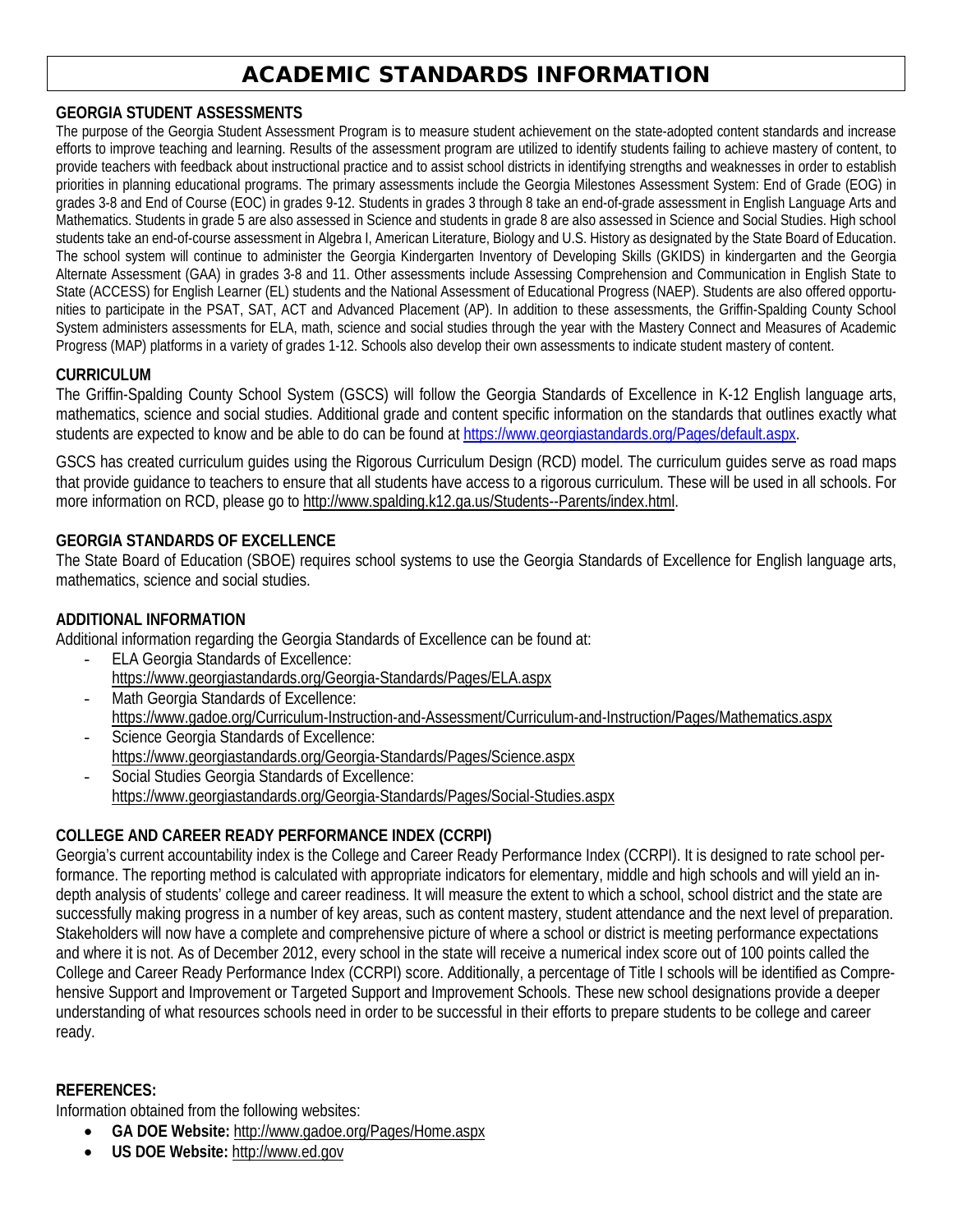# ASBESTOS

Each school has an Asbestos Hazard Emergency Response Act plan, implemented on July 9, 1989. This is to notify students and parents of the plan which is open for public inspection in the Office of the Principal during normal operating hours. If you have any questions concerning the asbestos report, please direct them to the Principal. The Griffin-Spalding County School System has an ongoing program for all custodial and maintenance personnel in the identification and handling of asbestos materials.

# ATTENDANCE

Regular school attendance is indicative of a positive attitude toward learning and self-discipline. Therefore, it is in each student's best interest to attend school every day. School day defined: The length of the school day includes not less than six hours of instruction, excluding class changes and lunch periods. **The Griffin-Spalding County School System's policy is to allow a student no more than seven unexcused absences from any class per semester. If absences exceed seven days, excuses must be brought to the attendance office and cleared for a student to receive credit.**

Absence from school is excused for the following reasons:

- 1. Personal illness
- 2. Serious illness or death in family
- 3. Condition making attendance impossible
- 4. Religious holidays
- 5. Serving as Page in the General Assembly (counted present for class)
- 6. Trips approved by the local school board (first two days only)
- 7. Approved school events
- 8. Required court appearance
- 9. Certain military pre-induction physical and military testing
- 10. Official visits to colleges or universities

Any other absence must first be approved "**excused**" by the principal to be considered excused. Parents of students who have unexcused absences totaling five days will be notified by letter as to the student's unexcused absence. Parents of students who have unexcused absences totaling seven or more days may be notified by the school social worker as to their expectations of their child attending school and the consequences of continued non-attendance. Parents of students who have unexcused absences totaling ten days will be notified by letter as to the student's unexcused absence. If the student is under 16 years of age, legal action within the court system may be taken by the school. If a student is over 16 years of age, the student may be withdrawn from Griffin-Spalding County School System due to non-attendance.

#### **Reminders:**

- 1. All excuses must be taken to the attendance office to have the absence changed from unexcused to excused.
- 2. Keep a record of your absence should you ever need it.
- 3. It is the student's responsibility to obtain work from teachers whose classes he/she missed in accordance with school policy.

# ATTENDANCE - COMPULSORY ATTENDANCE LAW

The Griffin-Spalding County Board of Education's Policy JBA www.spalding.k12.ga.us) requires that elementary and secondary students miss no more than 15 days each school year. Students in middle and high school shall have no more than seven (7) absences per semester. Middle and high school students who are absent more than seven (7) days per semester will receive credit only if the student adheres to the makeup work provisions described in Griffin-Spalding County Board of Education Policies JBA and JBD and brings a doctor's excuse or presents acceptable extenuating circumstances for the absences.

## **SUMMARY**

The Compulsory Attendance Law (O.C.G.A. 20-2-690.1) requires that the parent, guardian, or other person who has control or charge of a child or children sign a statement indicating he/she has received a written statement of possible consequences and penalties. In addition, the law requires children, who are age ten years or older by September 1, to sign a statement indicating he/she has received a written statement of possible consequences and penalties. Pursuant to O.C.G.A. 20-2-690.1, the Griffin-Spalding County Board of Education, requires that notification be given to the parent, guardian, or other person having control or charge of each child enrolled in the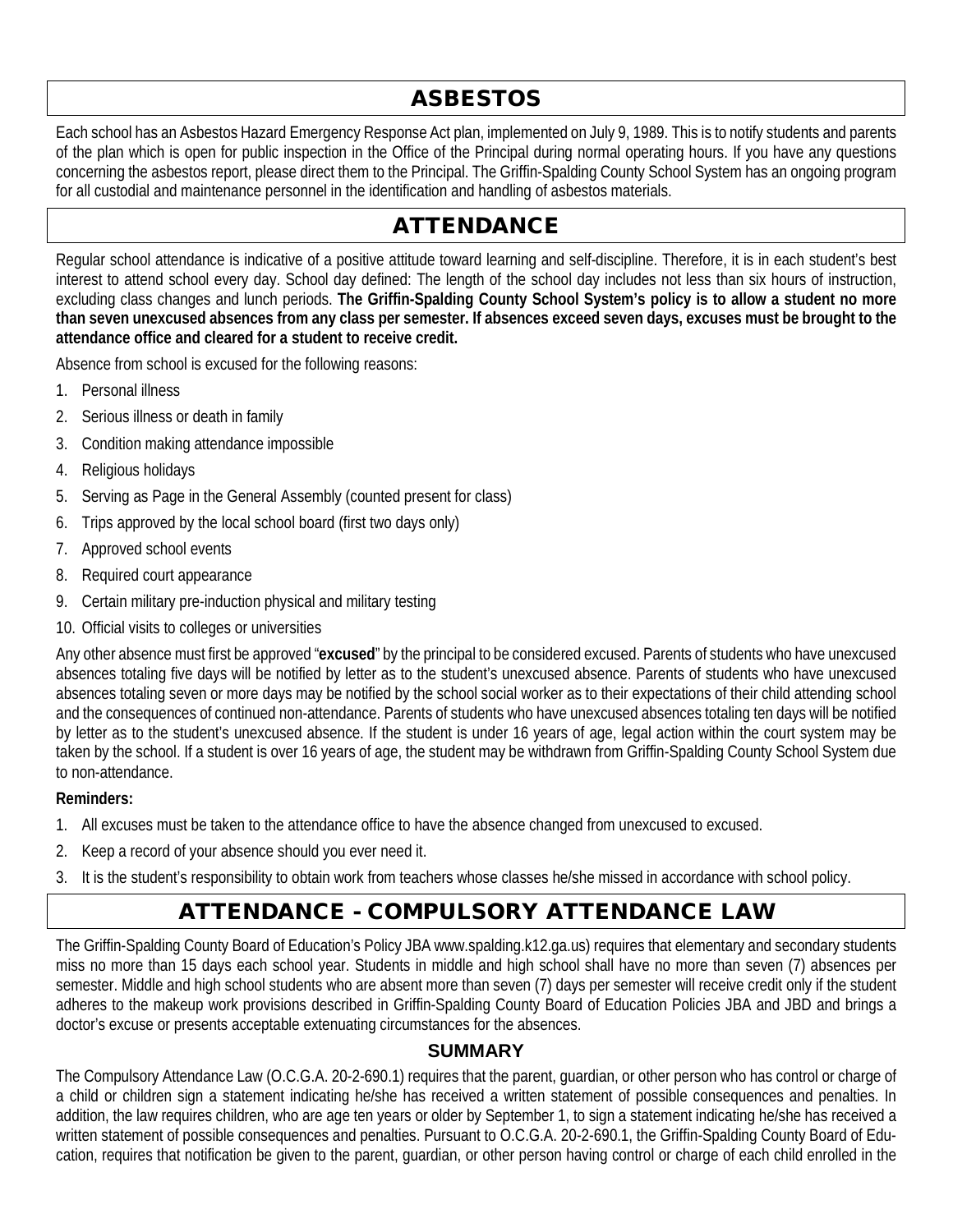Griffin-Spalding County School System of possible consequences and penalties for failing to comply with compulsory attendance under O.C.G. A. 20-2-690.1. These possible consequences and penalties are as follows:

- Guilty of a misdemeanor and upon conviction thereof, shall be subject to a fine not less than \$25.00 and not greater than \$100.00.
- Imprisonment not to exceed 30 days, community service, or any combination of such penalties, at the discretion of the court having jurisdiction.
- Each day's absence from school in violation of the Compulsory Attendance Law shall constitute a SEPARATE OFFENSE.

**Please visi[t www.spalding.k12.ga.us](http://www.spalding.k12.ga.us/) to review the complete Compulsory Attendance Policy - Refer to Policy JBA**

# ATTENDANCE - TRUANCY ADMINISTRATIVE PROCEDURE

- **1.** The parent, guardian, or other person who has control or charge of a child or children shall sign a statement indicating receipt of a written statement (Exhibit) of possible consequences and penalties for failing to comply with the Georgia Compulsory Attendance Statute. (O.C.G.A. § 20-2-690)
- **2**. Students who are age ten years or older by September 1, shall sign a statement indicating receipt of a written statement of possible consequences and penalties for failing to comply with Georgia Compulsory Attendance Statute. (O.C.G.A. § 20-2-690) After two reasonable attempts by the school to secure such signature or signatures, the school shall be considered to be in compliance if it sends a copy of the statement, via first class mail, to such parent, guardian, or other person who has control or charge of the child, or children. Certified mail, return receipt requested, still must be used to notify parents prior to any action to begin judicial proceedings for violations of the compulsory attendance law. The school principal shall retain signed copies of statements through the end of the school year.
- **3. After Five Unexcused Absences**: Documentation will be sent from a school administrator/designee to the parent/guardian regarding the number of days absent and the consequences of excessive absences. After two reasonable attempts to notify the parent or guardian, or other person who has control or charge of a child of five unexcused days of absence without response, the school system shall send a notice to such parent, quardian, or other person by first class mail. The parents, quardian, or other person who has control or charge of a child having five unexcused days of absence, shall be given a written summary of possible consequences and penalties for failing to comply with the Georgia Compulsory Attendance Statute. (O.C.G.A. § 20-2-690)
- **4. After Seven Unexcused Absences**: A copy of this documentation shall be sent to the School Social Worker. A referral shall be made to the School Social Worker using the social work form. An administrator must sign the form and all relevant correspondence and documentation must be attached. The Social Worker shall involve appropriate agencies and services such as mental health, social service agencies, school nurse, student, and parent groups as required.
- **5**. **After Ten Unexcused Absences**: If previous interventions have been unsuccessful, a referral should be made to the Attendance Task Force. In accordance with O.C.G. A. § 15-11-67, a possible consequence for students shall include possible dispositions for unruly children in Juvenile Court. Pursuant to the Georgia Compulsory Attendance Statute, O.C.G.A. § 20-2-690, *et seq*., "Any parent, guardian, or other person residing in the state who has control or charge of a child or children and who shall violate this Code section shall be guilty of a misdemeanor and, upon conviction thereof, shall be subject to a fine not less than \$25.00 and not greater than \$100.00, imprisonment not to exceed 30 days, community service, or any combination of such penalties, at the discretion of the court having jurisdiction. **Each day's absence from school in violation of this part after the child's school system notifies the parent, guardian, or other person who has control or charge of a child of five unexcused days of absence for a child shall constitute a separate offense.** After two reasonable attempts to notify the parent, guardian, or other person who has control or charge of a child of five unexcused days of absence without response, the school system shall send a notice to such parent, guardian, or other person by certified mail, return receipt requested. Public schools shall provide to the parent, guardian, or other person having control or charge of each child enrolled in public school a written summary of possible consequences and penalties for failing to comply with compulsory attendance under this Code section for children and their parents, guardians, or other persons having control or charge of children. The parent, guardian, or other person who has control or charge of a child or children shall sign a statement indicating receipt of such written statement of possible consequences and penalties; children who are age ten years or older by September 1 shall sign a statement indicating receipt of such written statement of possible consequences and penalties. After two reasonable attempts by the school to secure such signature or signatures, the school shall be considered to be in compliance with this subsection if it sends a copy of the statement, via certified mail, return receipt requested, to such parent, guardian, other person who has control or charge of a child, or children. Public schools shall retain signed copies of statements through the end of the school year."

## **6. Tardies or Early Dismissals:**

**A**. At 5 unexcused tardies or early dismissals, or any combination totaling 5 tardies and/or early dismissals, the principal or his/her designee will send a copy of the Compulsory School Attendance Law Principal's Letter to the parent(s) and refer the child and parent(s) to the school counselor.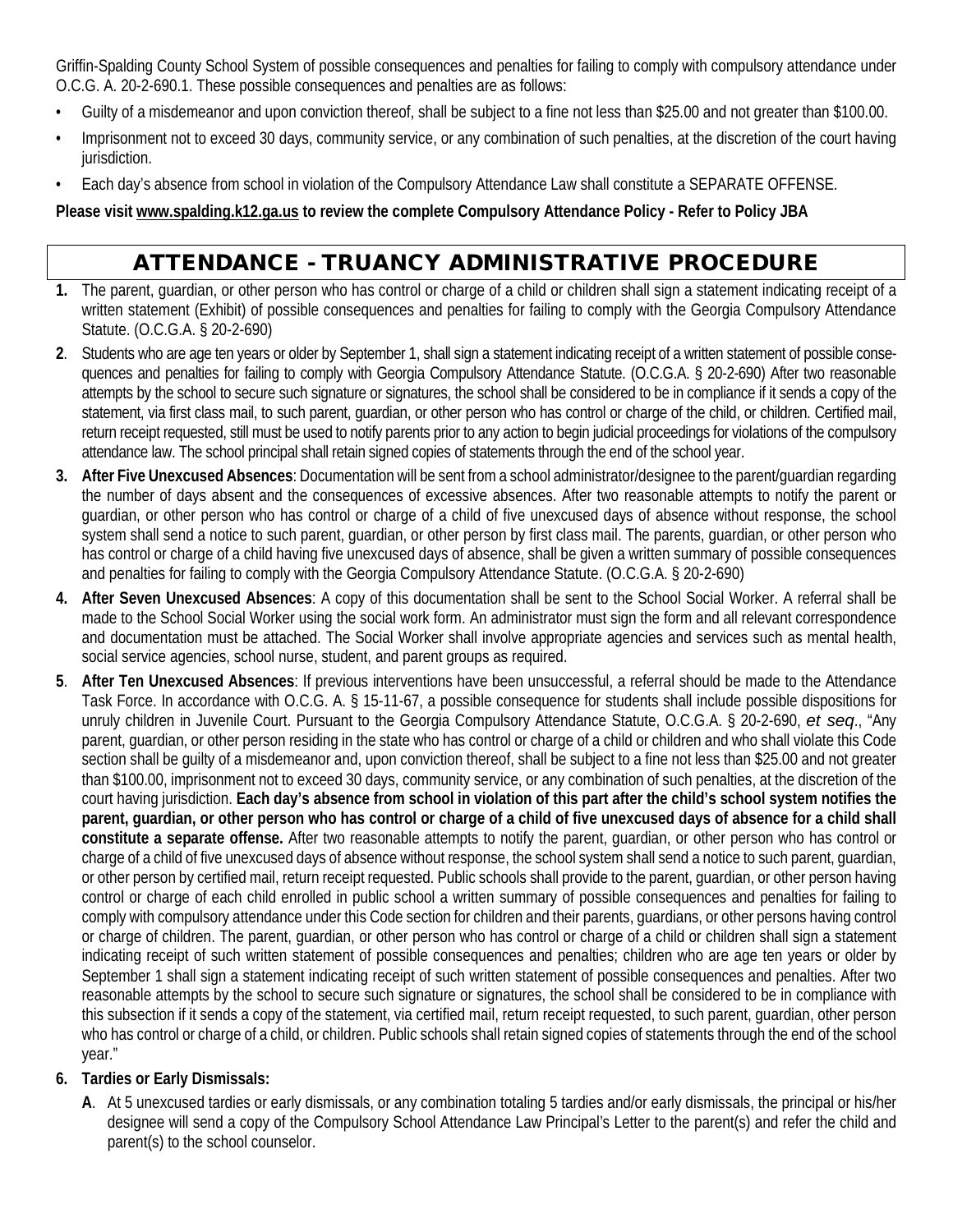**B.** Upon the 10th unexcused tardy, early dismissal, or any combination totaling 10 tardies and early dismissals, a referral is made to the School Social Worker, who will, if necessary, refer the student and parent(s) to the Griffin-Spalding County Attendance Task Force Committee.

# ATTENDANCE - EARLY DISMISSAL FROM SCHOOL

Griffin-Spalding County School System discourages early dismissals from school. Students need to be in class every day and every class period in order to maximize their school experience. Occasionally students need to leave school early for doctor appointments, court appearances, dental appointments, becoming ill while at school, etc. If a student must leave school early, he/she must:

- 1. Present a written note signed by the student's parents or legal guardian to the Attendance Office BEFORE SCHOOL BEGINS THAT DAY. If student becomes ill during school, student should secure an early dismissal slip from the Attendance Office.
- 2. Secure an early dismissal slip from the Attendance Office; Please note: early dismissal from school will not be allowed based on a telephone call to the attendance office.
- 3. Wait in the classroom until the time to depart has arrived. Students will not be allowed to wait in front of the school.

# BULLYING

The Griffin-Spalding County School System believes that all students can learn better in a safe school environment. Behavior that infringes on the safety of students will not be tolerated. Bullying, as the term is defined in Georgia law, of a student by another student is strictly prohibited. Such prohibition shall be included in the Student Code of Conduct for all schools within the school system.

Bullying is defined as an act that is:

- 1. Any willful attempt or threat to inflict injury on another person, when accompanied by an apparent present ability to do so;
- 2. Any intentional display of force such as would give the victim reason to fear or expect immediate bodily harm; or
- 3. Any intentional written, verbal, or physical act, which a reasonable person would perceive as being intended to threaten, harass, or intimidate, that:
	- a. Causes another person substantial physical harm within the meaning of Code Section 16-5-23.1 or visible bodily harm such as term is defined in Code Section16-5-23-1;
	- b. Has the effect of substantially interfering with a student's education
	- c. Is so severe, persistent, or pervasive that it creates an intimidating or threatening educational environment; or
	- d. Has the effect of substantially disrupting the orderly operation of the school.

The term applies to acts which occur on school property, on school vehicles, at designated school bus stops, or at school related functions or activities or by use of data or software that is accessed through a computer, computer system, computer network, or other electronic technology of the Griffin-Spalding County School System. The term also applies to acts of cyberbullying which occur through the use of electronic communication, whether or not electronic act originated on school property or with school equipment, if electronic communication (1) is directed specifically at students or school personnel, (2) is maliciously intended for the purpose of threatening the safety of those specified or substantially disrupting the orderly operation of the school, and (3) creates a reasonable fear of harm to the students' or school personnel's person or property or has a high likelihood of succeeding in that purpose. Electronic communication includes, but is not limited to, any transfer of signs, signals, writing, images, sounds, data or intelligence of any nature transmitted in whole or in part by a wire, radio, electromagnetic, photo electronic or photo optical system.

Procedures may be developed at each school encouraging a teacher or other school employee, student, parent, guardian, or other person who has control or charge of a student, either anonymously or in the person's name, at the person's option, to report or otherwise provide information on bullying activity. Any teacher or other school employee who, in the exercise of his or her personal judgment and discretion, believes he or she has reliable information that would lead a reasonable person to suspect that someone is a target of bullying is encouraged to immediately report it to the school principal. Any report will be appropriately investigated by the administration based on the nature of the complaint in a timely manner to determine whether bullying has occurred, whether there are other procedures related to illegal harassment or discrimination that should be implemented and what other steps should be taken. Any report of retaliation for reporting bullying will also be investigated and addressed as called for in this policy and in accordance with school procedures.

Acts of bullying shall be punished by a range of consequences through the progressive discipline process, as stated in the Code of Conduct. However, upon a finding by the disciplinary hearing officer, panel or tribunal that a student in grades 6-12 has committed the offense of bullying for the third time in a school year, the student shall be assigned to an alternative school.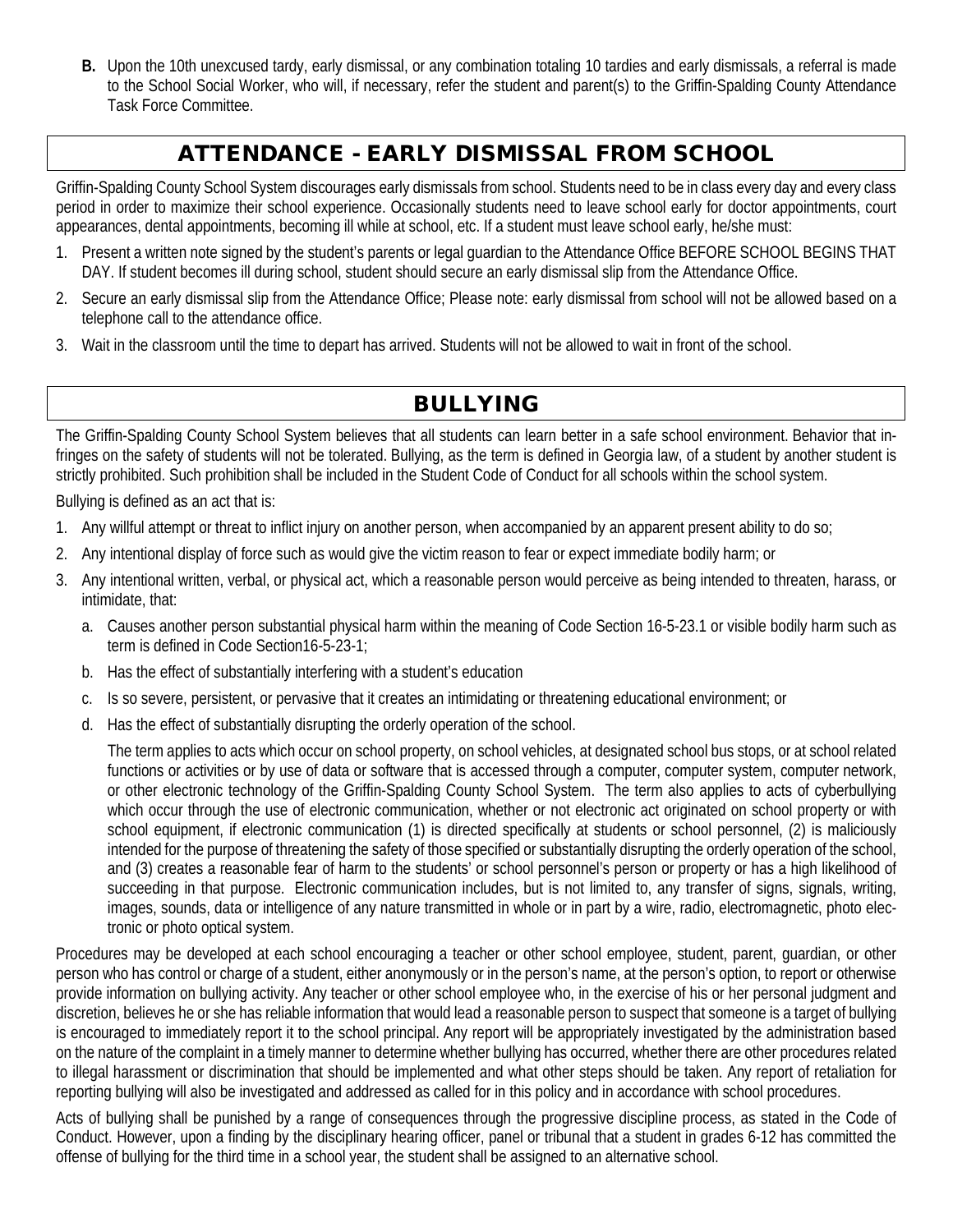Upon a finding by a school administrator that a student has committed an act of bullying or is a victim of bullying, the administrator or designee shall notify the parent, guardian, or other person having control or charge of the student by telephone call or through written notice, which may be done electronically.

Students and parents will be notified of the prohibition against bullying and the penalties for violating the prohibition by posting information at each school and by including such information in the student/parent handbooks.

# BUS TRANSPORTATION

# RULES AND REGULATIONS FOR STUDENTS TRANSPORTED BY GSCS

Students being transported are under the authority of the bus driver and are expected to obey the following rules:

- 1. Be at your assigned bus stop on time. Students and accompanying parents should arrive at the scheduled stop location at least 5 minutes before scheduled pick up time.
- 2. Wait patiently for the bus to arrive. Students should remain 12 to 15 feet from the roadway. Students required to cross the street should never approach the bus before the driver signals them to do so. Students who are not required to cross the street should never approach the bus until the driver opens the door. When entering or exiting a bus, students should remove headphones of any type and secure any loose items on clothing or book bags. If something is dropped, never return to the bus. Instead, move quickly to the 12 foot safety zone and wait for the driver's signal.
- 3. Use the steps and handrail when entering or exiting the bus.
- 4. Take seats quietly and quickly without crowding or pushing.
- 5. Remain seated while the bus is in motion with hands, head, arms or objects safely inside the windows. At no time should a student be up on his/her knees facing the rear of the bus or crawling on the floor of the bus.
- 6. Never throw anything inside the bus or from the bus window.
- 7. Food, drinks, candy, or chewing gum are not allowed on bus except in a closed lunch container or bag. Schools should refrain from handing out the described items immediately prior to dismissal.
- 8. Tobacco/tobacco products are not allowed at school, on the school grounds, or the school bus.
- 9. No glass containers are allowed on the school bus.
- 10. Observe the appropriate school dress code.
- 11. Students should only utilize their assigned bus and their assigned bus stop. The school may approve a temporary bus pass if needed. This request must be submitted by the parent before 9 AM if approved the student may use an alternate bus, but service will only be provided to **an existing bus stop location**. Bus passes cannot be used to establish a new bus stop location or to alter an existing route schedule. A bus pass can be denied by the Transportation Department if it compromises the current capacity of the bus in question.
- 12. Do not use loud or screaming voice while entering the bus, on the bus, or exiting the bus.
- 13. Do not use vulgar, abusive, or rude language or act in an obscene manner, including obscene hand gestures to other students, bus drivers, and other personnel.
- 14. Respectful conduct toward the school bus drivers and other persons is required.
- 15. Keep books, book bags, feet and legs out of the aisle. Do not have pencils, pens and other objects out of book bags while on the bus.
- 16. Be courteous to the bus driver, fellow students, passers-by, and other motorists.
- 17. Fighting or possession of weapons on the bus are not allowed and will result in suspension from the bus.
- 18. Do not talk to the bus driver while the bus is in motion unless there is an emergency situation.
- 19. Face the front of the bus and use the front entrance to exit the bus, except in cases of emergency. Do not jump down the steps when exiting the bus.
- 20. Any object brought on a school bus must fit safely under the passenger's seat or be held in the student's lap. If held in the lap, the object cannot extend any higher than the passenger's abdomen (below the chest). No items can block the aisle or emergency exit. This includes but is not limited to large band instruments, science projects, athletic equipment, and any field trip supplies. If students are on board, no exit or aisles can be blocked regardless of the need. Do not bring any type of live animals on the bus (this includes insects and reptiles).
- 21. Avoid displaying affection while on the bus.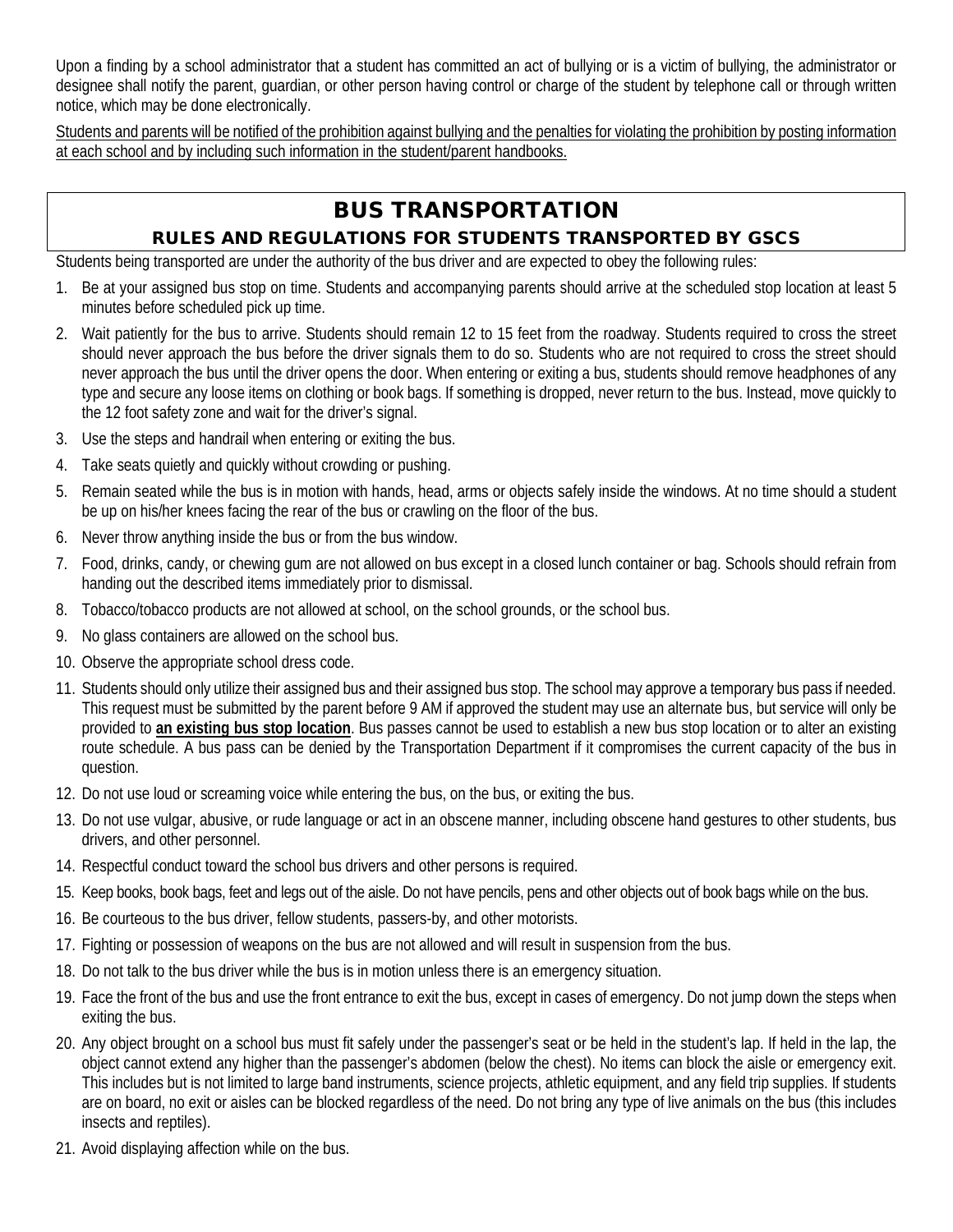- 22. The 12 foot zone around the bus is the danger zone. All students must move outside the danger zone as quickly as possible. At no time should students enter this zone unless the bus is stopped and the driver signals the student it is safe to approach the bus. If it is necessary to cross the highway after leaving the bus, follow these rules: Make certain the bus is stationary and the door is still open. Wait for the bus driver to give a signal to cross, look both ways, stay out of the line of traffic until the roadway is free of danger, then, proceed across the highway after the bus driver signals you to cross.
- 23. Students should never use emergency exits unless a drill or actual emergency is taking place.
- 24. Students shall not use mirrors, lasers, flash cameras or any lights or reflective devices or otherwise act in a manner that might interfere with the school bus driver's operation of the bus.
- 25. Students shall not commit, or threaten to commit, an act of violence upon another student, any teacher, bus driver, or school official or employee while riding a school bus or while waiting to board a school bus. (See Rule 3 of the Student Disciplinary/Conduct Code).
- 26. Students shall not cause or threaten to attempt to cause physical injury or behave in such a manner as could reasonably be interpreted to cause an assault, battery or physical injury to a teacher, bus driver, or other school employee while riding a school bus or waiting to board a school bus **(Code 20-2-751.6).** In addition, if a student is found to have engaged in acts of physical violence on a school bus, as defined in Rule 4 of the Student Disciplinary/Conduct Code, the student shall be disciplined according to the provisions of Rule 4.
- 27. Students shall refrain from acts of bullying other students while riding a school bus or waiting to board a school bus. (See Rule 14 of the Student Disciplinary/Conduct Code). If a student is found to have engaged in bullying or to have committed a physical assault or battery of another student on the school bus or at the bus stop, in addition to other punishment provided under the Student Disciplinary/Conduct Code, it shall be required that the student and a parent/guardian for the student meet with the appropriate school official to develop a school bus behavior contract for the student as required by O.C.G.A. § 20-2-751.5(2).
- 28. Students shall refrain from acts of vandalism, graffiti, or defacing property.
- 29. Students shall refrain from other bus misconduct which includes, but is not limited to, misconduct that involves drugs or alcohol.

#### **BUS STOP INFORMATION**

A bus stop location will be assigned to each student once they are **enrolled in their school** and have **registered for transportation services**. Assigned bus stop locations are based on the stop's proximity to a student's primary address in the student information system (Infinite Campus.) Communal Bus Stops (stops that serve multiple students and multiple addresses) will be utilized whenever possible. Door to door stops will be eliminated where possible. Students residing on roadways deemed "walk hazards" by the Transportation Department will have stops placed as close to their residence as possible. Bus stops may be placed on these roadways, but student foot travel will be minimized and eliminated if possible. General education students will not be allowed to utilize multiple addresses, buses, or bus stops according to the time of day or given day of the week. Each student must utilize one bus and one bus stop (see Rule #11 for exceptions.)

Parents and guardians are responsible for ensuring the safe travel of their students to and from the student's assigned location. Parents, guardians or their designees (must be 15 years of age or older) are expected to both escort and meet students 8 years old and younger at their assigned bus stop location. Students 9 years of age and older will be allowed to exit the bus without a parent or guardian present. Parents of all students should however recognize their child's individual abilities and ensure that all needed supervision is provided regardless of the student's age. **Student safety remains our primary concern**, and we view parents and guardians as partners in this effort to ensure that all students are kept in the safest atmosphere as possible. If a parent or guardian has concerns about an existing bus stop location or the safety conditions around an existing bus stop location, they should go to the district's transportation web site: **http://www.spalding.k12.ga.us/pages/GSCS\_District-Central/Departments/Transportation2** to view the stop placement criteria and the available methods of communicating their concerns.

**Riding the bus is a privilege! Students riding the bus must comply with the requests of the driver and all bus regulations of the Griffin-Spalding County School System. Students who refuse to obey all bus regulations may forfeit their privilege to ride.**

These regulations will be amended as needed.

#### **Initiating Transportation Services (General Education Buses):**

- Prior to riding a GSCS school bus a student must be: **a.** Registered in the school system **b.** Enrolled in a GSCS school **c.** Eligible for Transportation Services **d.** Registered for transportation services **e.** Formally assigned a bus number and a bus stop location.
- Students will not be placed on a GSCS school bus until all of the criteria listed above have been met. Once a student is registered, enrolled and identified as a bus rider, the assignment process will begin. This generally takes 1 to 3 operational days to complete, according to the individual request. Same day bus passes will not be issued to newly enrolled students. Parents and guardians should arrange transportation for their student(s) until their formal bus assignment has been confirmed.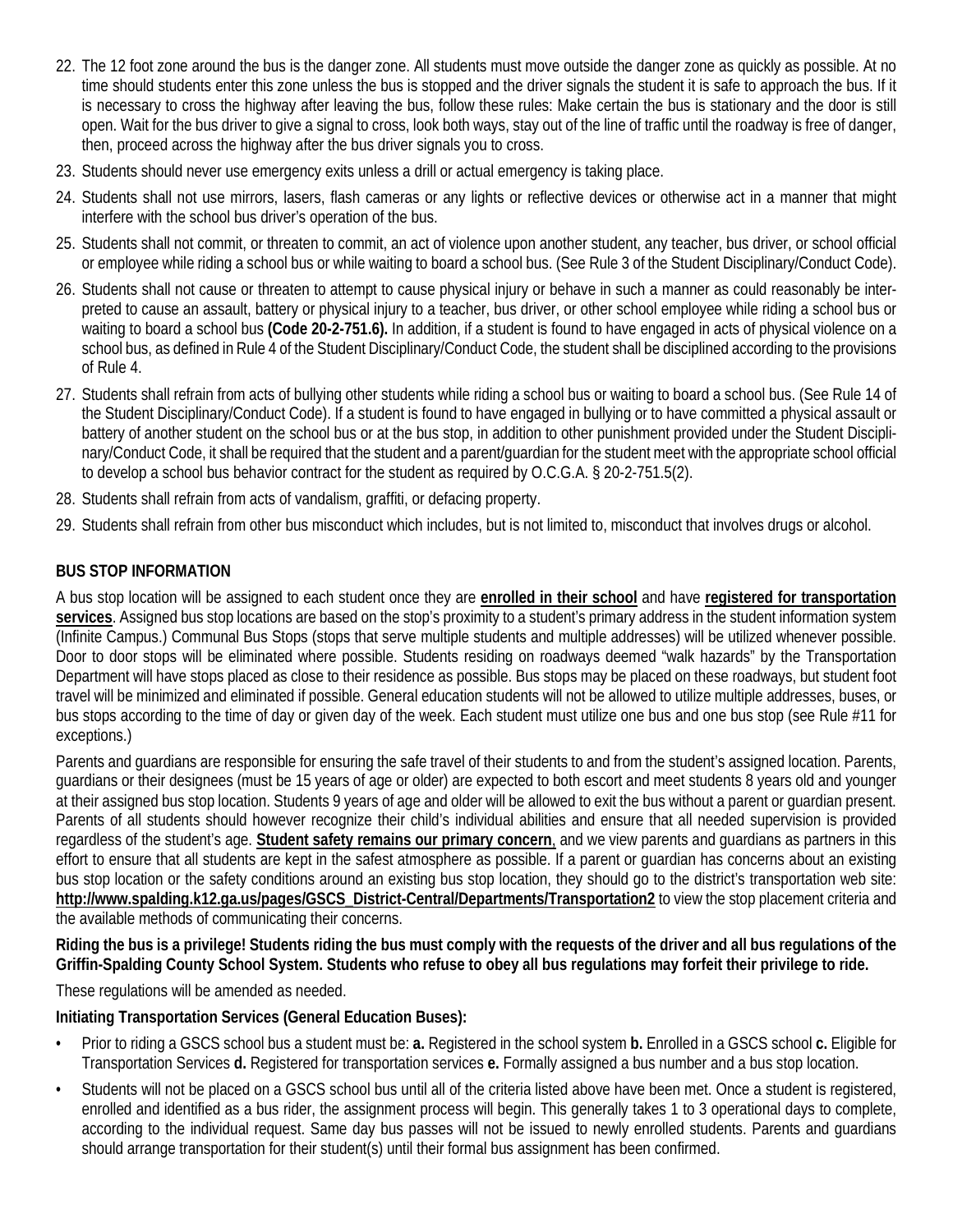• All related transportation services for students with special needs will be will be identified and requested through the IEP process. Should you have any questions pertaining to special needs transportation services please contact your current school of enrollment or the GSCS Transportation Department at 770-229-3725.

## **Registering for Transportation Services:**

- A district wide pre-registration process will take place at the end of each school year for the upcoming year. Registration forms will be sent home with each Elementary and Middle school student. High school students will define their own transportation needs through a query process established at each school.
- Parents and Guardians may register their student(s) for transportation services any time during the operational school year by notifying their school's front office or by contacting the GSCS Transportation Department at 770-229-3725.

## **Confirming a Student's Bus information:**

- Bus information for all pre-registered students will be available at your school of enrollment at the beginning of each school term and any time during the operational year.
- Transportation Staff will be on site for all annual open house ceremonies to assist parents and guardians seeking bus information.
- Parents and guardians can also confirm their student(s) bus information at any time by logging in to the GSCS Transportation web site and utilizing the E-link option. Your student's school ID number will serve as both the username and password. If you do not know your student's Id number, please contact your school of enrollment.

## **Bus Pass Procedures:**

- o Bus Passes are frequently used by schools to define temporary alternate means of transportation for a student. The Bus Pass grants permission for a student to use an alternate bus or bus stop inside their school's attendance zone. The district realizes that parents and guardians may encounter unplanned circumstances or emergencies that may require a short term change to their student's normal transportation plans. That is the purpose of a bus pass. However, consistent processes must be followed to ensure the safety of our students. The following procedures will be followed by all GSCS schools, when issuing Bus Passes.
- o All Bus Pass requests must come from a parent or guardian in person or in writing (email is acceptable). A Bus Pass request will not be accepted or approved over the phone.
- o "Same day" Bus Pass requests for High School students and Elementary students must be submitted by a parent or guardian prior to 1:00 PM.
- o "Same day" Bus Pass requests for Middle School students must be submitted by a parent or guardian prior to 1:30 PM.
- o Bus Passes will not be issued for more than 10 consecutive operational days. If additional time is needed, a parent or guardian may request another Bus Pass.
- o Students utilizing an alternate bus or bus stop must provide the bus driver with a copy of the approved Bus Pass, when boarding. Students that do not have a copy of an approved Bus Pass will be required to use their regularly scheduled means of transportation.
- o Bus passes will only be issued for existing bus stop locations. Bus Passes will not be used to establish new bus stop locations or to change existing route schedules.
- o Bus Passes will not be issued for stop locations outside of a school's attendance zone.

**NOTE:** There may be occasions when an existing bus stop location cannot safely accommodate a specific Bus Pass request. On these rare occasions, the Transportation Department will notify the school and the request will be denied.

# **Safe Rider Program: Parent Introduction**

The GSCS Transportation Department would like to introduce you to the "Safe Rider Program". The safety of our students remains our number one operational priority. To ensure student safety, we must first ensure that our students understand the bus rules and that they adhere to the district's expectations when riding a GSCS school bus. That is the purpose of the "Safe Rider Program." "The Safe Rider Program" implements valuable student training and consistent processes to address those situations when students choose to behave unsafely both on and around the bus. The program includes a defined and graduated discipline plan with the core of the program promoting personal accountability and empowering students to correct their unsafe behavior themselves.

This program does requires your partnership. Please review and share with your student the: 1. The Graduated Discipline Plan for Elementary Students 2. The Safe Rider Behavior Policies and Regulations 3. The Yellow Tag procedures for students 8 years of age and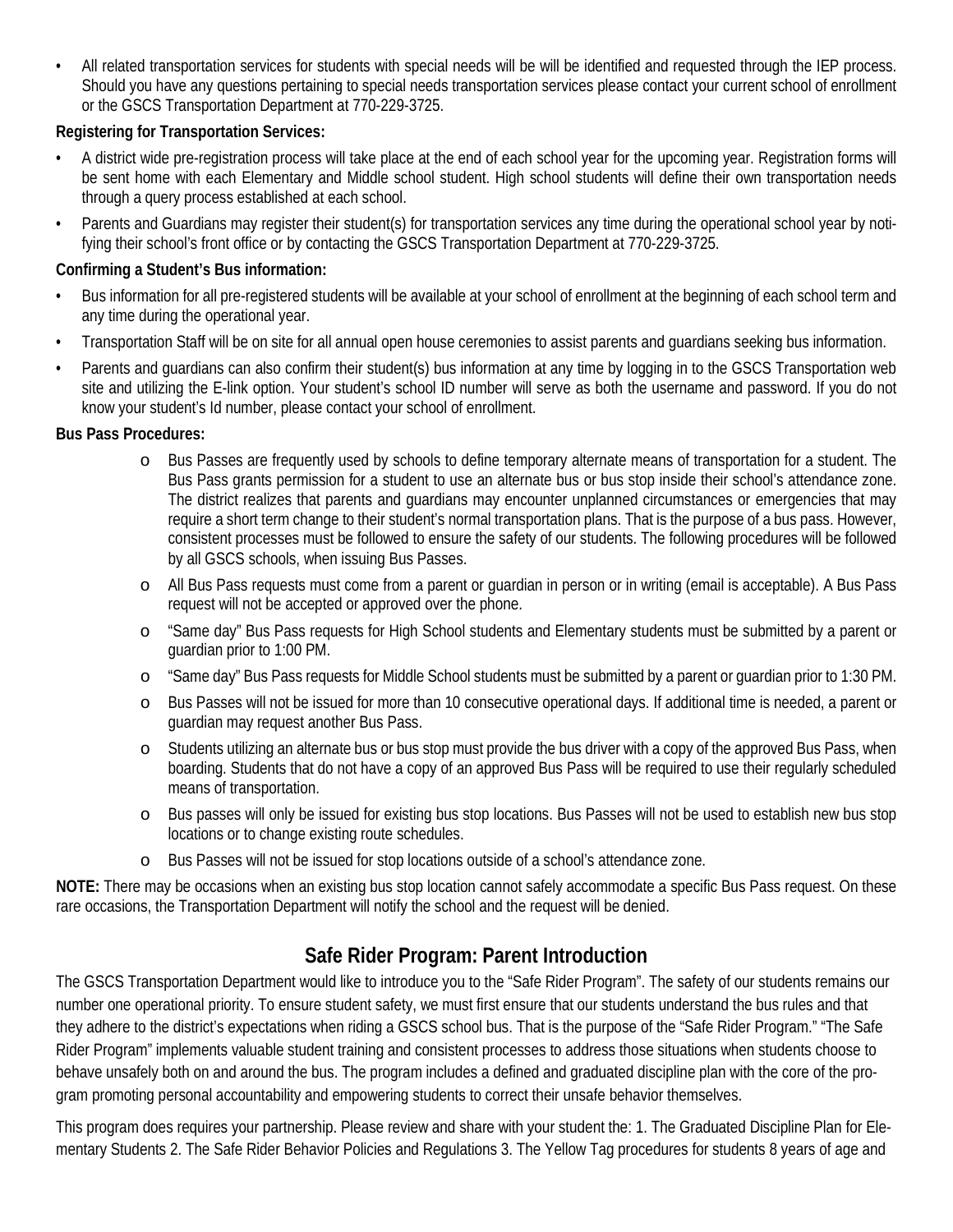younger. **Once you have reviewed all materials, please sign the SRP Acknowledgement of Receipt. This is a requirement for all bus riders.**

#### **1. Graduated Discipline Plan (Elem School): GSCS Student J-Policies take precedence over SRP:**

- **1st Offense** Driver Student Conference & Parent Contacted (Courtesy Notice). Student on probation and re-assigned to a seat toward the front of the bus for (1) week.
- **2nd Offense** Driver Student Conference & Parent Contacted (Courtesy Notice). Student on probation and re-assigned to a seat toward the front of the bus for (2) weeks.
- **3rd Offense** Referral submitted, **1 Day Bus Suspension**. *Conference with student and parent notified. Upon return, student placed on probation and re-assigned seat toward the front of the bus for (1) week*.
- **4th Offense** Referral submitted, **3 Day Bus Suspension**. *Conference with student and parent notified. Upon return student placed on probation and re-assigned a seat toward the front of the bus for (2) weeks. Safe Rider and Behavior Contract.*
- **5th Offense** Referral submitted, **5 Day Bus Suspension.** Conference with student and parent notified. Upon return student placed on probation and re-assigned a seat toward the front of the bus for the remainder of the year.
- **6th Offense Bus Suspension for the remainder of the school year.**

**Note: Any behavior that is considered disruptive or unsafe by the school bus driver will be handled through the use of "The Safe Rider Program." All offenses of a more serious nature will be administered through GSCS J-Policies.**

- **2. GSCS Transportation Department Safe Rider Behavior Policies and Regulations:**
	- Students shall follow all Safe Rider Policies and Regulations while on the school bus and at the bus stop.
	- The school bus is an extension of the classroom and **riding the bus is a privilege**.
	- GSCS and the Transportation Department's established rules include but are not limited, to the following:

| <b>EXPECTATIONS</b> | ON THE BUS                                                      | <b>LOADING &amp; UNLOADING</b>                                                 |
|---------------------|-----------------------------------------------------------------|--------------------------------------------------------------------------------|
|                     | Stay seated – back to back and bottom to bottom.                | Remain 6 giant steps away from the bus and stand in the                        |
| "BE SAFE"           | Backpack on your lap.                                           | designated safe zone until bus arrives.                                        |
|                     | Body parts and objects must remain inside the bus.              | Wait for the driver's signal before crossing the street.                       |
|                     | Always walk and use the handrail.                               | Put electronics away. No earbuds allowed in ears when<br>loading or unloading. |
|                     | Follow driver's instructions the FIRST time.                    |                                                                                |
|                     | Place all items in a backpack and out of the aisle.             | Get on and off the bus at your assigned stop.                                  |
| "BE RESPONSIBLE"    | Refrain from eating and drinking on the bus for safety          | Arrive 5 minutes early to your assigned stop.                                  |
|                     | and to keep the bus clean.                                      | When boarding, go directly to your assigned seat.                              |
|                     | Report any inappropriate or illegal behaviors to the<br>driver. | When exiting the bus, go directly to your home.                                |
|                     | Keep all body parts and other objects to yourself.              | Keep the bus stop clean.                                                       |
| "BE RESPECTFUL"     | Follow driver's instruction the FIRST time.                     | Board the bus one-at-a-time.                                                   |
|                     | Respect the bus by not marking or damaging the<br>seats.        | Respect others around you, including other's property.                         |
|                     | Refrain from fighting, horseplay, and pretend fighting.         | Wait quietly and orderly for the bus.                                          |
| "BE PEACEFUL"       | Speak in a calm "inside" voice and refrain from                 | Keep your body parts and other objects to yourself.                            |
|                     | inappropriate gestures and language.                            | Follow the Golden Rule - do unto others as you would                           |
|                     | Use ear buds with electronics.                                  | have others do unto you.                                                       |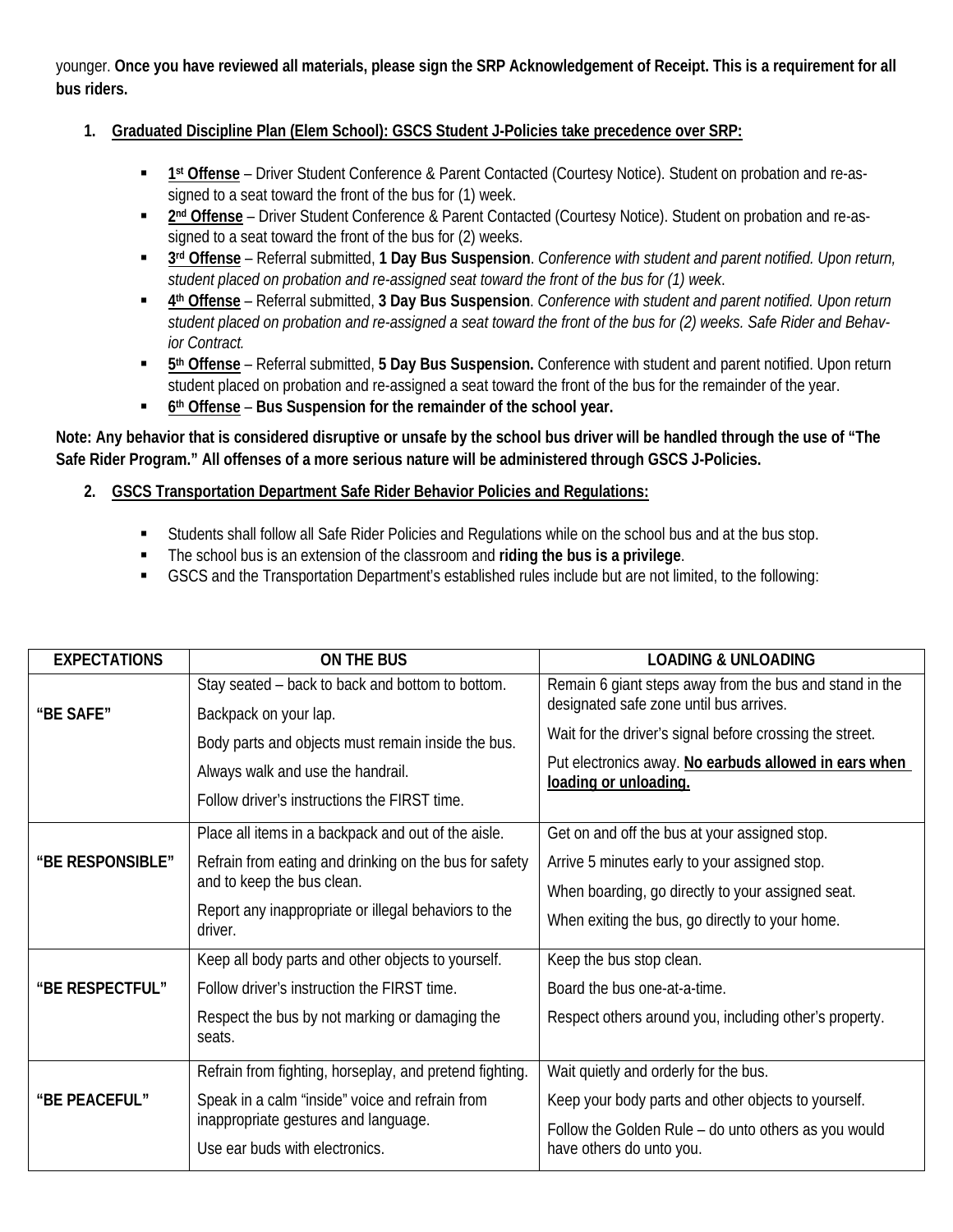#### **1. Yellow Tag Procedures (Students 8 years of age or younger):**

 As a practice, the GSCS Transportation Department will return students, 8 years of age or younger, to the school if an adult or qualifying guardian is not present at the student's assigned bus stop in the afternoon. This procedure follows Georgia's DFACS Guidelines for leaving a child without adult supervision. To assist our drivers with this process, each student rider who is 8 years old or younger and does not have a yellow tag waiver, will have a "yellow tag" affixed to their book bag for identification purposes. Note: The GSCS Transportation Department will allow a parent to sign a waiver requesting that their student be left at the bus stop without visible supervision present. This request for waiver (Yellow Tag Release Form) can be obtained at your school's front office or downloaded from the GSCS Transportation website:

(http://www.spalding.k12.ga.us/pages/GSCS\_District-Central/Departments/Transportation2)

**Note: Each request for waiver is subject to approval by the GSCS Transportation Department.**

# CLUBS AND ORGANIZATIONS

Clubs and organizations are defined as "clubs and organizations comprised of students who wish to organize and meet for common goals, objectives, or purposes and which are directly under the sponsorship, direction, and control of the school" (O.C.G.A. 20-2-705). Please refer to "Our Schools Link" on the Home Page of www.spalding.k12.ga.us for a complete listing of clubs, mission or purpose of the clubs, faculty advisor of the clubs, and a description of past or planned activities of clubs offered at your child's school. Parental consent for participation in school sponsored clubs, Georgia law (Code Section 20-2-705), requires that students and parents receive information on school clubs and organizations at the beginning of each school year

# COMPLAINT PROCEDURE (POLICY KN)

It is the policy of the Griffin-Spalding County Board of Education that grievances and complaints relating to school matters are to be recognized and addressed in an orderly manner. Grievances and complaints shall be addressed from parents, students, staff, private schools and other concerned organizations or individuals in the general public. Grievances and complaints shall be handled and resolved, whenever possible, as close to their origin as possible. For the purposes of this policy, a grievance is defined as any claim by a member of the public that the action or operation of the school district or the Board of Education is in violation of the law or Board policy. Any claim that does not meet the definition of grievance will be considered a complaint and it will be handled through routine administrative procedures. Additional Griffin-Spalding County Board policies that address grievances are:

- Board Policy BCAE addresses grievances relating to matters of local controversy in reference to the construction or administration of the school law.
- Board Policy GAAA/JAA addresses grievances involving requirements of Title VI, Title IX, Non-discrimination, Section 504 of the Rehabilitation Act of 1973, and the Americans with Disabilities Act.
- Board Policy GAE addresses grievances relating to matters affecting employment relationships of certified personnel.
- Board Policy JCDA addresses grievances about disciplinary actions.

The Title VI Coordinator is Larry Jones, 234 E. Taylor Street, Griffin, GA 30223, 770-229-3710 ext. 10400

The Title IX Coordinator is Anthony Aikens, 216 S. 6th Street, Griffin, GA 30224, 770-229-3710 ext. 10460

The Section 504 and American with Disabilities Act Coordinator is Charles Kelley, 216 S. 6th Street, Griffin, GA 30224, 770-229-3710 ext. 10333

The Sports Equity Coordinator is Eddie Payne, 216 S. 6th Street, Griffin, GA 30224, 770-229-3710 ext. 10334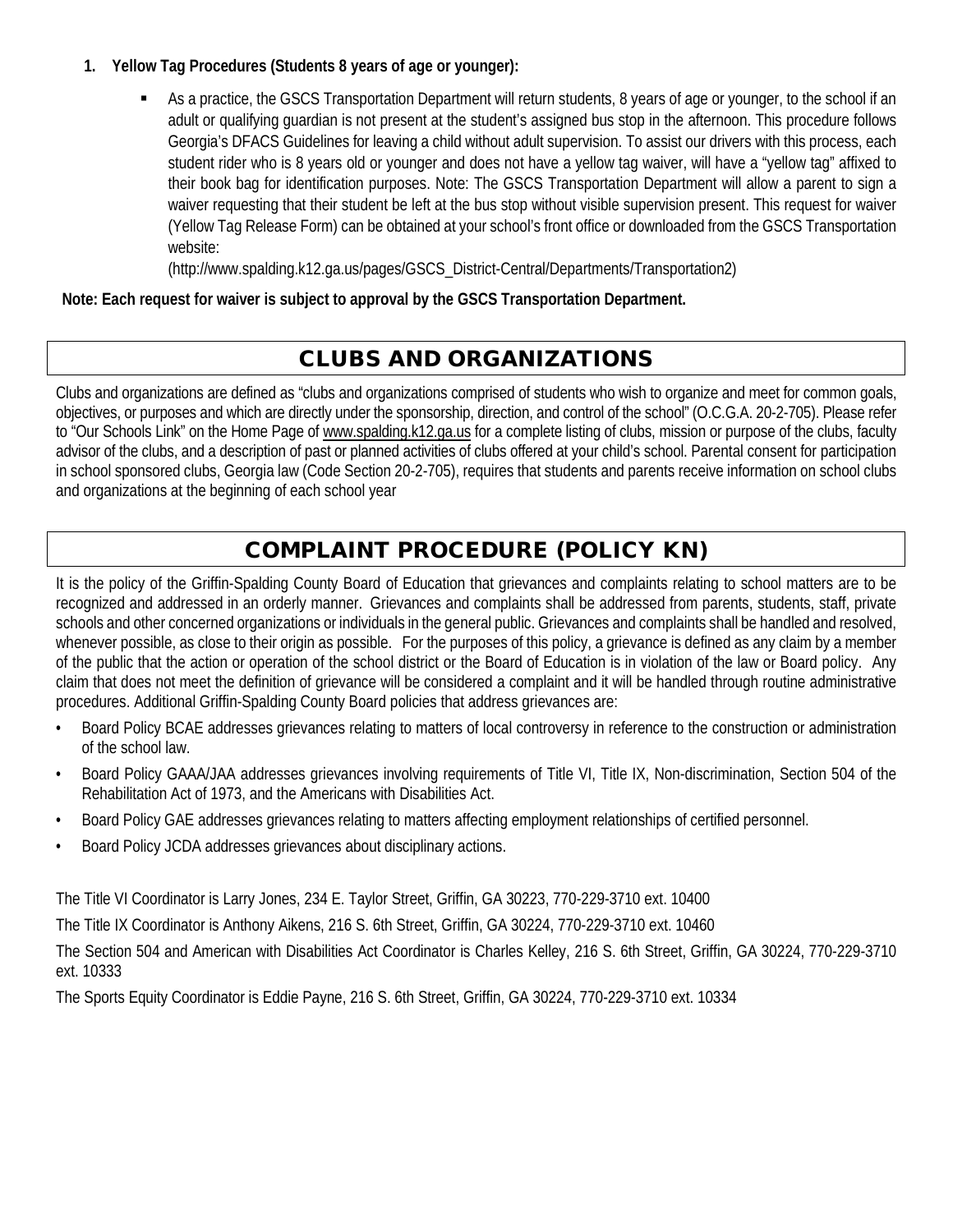# COMPLAINT PROCESS

#### **Steps to the Elementary School Parent Complaint Process**

- 1. Contact your child's teacher via email regarding the complaint. Please allow one to two business days for a reply.
- 2. At a time and in a manner that is agreeable to both you and your child's teacher, conference to discuss the concern with your child's teacher and agree upon appropriate resolution to your concern.
- 3. Allow ample time for your child's teacher to address the concern(s) and implement the resolution. *If after ample time is provided for the teacher to implement the agreed upon resolution and the concern remains, or a new concern arises, repeat step 1 through 3.*
- 4. If after a reasonable amount of time, your concern remains, contact your child's administrator or designee *(recommended via email)* for additional support. Please allow one or two school days for a reply.
- 5. Allow ample time for the designee to address the concern and seek to implement resolution within the school.
- 6. Designee will follow up with parent and report on progress after an agreed upon reasonable time frame.
- 7. If after direct communication and collaboration with the school administrator, the concern is not resolved, then contact the Griffin-Spalding County School Department of Student Services to file an official complaint. *(as per GSCS Board Policy KN).*
- 8. Department Secretary distributes formal complaint to Principal, Director of Student Services, Executive Secretary of Admin. Services and Executive Director of Elementary Education.
- 9. Appropriate Executive Director follows up with Principal and parent to further assist to resolve current complaint and assist to sustain long term resolution.

# ENTRANCE AGE

In accordance with Georgia law, every parent, guardian or other person residing within the state having control or charge of any child or children between their sixth and sixteenth birthdays shall enroll and send such child or children to a public school, a private school or a home study program. All children enrolled for 20 school days or more in the public schools of this state prior to their sixth birthday shall become subject to the provisions of the compulsory school attendance law.

**Please visi[t www.spalding.k12.ga.us](http://www.spalding.k12.ga.us/) to review the complete Entrance Age Policy - Refer to Policy JBB**

# FAMILY EDUCATIONAL RIGHTS AND PRIVACY ACT (FERPA)

Student records are governed by the Family Educational Rights and Privacy Act (FERPA). Under FERPA, a student record is anything maintained by the district about a student that contains personally identifiable information recorded in any way, including but not limited to, handwriting, print, computer media, video or audio tape, film, microfilm and microfiche.

The Griffin-Spalding County School System has designated the following information as directory information:

- 1. Each student's name, address, telephone number, and where parents can be contacted in emergencies;
- 2. The date and place of birth of each student;
- 3. Each student's participation in clubs and sports;
- 4. The weight and height of a student if he or she is a member of an athletic team;
- 5. Dates of attendance at an elementary, middle, or high school in the Griffin-Spalding County School System;
- 6. Honors and awards received during the time enrolled in the Griffin-Spalding County School System;
- 7. Information contained in the school annual.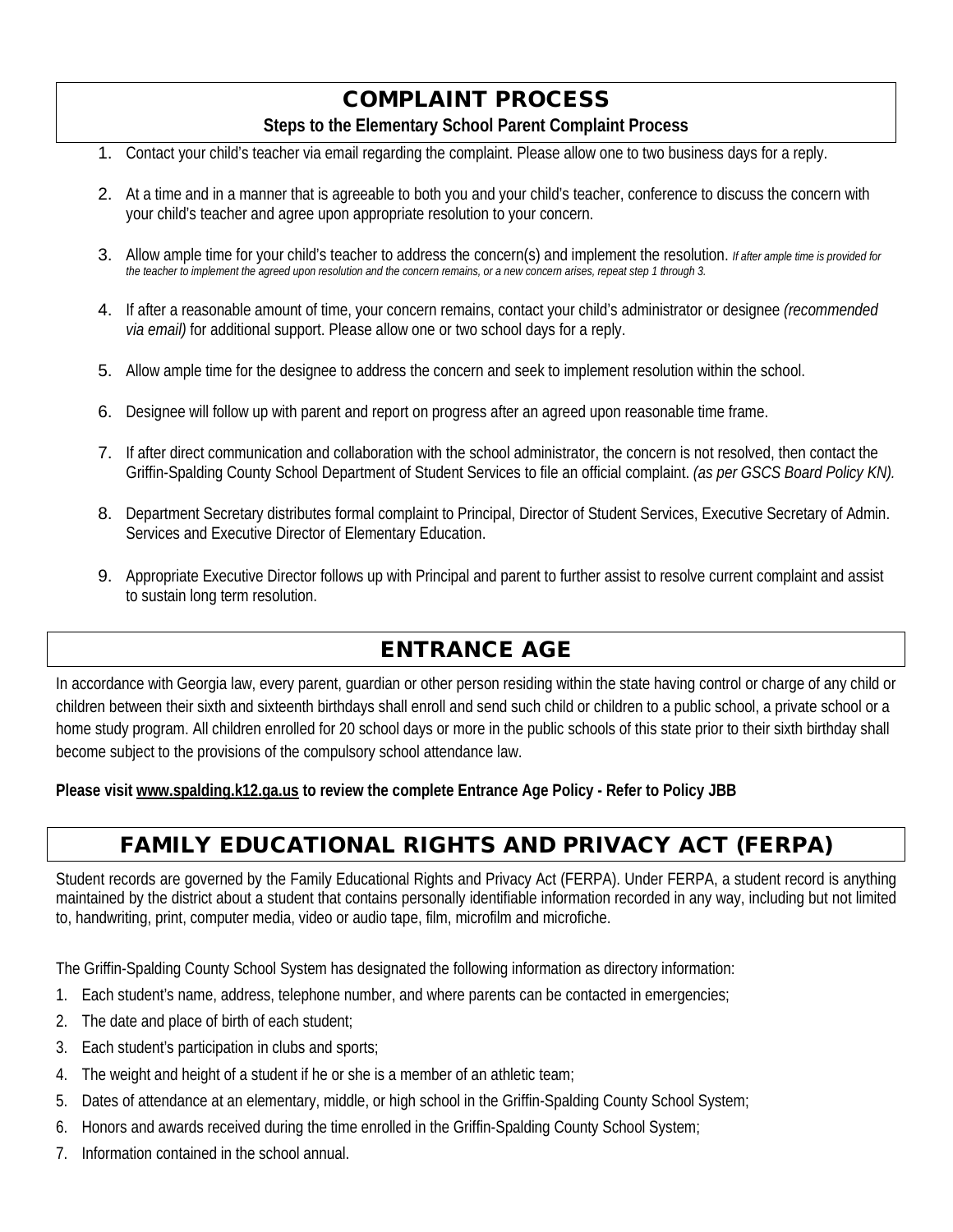- 8. Occasionally a student's photograph, name, or examples of class work may be published on the school system's media, which includes, but is not limited to, a web site, closed circuit television, and the school system's promotional video (this includes video, audio, film images, publications, or recording); and names, addresses, and phone numbers of student are provided to military recruiters upon request.
- 9. Student's email address.
- 10. Grade level

Unless you as a parent/guardian or eligible student request otherwise, this information may be disclosed to the public upon request. You have the right to refuse to allow all or any part of the above information to be designated as directory information as to be disclosed to the public upon request. If you wish to exercise this right, you must notify the principal of the school at which the student is enrolling in writing within 3 days after enrollment. \*By including this information in the student handbook, the principal would meet the requirements of this Act.

# GRIEVANCE PROCEDURES/GENDER EQUITY IN SPORTS

It is the policy of the Griffin-Spalding County Board of Education ("Board") to prohibit discrimination based on gender in its elementary and secondary school athletic programs, in accordance with the Georgia Equity in Sports Act. The following grievance procedures are hereby adopted to provide for prompt and equitable resolution of written student complaints, including those brought by a parent or guardian on behalf of his or her minor child who is a student, alleging any action which would be a violation of the Georgia Equity in Sports Act.

The student, parent, or guardian must submit a complaint on the form included in KN-E(1) and submit the completed form to the sports equity coordinator. The sports equity coordinator shall date-stamp the complaint when received. The sports equity coordinator shall take all reasonably necessary steps to ascertain the essential facts regarding the circumstances surrounding the complaint. The sports equity coordinator may obtain additional information from the complainant and/or other individuals that may have knowledge of the circumstances surrounding the alleged violation.

The confidentiality of any information obtained shall be maintained in accordance with federal and state law and the school system's policies on confidentiality of student and employee information. The sports equity coordinator shall render a decision in writing no later than 30 calendar days after receipt of the complaint, and such decision shall set forth the essential facts and rationale for the decision. A copy of such decision shall be provided to the complainant within five calendar days of the date of the decision, either by certified mail or hand delivery to the address provided by the complainant on the complaint form.

A complainant shall have the right to appeal such decision to the Board within 35 calendar days of the date of the decision. The request for appeal must be submitted by the complainant in writing to the Superintendent. The Superintendent's office shall date-stamp the complaint when received. The Board shall review all materials related to the matter and render a decision in writing no later than 30 calendar days or at the next regularly scheduled Board meeting after receipt of the appeal, whichever is later, and such decision shall set forth the essential facts and rationale for the decision. A copy of such decision shall be provided to the complainant within five calendar days of the date of the decision, either by certified mail or hand delivery to the address. A complainant may appeal a decision of the Board to the state Board of Education in accordance with the procedures specified in O.C.G.A./20-2-315 (h). This form must be completed in its entirety and submitted to: Sports Equity Coordinator, Griffin-Spalding County School System, 216 South 6th Street, Griffin, GA 30224, 770-229-3700.

# HEALTH POLICY

- 1. The Griffin-Spalding County School System follows Georgia State Law in regards to immunizations, health, hearing and vision testing.
- 2. The health education curriculum is comprehensive and far-reaching.
- 3. In an emergency situation, physicians and local hospital services are adequate and extensive when deemed necessary.
- 4. Students must have on file with the school a current up-to-date immunization certificate. This certificate is kept on file in Infinite Campus. Check with your school nurse to make sure your certificate is up-to-date.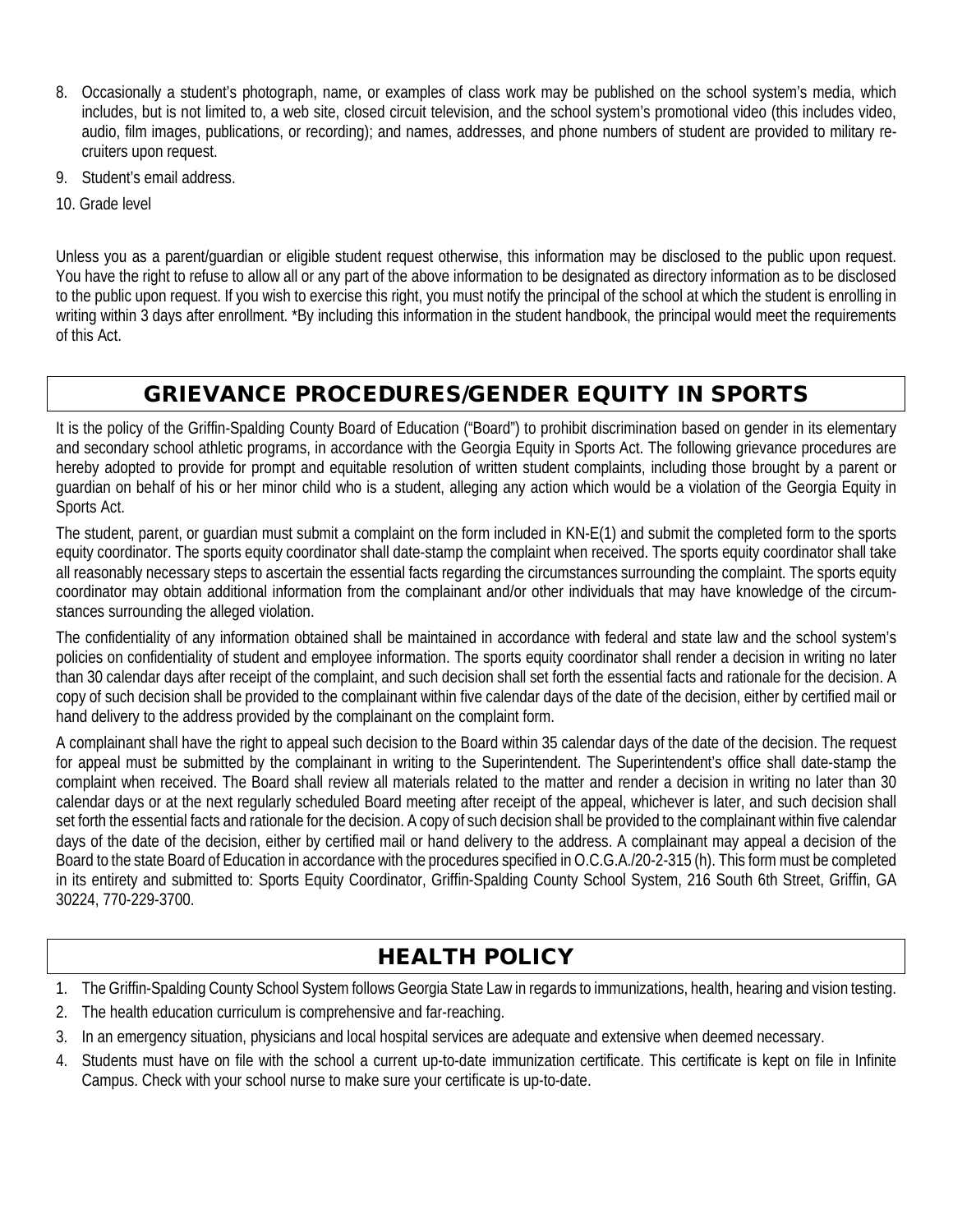# HEALTHY RELATIONSHIPS

Senate Bill 401 was passed in Georgia's 2018 Legislative Session. This bill mandates required annual, age-appropriate sexual abuse and assault awareness and prevention education in grades K-9 and in-service training for school personnel.

The Griffin-Spalding County School System will use the *Second Step-Child Protection Unit that is a part of our Second Step Curriculum*, in Grades K-5 each school year, to meet this state required mandate.

This unit features research-based prevention and intervention components, including training and resources for school staff, classroom lessons and activities, and materials for families. Its goal is to develop staff, adult caregiver, and student knowledge and skills for protecting students from unsafe and abusive situations in and outside of school, teaching specific skills for recognizing and reporting abusive situations and responding in a supportive way to students who disclose abuse.

Middle Schools, in partnership with Promise Place, will offer the Healthy Relationships course to all students in grades 6-8 during their Enrichment/Advisements periods once a year during the months of February and March.

The objectives of this course include defining healthy relationships, identifying signs of healthy relationships, defining teen dating violence, discussing forms of dating abuse and warning signs, and identifying support services within the school and in the community.

High Schools, in partnership with Promise Place, will offer the Healthy Relationships course to all 9<sup>th</sup> grade students during Health and Personal Fitness classes once per semester.

The objectives of this high school course include defining teen dating violence, identifying the forms of dating abuse along with warning signs of abuse, discussing forms of sexual abuse and sexual assault and ways to stay safe, reviewing teen dating violence statistics, discussing prevention strategies of teen dating violence, identifying support/services within the school and in the community, reviewing characteristics of a healthy relationship, and discussing ways teens can help put an end to domestic violence.

# HOMELESS STUDENTS

In accordance with the McKinney-Vento Homeless Assistance Act, the Griffin-Spalding County School District will work with homeless children and youths and their families to provide stability in school attendance and other services.

**Please visi[t www.spalding.k12.ga.us](http://www.spalding.k12.ga.us/) to review the complete Homeless Students Policy - Refer to Policy JBC(1)**

# HOSPITAL/HOMEBOUND

Hospital/Homebound (HHB) services are designed to provide continuity of education services between the classroom and home or hospital for students in Georgia public schools, whose medical needs, either physical or psychiatric, do not allow them to attend school for a limited period of time. HHB instruction may be used to supplement the classroom program for students with health impairments whose conditions may interfere with regular school attendance (e.g. students receiving dialysis or radiation/chemotherapy or students with other serious health condition). HHB services are not intended to supplant regular school service and are by design temporary. **The student must be enrolled in the Griffin-Spalding County School System. Private or home school students are NOT eligible for HHB services from a Georgia Public School.**

**Please visi[t www.spalding.k12.ga.us](http://www.spalding.k12.ga.us/) to review the complete Hospital/Homebound Policy - Refer to Policy IDDC**

# LOITERING AT OR DISRUPTING SCHOOLS

**Official Code of Georgia 20-2-1180**. Loitering in or on a school safety zone; penalty; required check in of visitors; posting signs of required check in.

(a) It shall be unlawful for any person to remain in or on any school safety zone in this state or to remain in or on any such school safety zone when such person does not have a legitimate cause or need to be present thereon. Each principal or designee of each public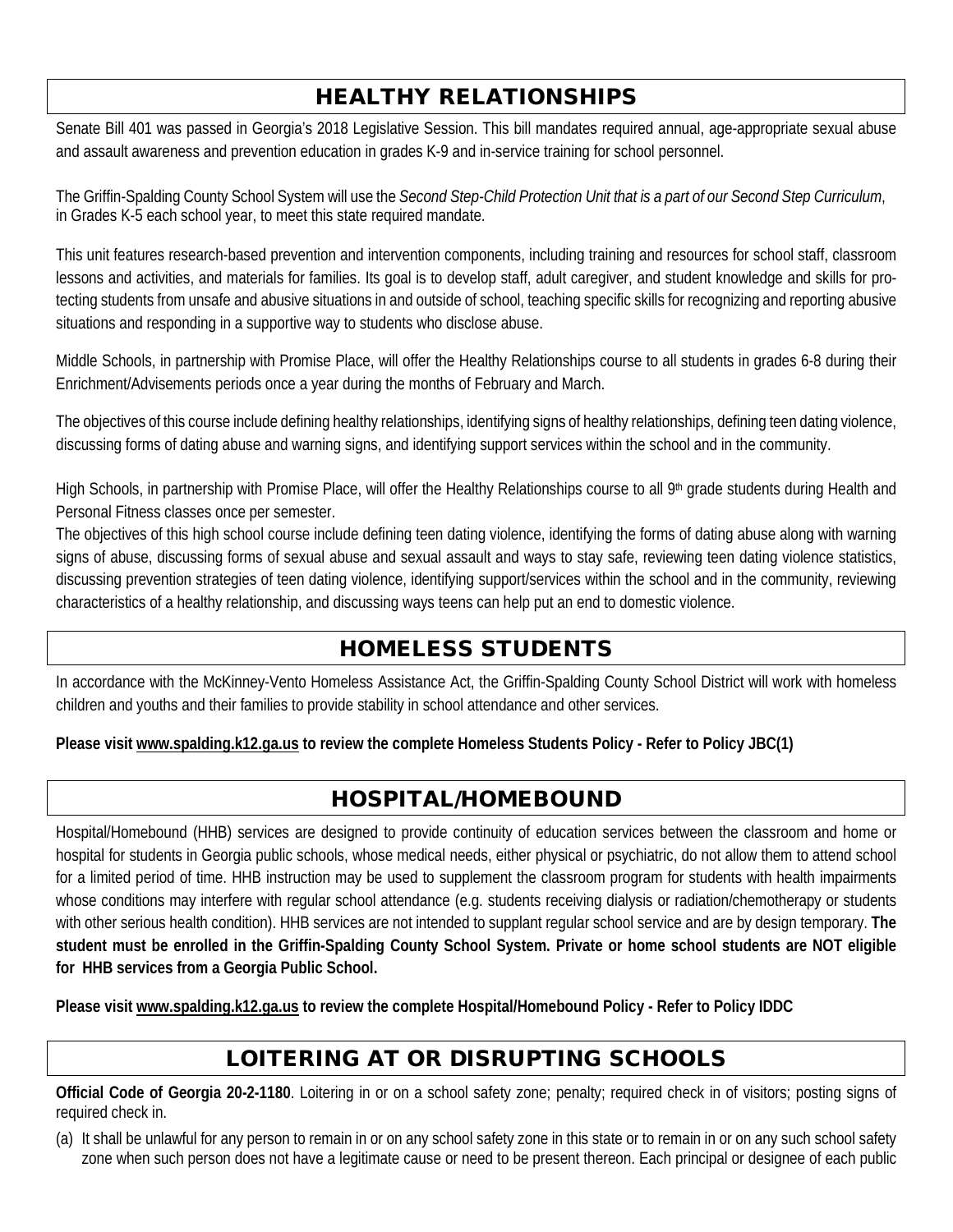or private school in this state shall have the authority to exercise such control over the buildings and grounds upon which a school is located so as to prohibit any person who does not have a legitimate need or cause to be present thereon from loitering upon such premises. Each principal or designee of each public or private school in this state shall notify the appropriate law enforcement agency to prohibit any person who does not have a legitimate need or cause to be present therein from loitering within the school safety zone.

- (b) Any person who:
	- (1) Is present in or on any school safety zone in this state and willfully fails to remove himself or herself from such school safety zone after the principal or designee of such school requests him or her to do so; or
	- (2) Fails to check in at the designated location as required by subsection (c) of this Code section shall be guilty of a misdemeanor of a high and aggravated nature.
- (c) Upon entering any school building between the official starting time and the official dismissal time, any person who is not a student at such school, an employee of the school or school system, a school board member, an approved volunteer following the established guidelines of the school, or a person who has been invited to or otherwise authorized to be at the school by a principal, teacher, counselor, or other authorized employee of the school shall check in at the designated location as stated on posted signs and provide a reason for his or her presence at the school. (c.1.) Subsections (b) and (c) of this Code section shall not apply to: (1) Law enforcement officers, firefighters, emergency medical technicians or paramedics, or any public safety or emergency management officials in the performance of an emergency call or to other persons making authorized deliveries to the school; (2) Any person entering a school on election day, for purposes of voting, when the school serves as an official polling place; or (3) Any person attending or participating in an academic or athletic event while remaining in the authorized area or a parent, grandparent, or guardian listed on a child's pick-up list who fails to sign-in while delivering school supplies, food, clothing, other legitimate business and who has not previously been sanctioned by school officials for disrupting a school.
- (d) A school administrator or his or her designee may ask any visitor to explain his or her presence in the school building at any time when the school is in official session.
- (e) If the school posts signs on entrances to the school requiring visitors to check in at the designated location, such signs shall be deemed prima-facie evidence that persons entering the school were on notice of the requirements of this Code section.
- (f) Nothing in this Code section shall be construed to prohibit school administrators from prohibiting the admission of any person who has violated school policy or state law.
- (g) As used in this Code section, the term "school safety zone" shall have the same meaning as set forth in Code Section 16-11-127.1.

# MEAL PRICES

The Griffin-Spalding County Public School's Nutrition Program strives to offer nutritious meals to the students attending Griffin-Spalding County Public Schools. Breakfast and Lunch are available daily at all schools. Meals served in GSCS meet nutrient standards set by the United States Department of Agriculture (USDA) for students of all grade levels. Food items meet high quality standards and are served by caring, committed staff members.

Federal guidelines do not allow the school nutrition department to cover the cost of meal charges. Please visit the school district's board policy pages to review the current district charge policy. Parents of students should complete the annual free or reduced meal price application for their child yearly. Parents may complete an application online at https://frapps.horizonsolana.com/SPAC01. Parents of students are encouraged to prepay for meals using our on-line portal at<https://www.mypaymentsplus.com/welcome> or by sending payment to the school cafeteria. There is a charge for all returned checks. Meal Prices are subject to change.

| <b>MEAL PRICES</b>           | Full Pay | Reduced | Free      | <b>Adult/Visitors</b> |
|------------------------------|----------|---------|-----------|-----------------------|
| Breakfast (All grade levels) | N/A      | N/A     | No charge | \$2.00                |
| <b>Elementary Lunch</b>      | N/A      | N/A     | No charge | \$3.75                |
| Middle and High Lunch        | N/A      | N/A     | No charge | \$3.75                |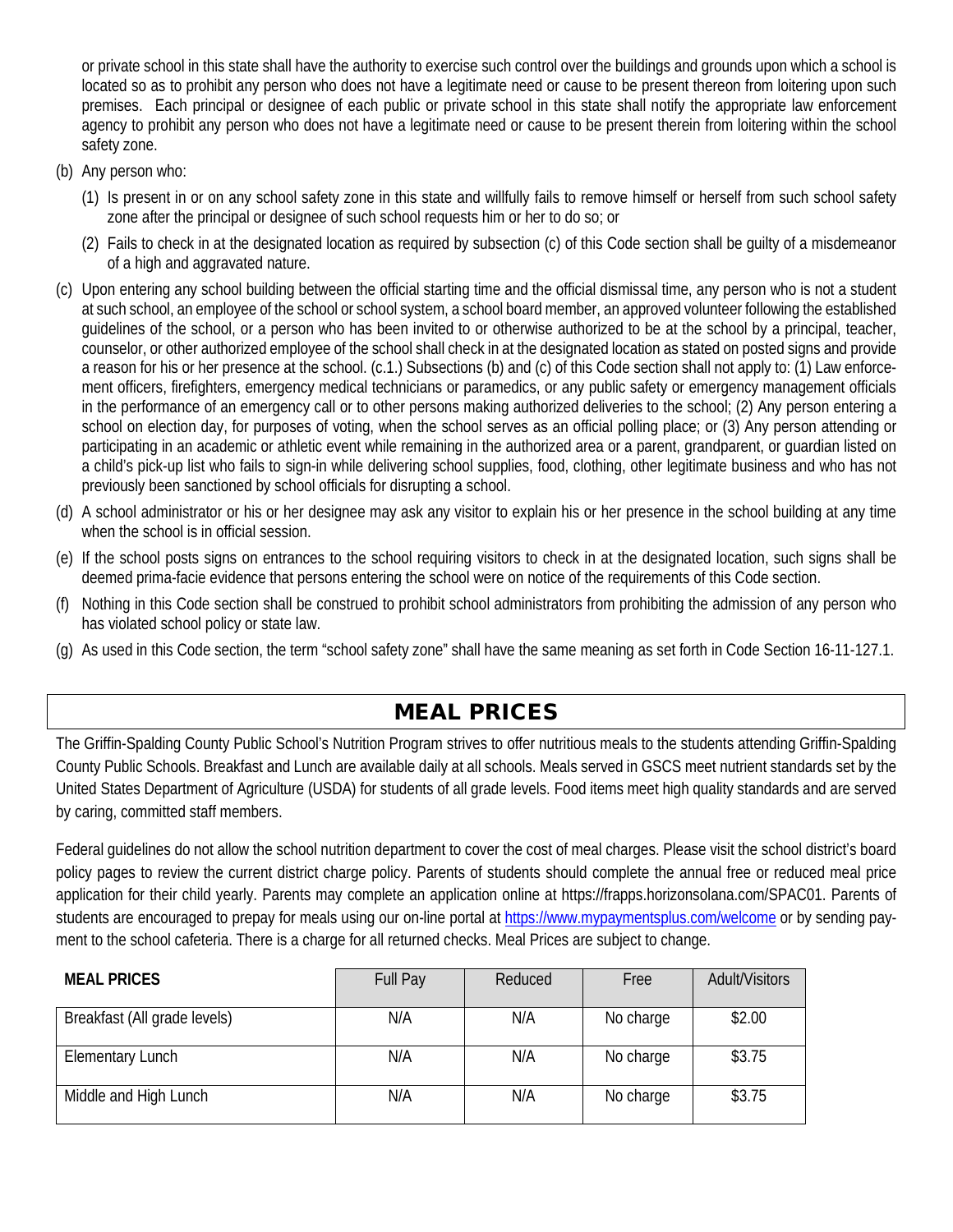Students attending schools participating in Special Provision 2 may have breakfast and lunch at no charge regardless of income. If students leave these schools and transfer to another school site that does not participate in this program, they will change to full pay status and are responsible for full payment for the meals received.

No student has permission to leave campus for lunch. No student has permission to accept or deliver fast-food on-campus.

# **ACCOMMODATING STUDENTS WITH DISABILITIES AND/OR SPECIAL DIETARY NEEDS**

Griffin-Spalding County Public Schools will make accommodations for children with disabilities whose disability or special dietary need restricts their diet, when that need is certified by a licensed physician. For modifications or substitutions to the school meals, the school's Nurse and Nutrition Manager must have a written **Medical Statement to Request Accommodations for Disabilities in the School Meal Programs** Form on file that is signed by a licensed physician or licensed health care professional who is authorized to write medical prescriptions under State law.

The Physician's medical statement must identify the specific nutritional needs of the student. This includes listing all dairy, peanut, shellfish, or other types of food allergies. \*Note this form is available on the School Nutrition website under the Special Dietary needs info tab. Parents should have this form completed by the licensed physician or licensed health care professional who are authorized to write medical prescriptions under State law.

Griffin-Spalding County Public Schools does not have peanut or nut free schools. Children have the option to bring meals from home, therefore meals may contain nuts or foods purchased from a facility that processes nuts.

To support the management of special dietary needs, the entire day's menu is posted on the School Nutrition website.

# **RESPONSIBILITY OF PARENTS WITH STUDENTS REQUIRING SPECIAL DIETARY MEALS**

Notify the School Nurse of any food allergy, disability, or special dietary need regarding their child.

Provide Medical Statements completed by a licensed physician or licensed healthcare professional who is authorized to write medical prescriptions under State law.

Participate in any meetings or discussions regarding the student's meal plan. Maintain a healthy line of communication with the School Nurse, Nutrition Manager, and Nutrition Department Program Coordinator, and others as needed.

Notify the School Nurse of any changes relating to the special dietary need, or needs (a new Medical Statement is required if the diet changes).

Submit a new medical statement each year or verify the accuracy of the medical statement yearly that a child requires special dietary meals or substitutions.

For additional questions regarding the School Nutrition Program, call (770) 229-3710 ext. 10338.

This institution is an equal opportunity provider.

# MEDICATION

Ideally, parents should administer medications at home; however, the Griffin-Spalding County School Board recognizes that children may be unable to attend school without medications prescribed for the treatment of injuries, illnesses, or chronic conditions. Additionally, these same children will require assistance to take their medications at school. The Griffin-Spalding County Board of Education cannot assume the responsibility for the administration of any medication that is not registered at school. The principal or staff member designated by the principal shall be responsible for administering or assisting students in the administration of medication, documentation of administration of medication, and storage of all medications in a locked cabinet in the nursing clinic, except when the parent or physician specifies in writing that the medication may be kept on the student's person. The school nurse and school administrator or designees are the only people allowed to possess medication access keys. The parent or legal guardian must complete and sign a medication administration authorization form (JGCD-E(1)) for administration of any medication at school detailing the student's physician, medication name, dosage and frequency. The medication will be administered only in accordance with the written instructions from the prescribing physician (properly labeled prescription bottle from pharmacy is sufficient). No change in dosage or time of administration will be honored without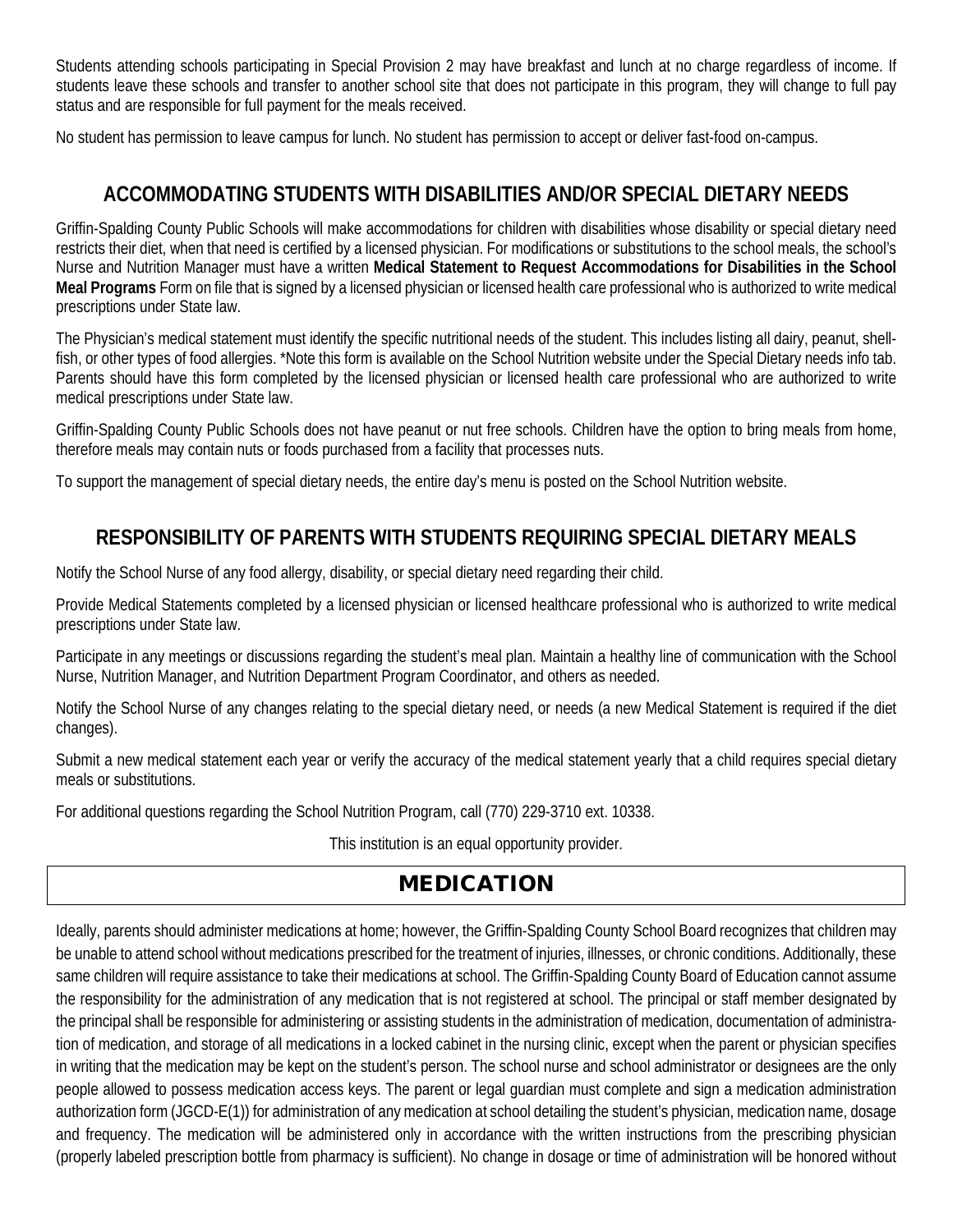written authorization from the physician (copy of order, prescription or newly labeled bottle). **All guidelines under policy JGCD-R(1) concerning administration of medication will be followed.**

# NON-DISCRIMINATION STATEMENT

Federal law prohibits discrimination on the basis of race, color, or national origin (Title VI of the Civil Rights Act of 1964); sex (Title IX of the Educational Amendments of 1972 and the Carl D. Perkins Vocational and Applied Technology Education Act of 1990); or disability (Section 504 of the Rehabilitation Act of 1973 and The Americans with Disabilities Act of 1990) in educational programs or activities receiving federal financial assistance. Employees, students, and the general public are hereby notified that the Griffin-Spalding County School System does not discriminate in any educational programs or activities or in employment policies. The Griffin-Spalding County School System offers the following career and technical education programs for all students regardless of race, color, national origin, including those with limited English proficiency, sex or disability in grades 9– 12. AV Technology & Film, Information Technology, Architecture & Construction, Business Technology, Health Science, Early Childhood Education, Engineering, Culinary Arts, and JROTC.

Those seeking further information concerning the career and technical education offerings and specific pre-requisite criteria should contact: Dr. Laura Ergle, Director of CTAE, 214 S. Sixth St., Griffin, GA 30223, 770-229-3700 ext. 10394 or laura.ergle@gscs.org. The following individuals have been designated as the employees responsible for coordinating the School Systems effort to implement this nondiscriminatory policy:

| Section 504 and ADACharles Kelley (770-229-3710, ext. 10333) |
|--------------------------------------------------------------|
|                                                              |

Inquiries concerning the application of the Perkins Act, Title VI, Title IX or Section 504 and ADA to the policies and practices of the School System may be addressed to Larry Jones, Director of Student Services 234 E. Taylor Street, Griffin, GA 30223; Georgia Department of Education, Twin Towers East, Atlanta 30334; to the Regional Office for Civil Rights, Atlanta, 30323; or to the Director, Office for Civil Rights, Education Department, Washington, D.C. 20201.

It is the policy of the Griffin-Spalding County School System not to discriminate on the basis of sex, race, age, color, religion, national origin or disability in its educational programs, activities or employment practices. The following person has been designated to handle inquiries regarding the nondiscrimination policies: Mr. Larry Jones, larry.jones@gscs.org or 770-229-3710 ext. 10400.

# PARENT AND FAMILY ENGAGEMENT INFORMATION

#### **PARENT AND FAMILY ENGAGEMENT**

The school district will be governed by the following definition of parent engagement and expects that its Title I schools will carry out programs, activities, and procedures in accordance with this definition in ESSA:

Parent engagement means the participation of parents in regular, two-way and meaningful communication engaging in student academic learning and other school activities, including ensuring:

- Parents play an integral role in assisting their child's learning.
- Parents are encouraged to be actively engaged in their child's education at school.
- Parents are full partners in their child's education and are included, as appropriate, in decision-making and on advisory committees to assist in the education of their child.

## **OPPORTUNITIES FOR PARENT AND FAMILY ENGAGEMENT**

Some opportunities for parent and family engagement include parent workshops, parent advisory committees, school council, PTO, parent volunteers, school planning meetings and parent-teacher conferences.

#### **PARENT AND COMMUNITY ENGAGEMENT LIAISONS**

Each school has a Parent and Community Engagement Liaison(s) that coordinates parent activities. For more information, contact your child's school. If you have any comments or suggestions, always feel free to contact your parent liaison. Your liaison will take your feedback to the leadership team of the school and will provide helpful tips to school staff.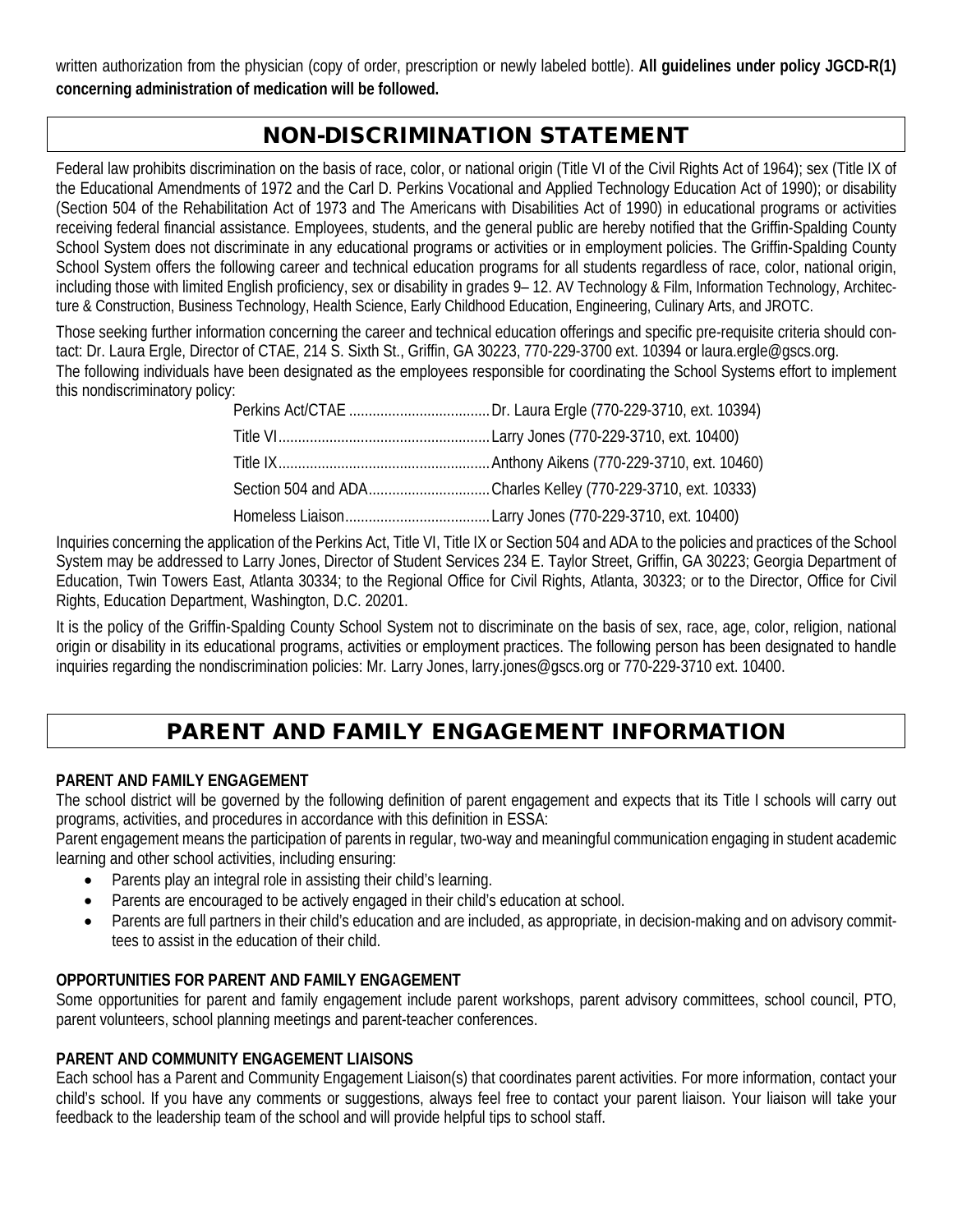## **PARENT AND FAMILY ENGAGEMENT POLICY**

The purpose of the school parent and family engagement policy is to ensure that strong strategies are in place to build the capacity of parents, to engage parents in an effective partnership with the school and to share and support high student academic achievement. The school and parents must jointly develop and agree on the policy. It is revised every year to meet the changing needs of parents. Finally, the policy is distributed to parents in multiple ways.

The school district also has a district parent and family engagement policy. It is revised every year and a copy of this document is also distributed to parents in multiple ways.

#### **SCHOOL-PARENT COMPACT**

Every year students, parents and school staff sign a compact or agreement. This compact outlines how parents, the entire school staff and students will share the responsibility for improved student achievement and the means by which the school and parents will build and develop a partnership to help children achieve the state's high standards. This compact is revised with parent input at the end of each school year and then is distributed to all parents to be signed at the beginning of the next school year.

#### **PARENT SURVEY**

At the beginning and end of the school year, schools distribute a parent questionnaire. The results of this survey are used to review the effectiveness of parent activities. Feedback from these surveys is very important. The school parent and family engagement policy and school activities are developed from feedback parents give on these surveys.

#### **PARENT RESOURCE CENTERS**

There are two parent resource centers available for your use to support you and the education of your children. The goal of all of the parent resource centers is to share the benefits of parent and family engagement and provide services that lead to the academic success of children.

#### • **School Parent Resource Centers**

Each Title I school has a parent resource room or area where you can obtain valuable resources on how to support your child's academic efforts in math, science, social studies and English language arts.

- Contact: Your school or Parent and Community Engagement Liaison
- Hours: School hours
- **District Parent Resource Center**

The district family resource center has DVDs, books and audio CDs available for parent checkout. You will also find valuable information on supporting your student academically.

- Location: Room B112, Parent Services Center at 234 E. Taylor Street, Griffin
- Contact: Melinda Owens, District Family and Community Engagement Specialist at 770-229-3710, ext. 10363 or at [melinda.owens@gscs.org](mailto:melinda.owens@gscs.org)
- Hours: 7:30 a.m.- 4:30 p.m. by appointment

# PARENT NOTIFICATION

Parents will receive a call from the school whenever your child is absent or tardy to one or more of his/her classes. If you know your child will be absent, please call the Attendance Office or Principal's office. The school district and schools may make robocalls and automated texts to student families regarding emergencies and activities or events related to the district or school's mission to numbers that families have provided to the school district.

# POSITIVE BEHAVIOR INTERVENTION AND SUPPORT (PBIS)

The Griffin-Spalding County School System also participates in Positive Behavior Intervention and Support (PBIS) and has been recognized as a leader in the state. PBIS is an evidence-based, data-driven framework proven to reduce disciplinary incidents, increase a school's sense of safety, and support improved academic outcomes. More than 10,000 U.S. schools are implementing PBIS and are saving countless instructional hours otherwise lost to discipline. The premise of PBIS is that continual teaching, recognizing and rewarding of positive student behavior will reduce unnecessary discipline and promote a climate of greater productivity, safety, and learning. Please contact the principal at your school for additional information or the district's Multi-Tiered System of Supports (MTSS) Coordinator, Eleajah McElroy, at 770-229-3700 or eleajah.mcelroy@gscs.org. Information about PBIS is also available on our website.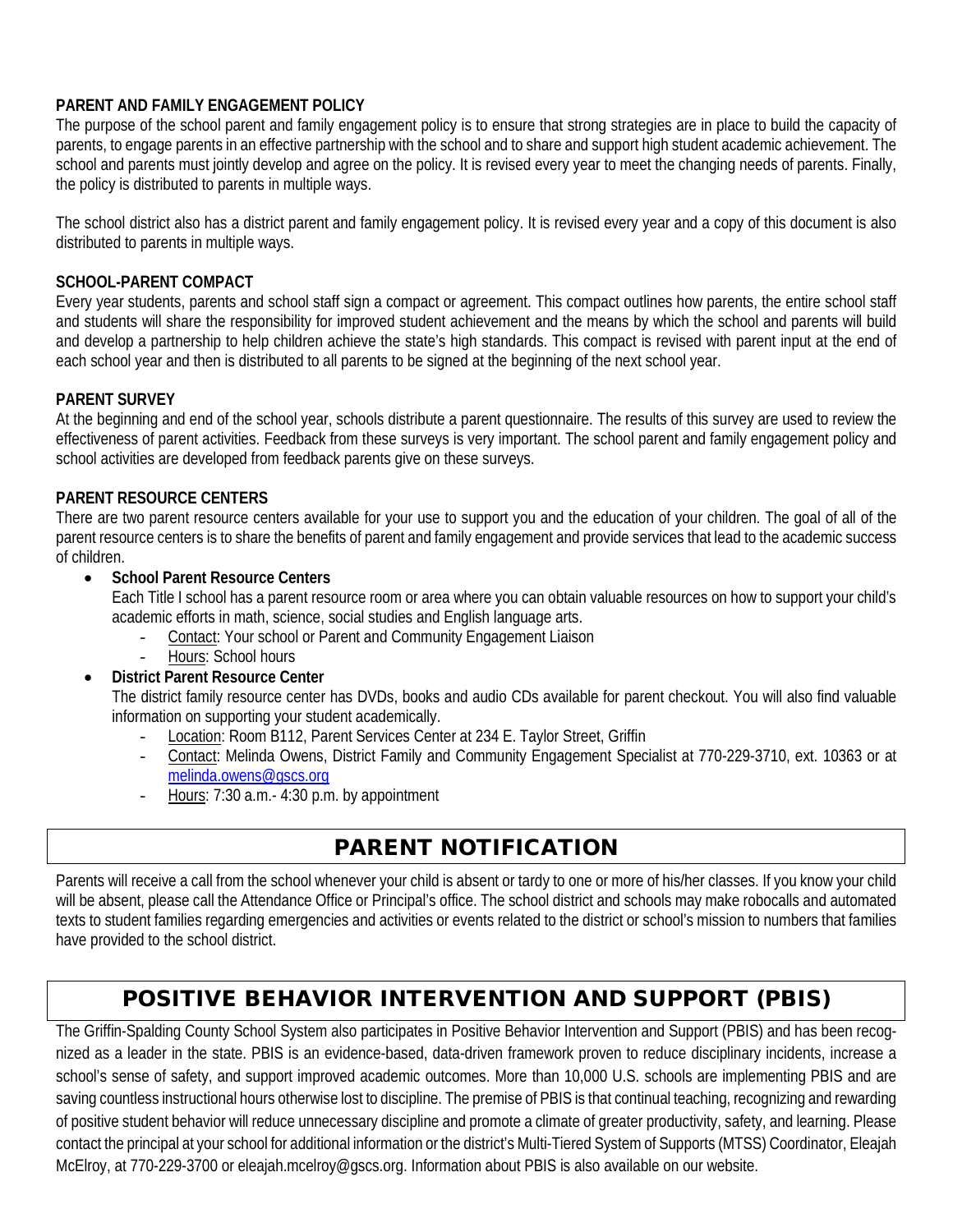# PROTECTION OF PUPIL RIGHTS AMENDMENT (PPRA)

The Griffin-Spalding County School System shall not require any student to submit to a survey, analysis, or evaluation that reveals information concerning:

- 1. Political affiliations or beliefs of the student or the student's parents;
- 2. Mental or psychological problems of the student or the student's family;
- 3. Sex behavior or attitudes;
- 4. Illegal, anti-social, self-incriminating, or demeaning behavior;
- 5. Critical appraisals of other individuals with whom respondents have close family relationships;
- 6. Legally recognized privileged or analogous relationships, such as those of lawyers, physicians, and ministers;
- 7. Religious practices, affiliations, or beliefs of the student or student's parent;
- 8. Income (other than that required by law to determine eligibility for participation in a program or for receiving financial assistance under such program) without prior written consent of the parent or eligible student.

A parent of a student may, upon request, inspect any survey created by a third party containing one or more of the items listed as (1) through (8) above before the survey is administered or distributed by a school to a student and may choose to opt the student out of participation in the survey.

A parent of a student may, upon request, inspect any instructional material used as part of the educational curriculum for the student. This request will be handled within a reasonable period of time after the request is received.

Parents shall be notified prior to the administration of physical examinations or screenings that the school may administer to students. This notice shall offer the parent the opportunity to opt the student out of any non-emergency, invasive physical examination or screening that is (1) required as a condition of attendance; (2) administered by the school and scheduled by the school in advance; and (3) not necessary to protect the immediate health and safety of the student or of other students.

The parent of a student shall be notified prior to the commencement of activities involving the collection, disclosure, or use of personal information collected from students for the purpose of marketing or for selling that information (or otherwise providing that information to others for that purpose). The school system shall offer the parent the opportunity to inspect, upon request, any instrument used in collection of such information before the instrument is administered or distributed to a student and to opt the student out of such activities. This request by a parent for reasonable access to such instrument shall be handled within a reasonable period of time after the request is received. The requirements of PPRA do not apply to a survey administered to a student in accordance with the Individual with Disabilities Education Act (IDEA).

# RESIDENCY VERIFICATION

Registration of a student begins when a parent, guardian, or other person having control of a child (eligible for non-parental affidavit), or the student (in the case of an emancipated minor) provides the school system with the appropriate documentation as required by Griffin-Spalding County Board Policy JBC. The registration process takes place at Central Registration. Once documents that are required during the registration process have been provided to the school system and have been approved, students requesting enrollment in the Kindergarten-12th grades will carry a document from Central Registration to the school that serves their particular residential area stating that student has been registered in the Griffin-Spalding County School System. The Griffin-Spalding County School System maintains the right to verify and/or request updated residential documentation from parent/guardian as needed.

**Please visi[t www.spalding.k12.ga.us](http://www.spalding.k12.ga.us/) to review the complete Student Residence Policy – Refer to Policy JBC-R(3)**

# SCHOOL VOLUNTEERS

How can you be better involved with our schools than to volunteer your time? Even an hour a week can mean the difference between success and failure for a student. Each of our schools has a variety of opportunities to suit you and your schedule. Simply complete the volunteer application and authorization of release of criminal information found in our schools and online at www.spalding.k12.ga.us.

Return the forms to the school where you wish to volunteer or to the Superintendent's Office. We will do the processing and send to our Human Resources Department to complete the authorization. The cost associated with the background check is \$10.00; please enclose the cash or a check made payable to the Griffin-Spalding County School System. (If you are associated with a specific organization, that organization may be paying the cost of this safety measure; please check with the school or your organization.)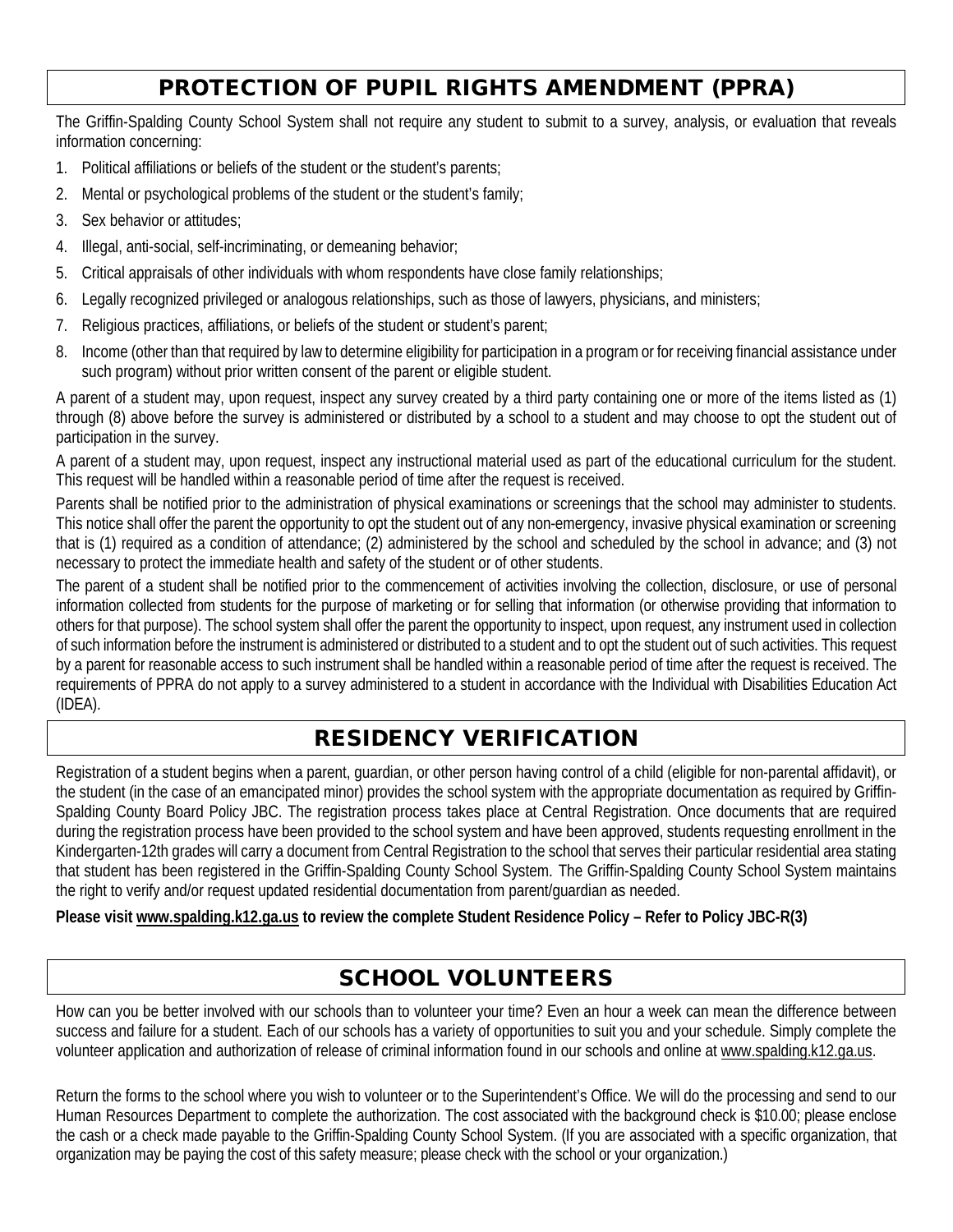We value your contribution to our schools and look forward to your working with our students. Even if your schedule keeps you from volunteering right now, we urge you to complete the application process and be ready to join our school volunteer team when the time is right for you. For more information or questions, please contact Candace Peek, 770-229-3710 ext. 10422 or [candace.peek@gscs.org.](mailto:candace.peek@gscs.org)

# SEARCH AND SEIZURE POLICY

To maintain order and discipline in the schools and to protect the safety and welfare of students and school personnel, school authorities may search student lockers or student automobiles under the circumstances outlined below and may seize any illegal, unauthorized, or contraband materials discovered in the search.

As used in this policy, the term "unauthorized" means any item dangerous to the health or safety of students or school personnel, or disruptive of any lawful function, mission or process of the school, or any time described as unauthorized in school rules available beforehand to the student. A student's failure to permit searches and seizures as provided in this policy will be considered grounds for disciplinary action.

**NOTICE: Any item confiscated by school personnel must be retrieved by a parent within 30 days. Items may be donated to charity or disposed of after 30 days.**

## **PERSONAL SEARCHES**

A student's person and/or personal effects (e.g. purse, book bag, etc.) may be searched whenever a school authority has reasonable suspicion that the student is in possession of illegal or unauthorized materials. If a pat-down search of the student's person is conducted, it will be conducted in private by a school official of the same sex, with an adult witness of the same sex present.

If the school official has reasonable suspicion to believe that the student has on his or her person an item imminently dangerous to the student or to others, a more intrusive search of the student's person may be conducted. A school official of the same sex may only conduct such a search in private with an adult witness of the same sex present.

# **SCHOOL PROPERTY SEARCHES, INCLUDING LOCKER SEARCHES**

Student lockers are school property and remain at all times under the control of the school; however, students are expected to assume full responsibility for the security of their lockers. Students who vandalize or 'peg' their lockers are subject to being fined and loss of locker privilege. Students are to use only the locker assigned to them. Students may not share lockers. Periodic general inspection of lockers may be conducted under supervision of school authorities for any reason at any time without notice, without student consent, and without a search warrant. This will include classroom or school-wide searches using electronic devices, or other means as warranted.

## **AUTOMOBILE SEARCHES**

Students are permitted to park on school premises as a matter of privilege, not of right. The school retains authority to conduct routine patrols of student parking lots and inspections of the exterior of student automobiles on school property; the interior of student vehicles may be inspected whenever a school authority has reasonable suspicion to believe that illegal or unauthorized materials are contained inside. Such patrols and inspections may be conducted without notice, without student consent, and without a search warrant.

## **SEIZURE OF ILLEGAL MATERIALS**

If a properly conducted search yields illegal or contraband materials, such findings must be turned over to proper legal authorities for ultimate disposition.

# SECRET SOCIETIES (GANGS)

The Griffin-Spalding County Board of Education finds and declares that it is the right of every student in the Griffin-Spalding County School System to learn in a safe secure and protected learning environment and that it is the right of teachers, administrators and other employees of the school district to work in a safe, secure and protected environment. The Griffin-Spalding County Board of Education further finds that the existence of criminal street gangs in schools of the Griffin-Spalding School System is a direct threat to a safe, secure and protected learning and working environment.

Criminal Street Gang means any organization, associated in fact, whether formal or informal, which engages in criminal gang activity as defined in OCGA § 16-15-3 (1). The existence of such organization, association, or group of individuals associated in fact may be established by evidence of a common name or common identifying signs, symbols, tattoos, graffiti, gestures or attire or other distinguishing characteristics, including, but not limited to, common activities, customs, or behaviors. Such term shall not include three or more persons, associated in fact, whether formal or informal who are not engaged in criminal gang activity.

1. Participation in any criminal gang activity as defined in OCGA § 16-15-3 (1) and or OCGA 16-15-4 (a)-(j) is prohibited.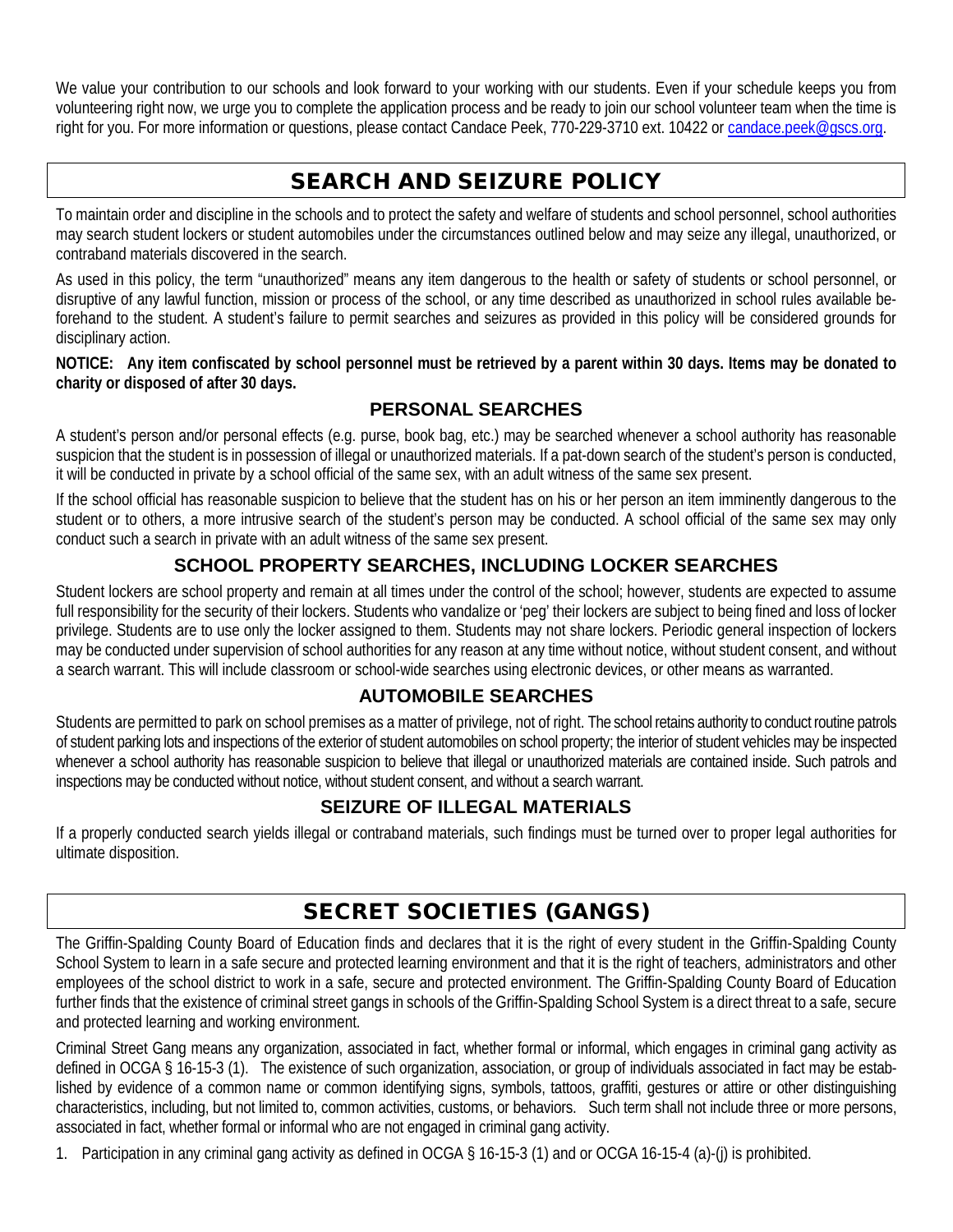- 2. Wearing of any insignia, and/or uniforms, or other means of any gang identification, or using or making any signs, signals, or other means of gang communication or identification by any student or non-student visiting on the premises of any school facility shall not be permitted.
- 3. Any attempt to gather or commingle on school premises, facilities, or property for any purpose by gang members shall be prohibited.
- 4. No student shall use, employ or rely upon his or her gang membership or affiliation to threaten, to intimidate, or to harass verbally or physically other students or employees of the Griffin-Spalding County School System.
- 5. All of the above prohibitions concerning gangs apply as well to any school functions or events conducted away from school facilities, property, or premises.

Any student who violates this policy or any subpart thereof shall be subject to discipline under the Griffin-Spalding County School System Behavior Code and Discipline Policy, including the sanction of expulsion, if warranted under the particular circumstances of a violation.

# SEXUAL HARASSMENT

It is the policy of the Board of Education to maintain a learning environment that is free from sexual harassment. It shall be a violation of this policy for any member of the district staff to harass a student through conduct or communications of a sexual nature as defined below. It shall also be a violation of this policy for students to harass other students or any school employee through conduct or communications of a sexual nature as defined below.

Unwelcome sexual advances, requests for sexual favors and other inappropriate oral, written or physical conduct of a sexual nature when made by a member of the school staff to a student or when made by any student to another student or system employee constitutes sexual harassment when:

- Submission to such conduct is made, either explicitly or implicitly, a term or condition of an individual's education.
- Submission to or rejection of such conduct by an individual is used as the basis for academic decisions affecting that individual.
- Such conduct has the purpose or effect of substantially interfering with an individual's academic or professional performance or creates an intimidating, hostile or offensive academic environment.

Sexual harassment, as defined above, may include but is not limited to the following:

- Verbal harassment or abuse
- Pressure for sexual activity
- Repeated remarks to a person with sexual or demeaning implications
- Unwelcome touching

Suggesting or demanding sexual involvement accompanied by implied or explicit threats concerning ones' grades, job, etc. Any person who alleges sexual harassment by a staff member or student in the school district may complain directly to a principal, assistant principal, guidance counselor or other individual designated to receive such complaints. Filing of a complaint or otherwise reporting sexual harassment will not reflect upon the individual's status nor will it affect future employment, grades or job assignments.

# SPECIAL EDUCATION SERVICES

The Griffin-Spalding County Schools comply with federal laws concerning **Section 504 of the Rehabilitation Act of 1973.** Children eligible for Section 504 accommodations or services include those children who have a physical or mental impairment that substantially limits a major life activity. If a parent or guardian has any concerns regarding 504 plans and or an initial 504, the principal of the school should be contacted. The district 504 coordinator, Mr. Charles Kelley, can be contacted at 770-229-3700. More guidance, including parent rights and procedural safeguards are listed below:

# **Section 504 Procedural Safeguards**

**1. Overview:** Any student or parent or guardian ("grievant") may request an impartial hearing due to the school system's actions or inactions regarding their child's identification, evaluation, or educational placement under Section 504. Requests for an impartial hearing must be in writing to the school system's Section 504 Coordinator; however, a grievant's failure to request a hearing in writing does not alleviate the school system's obligation to provide an impartial hearing if the grievant orally requests an impartial hearing through the school system's Section 504 Coordinator. The school system's Section 504 Coordinator will assist the grievant in completing the written Request for Hearing.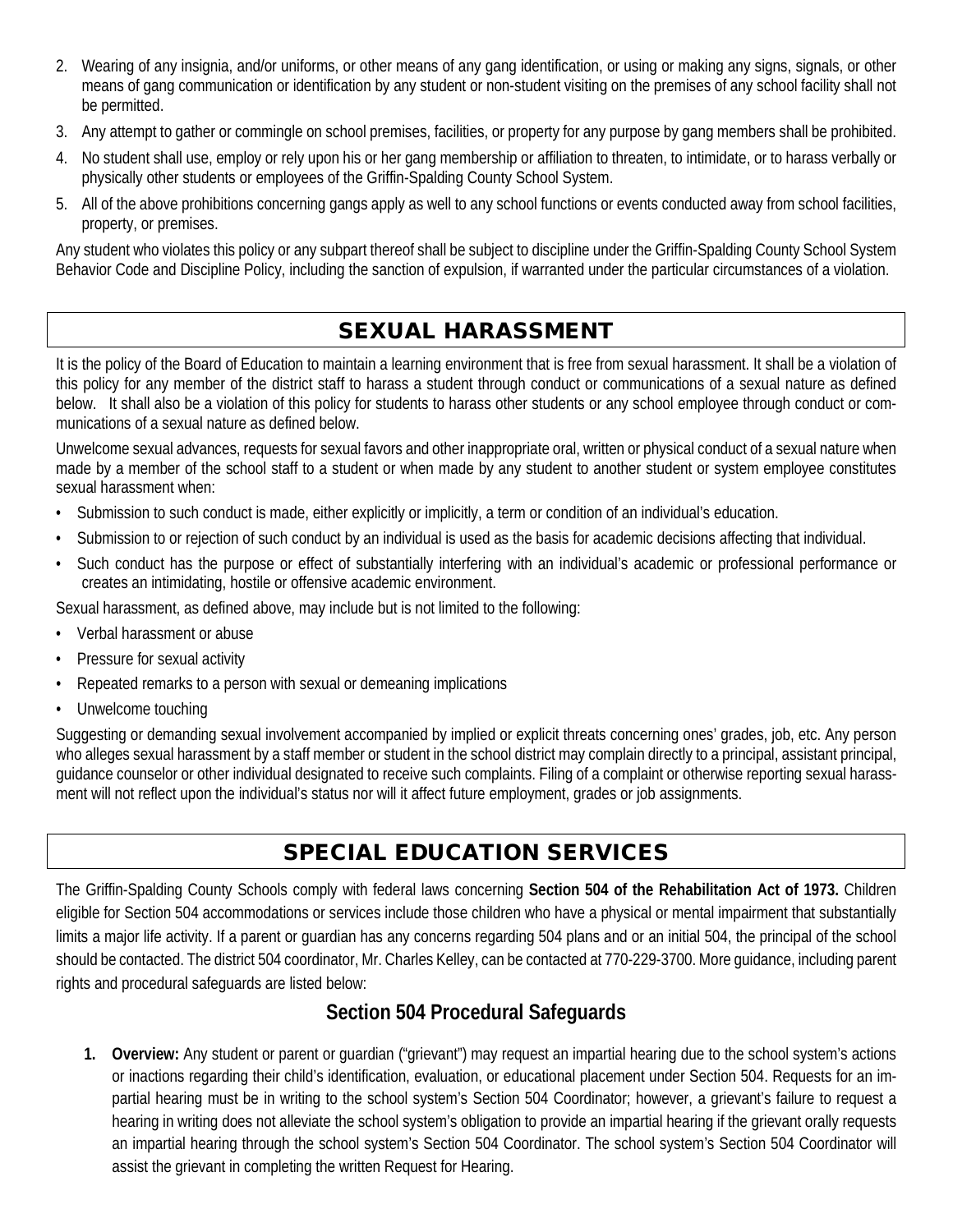- **2. Hearing Request:** The Request for the Hearing must include the following:
- A. The name of the student.
- B. The address of the residence of the student.
- C. The name of the school the student is attending.
- D. The decision that is the subject of the hearing.
- E. The requested reason for the review.
- F. The proposed remedy sought by the grievant.
- G. The name and contact information of the grievant.

Within 10 business days from receiving the grievant's Request of the Hearing, the Section 504 Coordinator will acknowledge the Request for Hearing in writing and schedule a time and place for a hearing. If the written Request for Hearing does not contain the necessary information noted above, the Section 504 Coordinator will inform the grievant of the specific information needed to complete the request. All timelines and processes will be stayed until the Request for Hearing contains the necessary information noted above.

**3. Mediation:** The school system may offer mediation to resolve the issues detailed by the grievant in his or her Request for Hearing. Mediation is voluntary and both the grievant and the school system must agree to participate. The grievant may terminate the mediation at any time. If the mediation is terminated without an agreement, the school system will follow the procedures for conducting an impartial hearing without an additional Request for Hearing.

## **4. Hearing Procedures:**

- A. The Section 504 Coordinator will obtain an impartial review official who will conduct a hearing within 45 calendar days from the receipt of the grievant's Request of Hearing unless agreed to otherwise by the grievant or a continuance is granted by the impartial review official.
- B. Upon a showing of good cause by the grievant or the school system, the impartial review official, at his or her discretion, may grant a continuance and set a new hearing date. The request for a continuance must be in writing and copied to the other party.
- C. The grievant will have the opportunity to examine the child's educational records prior to the meeting.
- D. The grievant will have the opportunity to be represented by legal counsel at his or her own expense at the hearing and participate, speak, examine witnesses, and present information at the hearing. If the grievant is to be represented by legal counsel at the hearing, he or she must inform the Section 504 Coordinator of that fact in writing at least 10 calendar days prior to the hearing. Failure to notify the Section 504 Coordinator in writing of representation by legal counsel shall constitute good cause for a continuance.
- E. The grievant will have the burden of providing any claims he or she may assert. When warranted by circumstances or law, the impartial hearing officer may require the recipient to defend its position/decision regarding the claims (i.e. A recipient shall place a disabled student in the regular educational environment operated by the recipient unless it is demonstrated by the recipient that the education of the person in the regular environment with the use of supplementary aids and services cannot be achieved satisfactorily (34 C.F.R.§104.34). One or more representatives of the school system, who may be an attorney, will attend the hearing to present the evidence and witnesses, respond to the grievant testimony and answer questions posed by the review official.
- F. The impartial review official shall not have the power to subpoena witnesses, and the strict rules of evidence shall not apply to hearings. The impartial review official shall not have the authority to issue pre-hearing instructions, which may include requiring the parties to exchange documents and names of the witnesses to be present.
- G. The impartial review official shall determine the weight to be given any evidence based on its reliability and probative value.
- H. The hearing shall be closed to the public.
- I. The issues of the hearing will be limited to those raised in the written or oral request for the hearing.
- J. Witnesses will be questioned directly by the party that calls them. Cross-examination of witnesses will be allowed. The impartial review official, at his or her discretion, may allow further examination of witnesses or ask questions of the witnesses.
- K. Testimony shall be recorded by court reporting or audio recording at the expense of the recipient. All documentation related to the hearing shall be retained by the recipient.
- L. Unless otherwise required by the law, the impartial review official shall uphold the action of the school system unless the grievant can prove that a preponderance of the evidence supports his or her claim.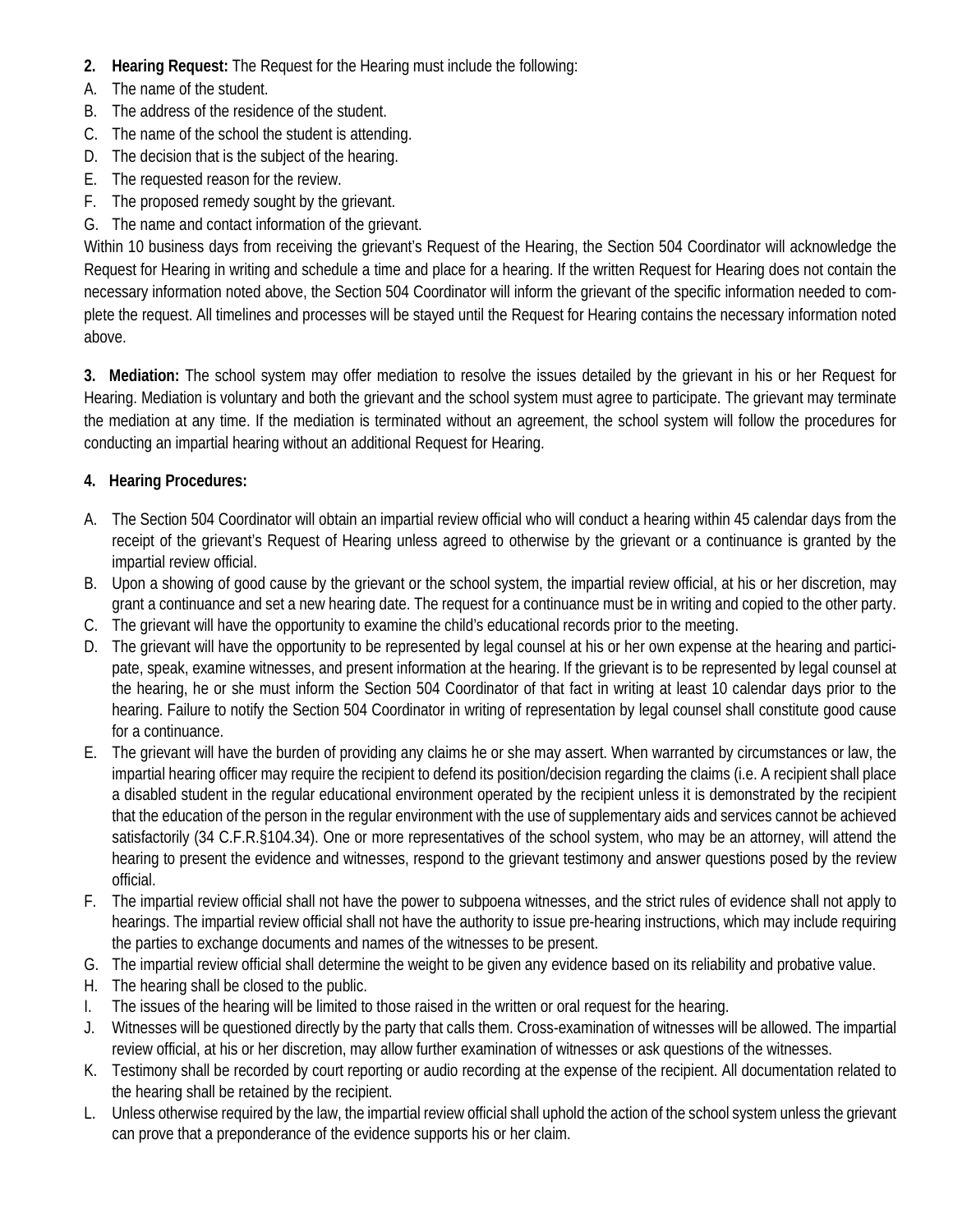M. Failure of the grievant to appear at a scheduled hearing, unless prior notification of absence was provided and approved by the impartial official or just cause is shown, shall constitute a waiver of the right to a personal appearance before the impartial review official.

**5. Decision:** The impartial review official shall issue a written determination within 20 calendar days of the date of the hearing concluded. The determination of the impartial review official shall not include any monetary damages or the award of any attorney's fees.

**6. Review:** If not satisfied with the decision of the impartial review official, any party may pursue any right of review, appeal, cause of action or claim available to them under the law existing state or federal rules or regulations.

# **Notice of Rights of Students and Parents Under Section 504**

Section 504 of the Rehabilitation Act of 1973, commonly referred to as "Section 504" is a nondiscrimination statute enacted by the United States Congress. The purpose of the Section 504 is to prohibit discrimination and to assure that disabled students have the educational opportunities and benefits equal to those provided to non-disabled students. For more information regarding Section 504, or if you have questions or need additional assistance, please contact GSCS Section 504 Coordinator, Mrs. Charles Kelley at the following address: 216 South Sixth Street, Griffin, Georgia 30224, 770-229-3700 or charles.kelley@gscs.org. The implementing regulations for Section 504 as set out in 34 CFR Part 104 provide parents and/or students with the following rights:

- 1. Your child has the right to an appropriate education designed to meet his or her individual education needs as adequately as the needs of non-disabled students. 34 CFR 104.33
- 2. Your child has the right to free educational services except for those fees that are imposed on non-disabled students or their parents. Insurers and similar third parties who provide services not operated by or provided by the recipient are not relieved from an otherwise valid obligation to provide or pay for services provided to a disabled student. 34 CFR 104.33
- 3. Your child has a right to participate in an educational setting (academic and nonacademic) with non-disabled students to the maximum extent appropriate to his or her needs 34 CFR 104.34
- 4. Your child has a right to facilities, services and activities that are comparable to those provided for non-disabled students.34 CFR 104.34
- 5. Your child has the right to an evaluation prior to Section 504 determination of eligibility. 34 CFR 104.35
- 6. You have the right to not consent to the school system's request to evaluate your child. 34 CFR 104.35
- 7. You have the right to ensure that evaluation procedures, which may include testing, conform to the requirements of 34 CFR 104.35
- 8. You have the right to ensure that the school system will consider information from a variety of sources as appropriate, which may include aptitude and achievement tests, grades, teacher recommendations and observations, physical conditions, social or cultural background, medical records, and parental recommendations. 34 CFR 104.35
- 9. You have the right to ensure that placement decisions are made by a group of persons knowledgeable about your child, the meaning of the evaluation data, the placement options, and the legal requirements for least restrictive environment and comparable facilities. 34 CFR 104.35
- 10. If your child is eligible under Section 504, your child has the right to periodic reevaluations, including prior to any subsequent significant change of placement. 34 CFR 104.36
- 11. You have the right to notice prior to any actions by the school system regarding the identification, evaluation, or placement of your child. 34 CFR 104.36
- 12. You have the right to examine your child's educational records. 34 CFR 104.36
- 13. You have the right to an impartial hearing with the respect to the school system's actions regarding your child's identification, evaluation, or educational placement, with opportunity for parental participation in the hearing and representation by an attorney. 34 CFR 104.36
- 14. You have the right to receive a copy of this notice and a copy of the school system's impartial hearing procedure upon request. 34 CFR 104.36
- 15. If you disagree with the decision of the impartial hearing officer (school board members and other district employees are not considered impartial hearing officers), you have the right to a review of that decision according to the school system's impartial hearing procedures. 34 CFR 104.36
- 16. You have the right to, at any time, file a complaint with the United States Department of Education's Office for Civil Rights.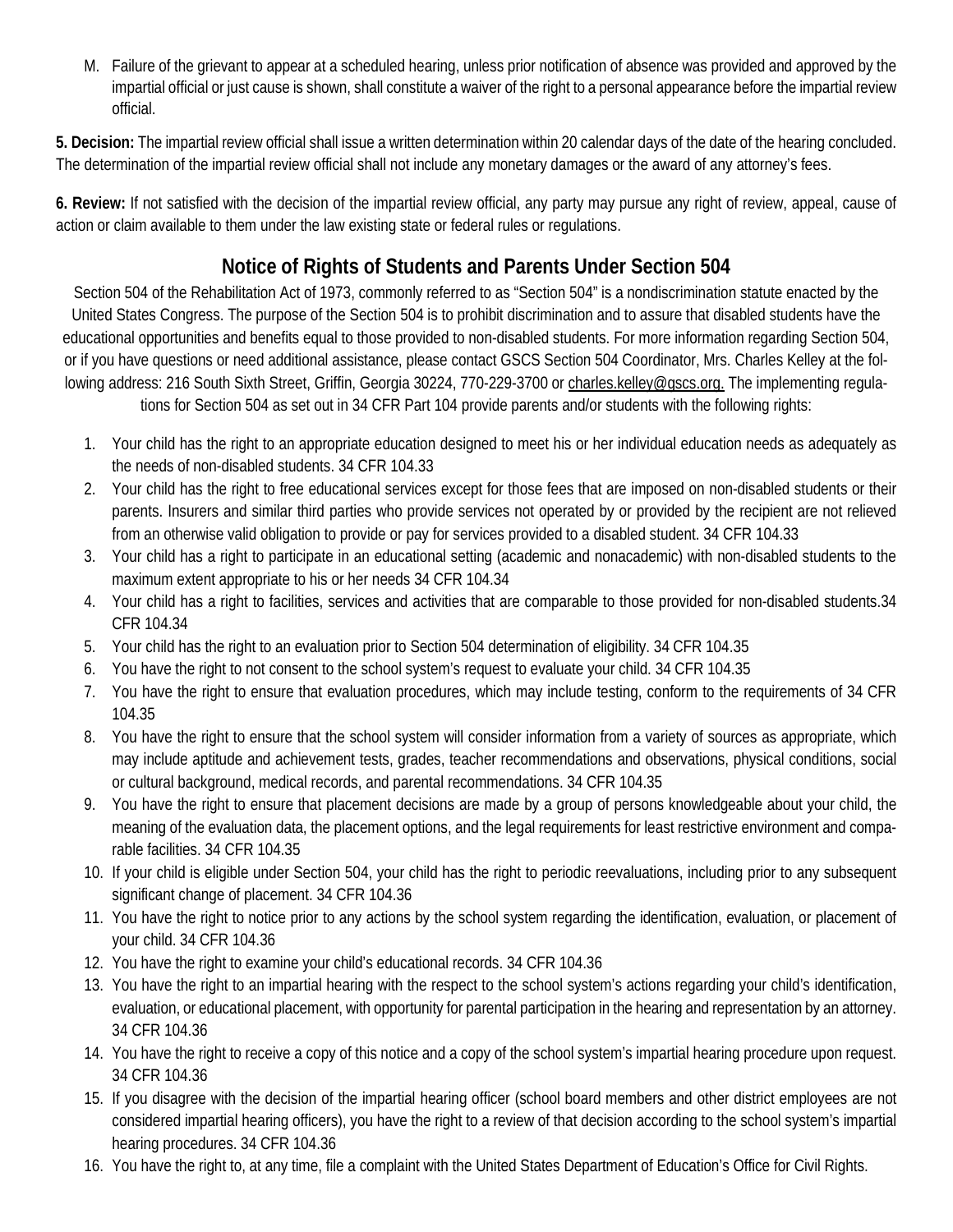**Special Education Services.** Special Education is specifically designed instruction provided at no cost to parents that meets the unique needs of a student with a disability. Children are identified and served from ages 3-21 in accordance with state and federal law.

The Griffin-Spalding County School System has an obligation under the Individuals with Disabilities Education Act (IDEA "04) to identify, locate and evaluate all students with disabilities residing within the district who are in need of special education and related services from ages 3 through 21 years, regardless of the severity of their disability. The Griffin-Spalding County School System works cooperatively with the medical community and agencies providing services to children. This includes health departments, social service agencies, mental health centers, day care programs, Head Start and other agencies that work with children and families. For more information concerning special services, please contact Mr. Charles Kelley at 770.229.3700 and/or [charles.kelley@gscs.org.](mailto:charles.kelley@gscs.org)

# **Seclusion or Restraint of Students – Policy JGF(2)**

The Griffin-Spalding County School System supports a positive approach to behavior that uses proactive strategies to create a safe school climate that promotes dignity, increases instructional time, and improves student achievement for all students. Furthermore, we believe that teachers and administrators, who implement evidence-based positive behavior supports with fidelity, create a school environment that is conducive to learning and students are able to achieve without the interruptions that occur when teachers are required to address discipline problems in the classroom. Unfortunately, students sometimes exhibit behaviors which place themselves or others in imminent danger. The Griffin-Spalding County School System implements proactive strategies and interventions to reduce the likelihood of these situations and has clearly identified responses to address such situations when they occur. These responses include a continuum of increasingly more intensive interventions. The Griffin-Spalding County School System complies with state requirements related to seclusion and restraint as defined in Georgia State Board of Education Rule 160-5-1-35: Seclusion and Restraint of Students. This state rule prohibits the use of seclusion and limits the use of physical restraint to situations where a student or students may be at risk to self or others. The Griffin-Spalding County School System adopted Board Policy JGF(2): Seclusion or Restrain of Students to coincide with the state rule. This Board Policy includes, among other things, a) Definitions of physical restraints and seclusion; b) Requirements for the use of physical restraint; c) Student and Staff Safety; d) Staff Training; e) Documentation of the Use of Restraint; f) Parent Notification; g) Role of Law Enforcement and Emergency Medical Personnel. The GSCS Board of Education conducts a periodic review of the use of restraint to maintain best practice and industry standard related to student safety. Individuals desiring further information regarding rules concerning the restraint of students can visi[t www.spalding.k12.ga.us](http://www.spalding.k12.ga.us/) to review Policy JGF(2).

# **Students with Disabilities Code of Conduct**

School system rules and disciplinary consequences that apply to students without disabilities also apply to students with disabilities, including those who are being served under an Individualized Education Plan (IEP) or a 504 Plan. However, application of these rules of conduct and disciplinary consequences for students with disabilities is governed by the provisions of the Individuals with Disabilities Education Act (IDEA, rev. 2004); Section 504 of the Rehabilitation Act; applicable court decisions; state board rules, and local school board policies and procedures. These laws and policies provide procedural protection for students with disabilities to ensure that they continue to receive a free and appropriate public education while ensuring that school systems can maintain a safe and positive learning environment for all students and staff. The Code of Conduct applies unless the IEP provides that it does not apply.

## **Behavior Intervention Plan**

A student with disabilities whose conduct is a challenge may have a Behavior Intervention Plan (BIP) that identifies and addresses specific problem behaviors and describes the interventions planned to address these behaviors in the classroom. The plan also describes the antecedent strategies, alternative behaviors, and possible consequences for unacceptable behaviors. If the BIP is part of an IEP or a 504 Plan, it will be developed at an IEP meeting or an SST/504 meeting and must be agreed upon by the team.

## **Suspension/Alternative Placement**

If a student with a disability violates the Griffin-Spalding County School System Code of Conduct, the student can be removed from the class or school for up to a 10-day period (to the extent that this consequence would be applied to students without disabilities). Removal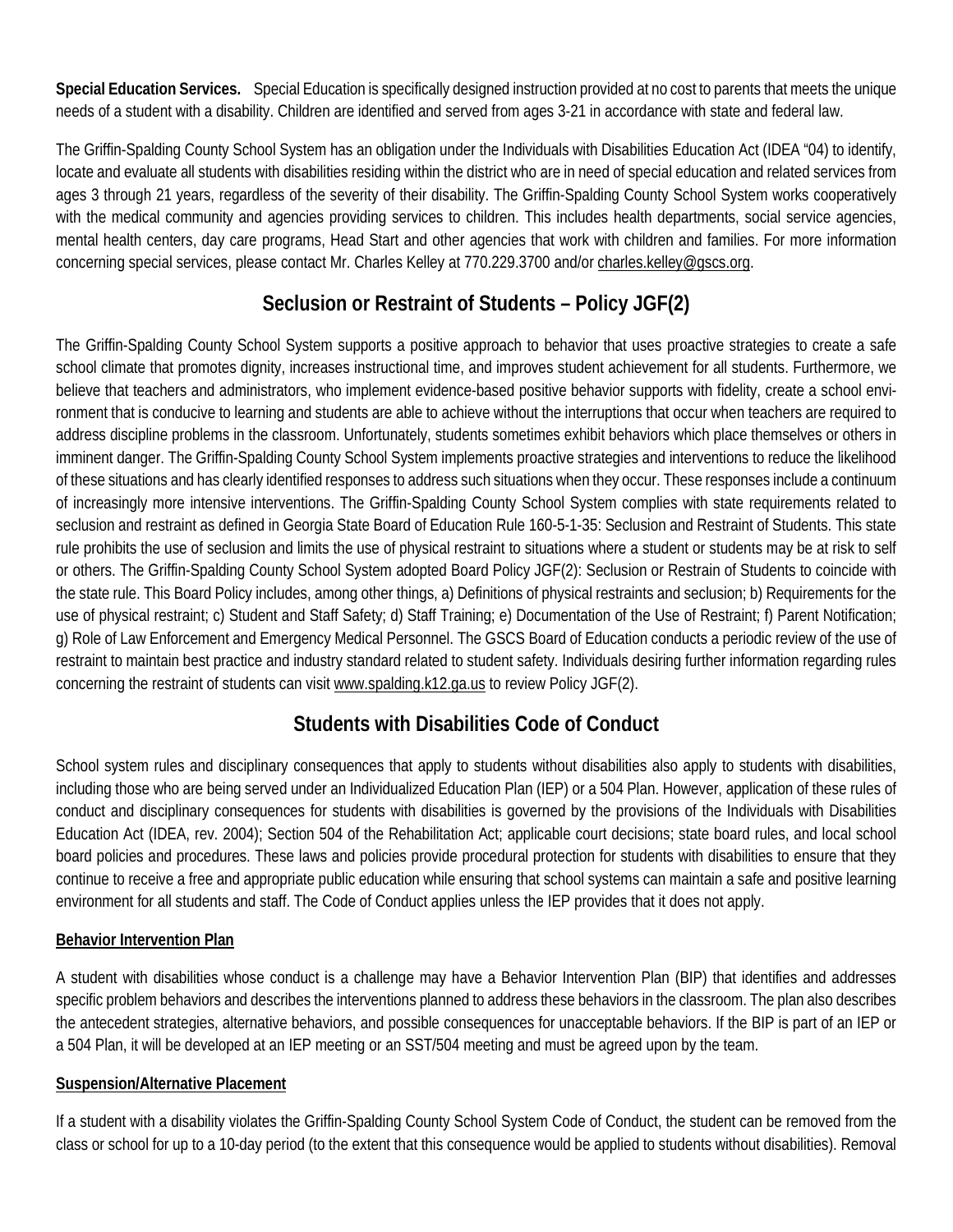from the class or school for up to a 10-day period during a school year does not constitute a change in placement for a student with an IEP. **IDEA does not prohibit a school district from reporting a crime committed by a student with a disability to appropriate authorities.**

#### **In School Suspension (ISS)**

ISS counts toward the 10 day period when students with disabilities do not have access to the general curriculum and to progress toward the goals in the IEP in ISS. If students with disabilities have access to the general curriculum and progress toward IEP goals in ISS, it does not count toward the 10 day period that constitutes a change in placement.

#### **Disciplinary Actions beyond 10 Days**

When a student is removed for more than 10 school days the IEP team must determine appropriate services that allow the student to continue to participate in general education curriculum and progress toward meeting the goals outlined in the student's IEP. Parents must be notified immediately of disciplinary actions beyond 10 days and provided with procedural safeguards.

#### **Manifestation Determination Review**

A Manifestation Determination Review considers whether or not there is a relationship between the student's disability and the behavior subject to the disciplinary action. A manifestation determination review must be held when a student with a disability engages in a behavior that could result in suspension or placement in an alternate educational program for more than 10 days total during a school year. Suspension(s) and/or alternative placement(s) totaling more than 10 days in a school year constitute a change of placement; consequently, due process procedures apply. This meeting must be held as soon as possible, but no later than 10 days after a determination has been made that a change of placement may occur.

#### **Manifestation Review Team**

The manifestation review is to be conducted by the IEP team and other qualified personnel. If the team determines that the behavior of the student with a disability was not a manifestation of the student's disability, the relevant disciplinary procedure applicable to students without disabilities may be applied. If the conduct is found to be related to and/or caused by the disability, the committee must review the IEP goals, FBA (if appropriate), BIP, and the placement considerations, and make a determination whether or not changes need to be made to the IEP.

#### **Manifestation Determination**

If the student behavior is not determined to be a manifestation of the student's disability, the same disciplinary actions can be imposed on the student with a disability as those imposed on any student. If these actions include expulsion, the IEP team must determine how the student will continue to receive educational services that allow the student to continue to participate in the general education curriculum and progress toward meeting the goals in the IEP. If the behavior is determined to be a manifestation of the student's disability, the IEP team determines the appropriate disciplinary actions. Parents may question manifestation determination or any decision regarding placement with a right to have an expedited due process hearing.

# STUDENT CONDUCT DISCIPLINE

## ADMINISTRATIVE REGULATION CODES; JCDA-R(0), JCDA-R(1), JCDA-R(2), JCDA-R(3)

## **REGULATIONS OF THE GRIFFIN-SPALDING COUNTY SCHOOL SYSTEM GOVERNING STUDENT CONDUCT AND DISCIPLINE**

It is the purpose of the Griffin Spalding County Schools to operate each school in a manner that will provide an orderly process of education and that will provide for the welfare and safety of all students who attend the schools within the district. In accordance with that purpose, the Board of Education has adopted a policy which requires all schools to adopt codes of conduct which require students to conduct themselves at all times in order to facilitate a learning environment for themselves and other students. These standards for behavior require students to respect each other and school district employees, to obey student behavior policies adopted by the Board, and to obey student behavior rules established at each school within the district. The following discipline procedures are outlined to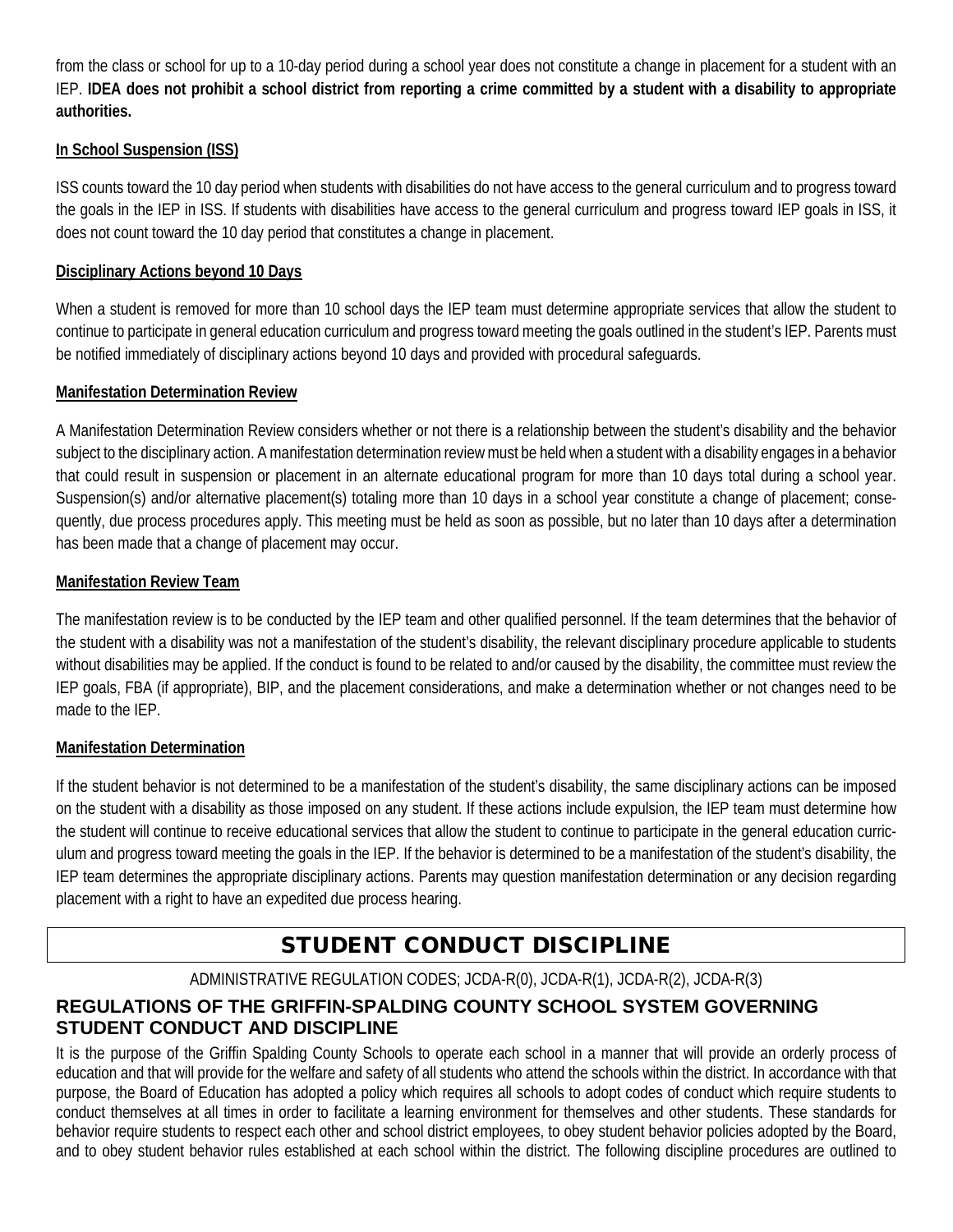ensure that all students are aware of the actions which violate school rules, **the school's Code of Conduct**, and the consequences of such actions. These rules apply to the middle and high school grades  $(6 - 12)$ . It should be pointed out, however, that this list is not allinclusive. A student committing an act of misconduct not listed will be subject to the discretionary authority of the principal. Principals shall have wide latitude of discretion in determining the degree of student involvement in disciplinary matters. Parent involvement through conferences is the most desirable avenue for correcting behavioral problems and will be used when possible**. Students under Chronic Discipline Plans (Student Conduct addressed through Chronic Discipline Process) must have parent or guardian involvement in order to successfully change their behavior.** Disciplinary actions may include any or all of the following: conferences, detention, in-school suspension, corporal punishment, Saturday work program, assignment to the in-school suspension program, out-ofschool suspension, referral to the Disciplinary Hearing Officer or Panel **(JCEB)**, and referral to the appropriate authorities. Once a student has appeared before a Disciplinary Hearing Officer or Panel, the principal is authorized to request another hearing at any future time during the student's educational career in the school system. The school's primary goal is to educate, not to punish; however, when the behavior of an individual student comes in conflict with the rights of others, corrective actions may be necessary for the benefit of that individual and the school as a whole. Accordingly, students shall be governed by policies, regulations and rules set forth in this Code of **Conduct** 

# STUDENT CODE OF CONDUCT

#### **Students shall:**

Respect constituted authority, including teachers, administrators, bus drivers, and other school employees. This shall include compliance with school rules and regulations and applicable provisions of law.

Attend school daily, except when excused, and be on time to all classes and other school day functions. Early dismissal from school should be limited to valid excuses. Forms explaining attendance guidelines and consequences, resulting from failure to comply, are included near the end of this document. Pursue and attempt to complete the course of study prescribed by the state and the school district. Protect and take care of the school's property and the property of others. Dress and groom to meet fair standards of safety, health, and common standards of decency. Avoid the use of indecent or obscene language, both written and oral. Express ideas in a manner that will not demean or slander others.

## **CODE OF CONDUCT (JCDA) APPLICATION**

**The Code of Conduct is effective during the following times and the following places:**

- At school or on school property at any time;
- Traveling to and from school property; including school bus stops;
- Off school grounds at any school activity, function or event and while traveling to and from such events;
- On vehicles provided for student transportation by the school system.

#### **Parents are encouraged to become familiar with the Code of Conduct and to be supportive of it in their daily communication with their children and others in the community.**

## **AUTHORITY OF THE PRINCIPAL**

The principal is the designated leader of the school and, in concert with the staff, is responsible for the orderly operation of the school. In cases of disruptive, disorderly, or dangerous conduct not covered in this Code, the principal may undertake corrective measures which he or she believes to be in the best interest of the student and the school provided any such action does not violate school board policy or procedures.

## **PROGRESSIVE DISCIPLINE PROCEDURES**

When it is necessary to impose discipline, school administrators and teachers will follow a **progressive discipline process.** The degree of discipline to be imposed by **each teacher** and school official will be in proportion to the severity of the behavior of a particular student and will take into account the student's discipline history, the age of the student, and other relevant factors.

The Code of Conduct provides a systematic process of behavioral correction in which inappropriate behaviors are followed by consequences. Disciplinary actions are designed to teach students self-discipline and to help them substitute inappropriate behaviors with those that are consistent with the character traits from Georgia's Character Education Program**.** Some violations of the Code of Conduct are considered so serious that the student may be referred to a Disciplinary Hearing for possible suspension and/or expulsion for the first offense. The following disciplinary actions may be imposed for any violation of this Code of Conduct: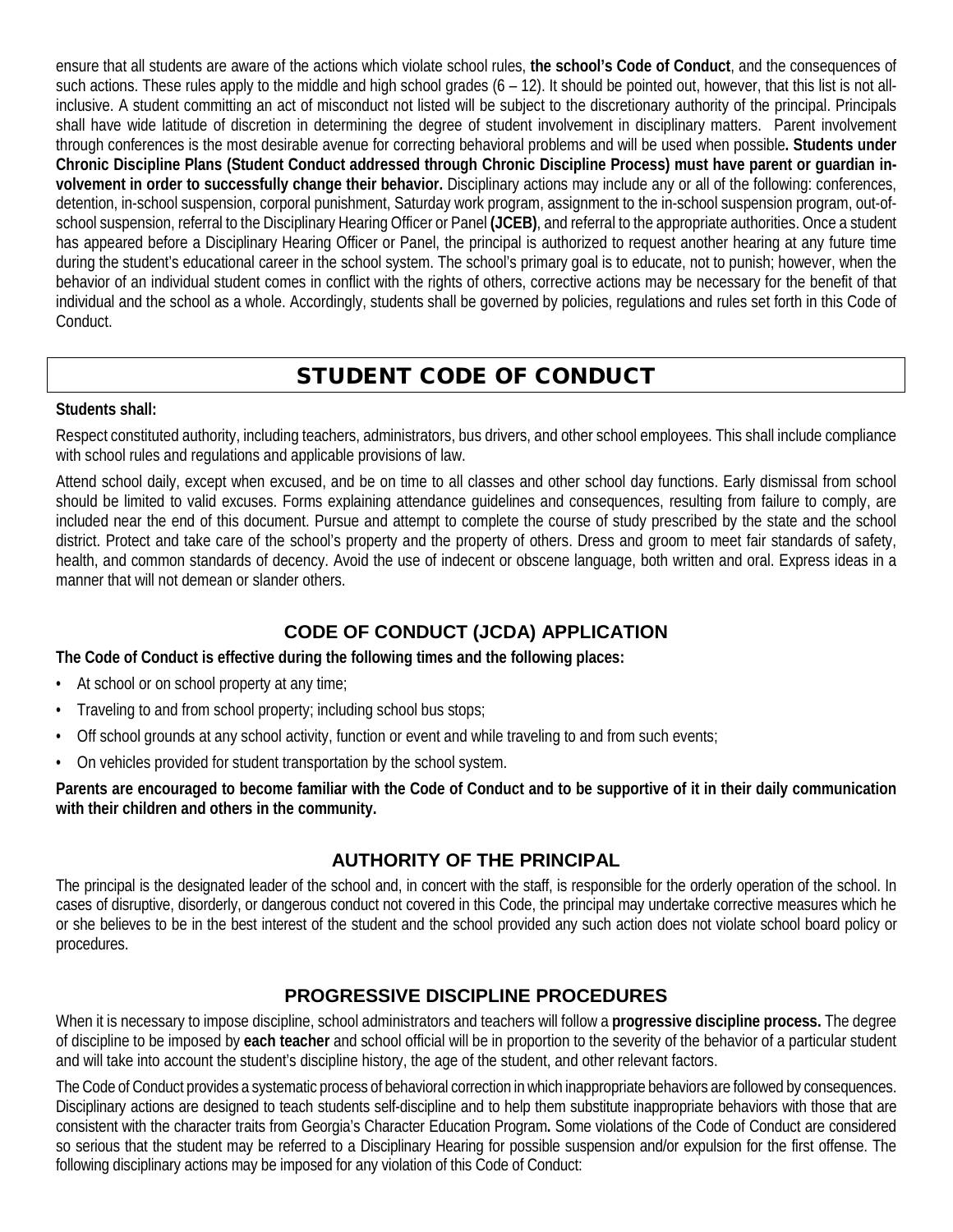- Warning and/or Counseling with a School Administrator or Counselor
- Loss of Privileges
- Isolation or Time Out
- Temporary Removal from Class or Activity
- Parent Notification
- Parent Conference
- Corporal Punishment **(JDA)**
- Detention/Saturday School
- Assignment to In-School Suspension **(ISS)**
- Temporary Placement in an Alternative Education Program **(JCDA-R(3))**
- Short-term Suspension
- Referral to a Tribunal for Long-term Suspension or Expulsion **(JCEB)**
- Suspension or Expulsion from the School Bus
- Referral to Law Enforcement or Juvenile Court Officials: Georgia law requires that certain acts of misconduct be referred to the appropriate law enforcement officials. The School will refer any act of misconduct to law enforcement officials when school officials determine such referral to be necessary or appropriate. The maximum punishments for an offense include long-term suspension or expulsion, including permanent expulsion; but those punishments will be determined only by a disciplinary tribunal as outlined in the Griffin-Spalding County Board of Education policies **(JCEB).** Pursuant to O.C.G.A. Section 20-2-751.6 of the 2002 Georgia Legislature any student who is alleged to have committed an act of physical violence against a teacher, school bus driver, or other school official or employee shall be referred to a hearing before a disciplinary tribunal pursuant to the provisions of O.C.G.A. Section 20-2- 754; any student so accused shall be suspended pending the hearing. The disciplinary hearing officer, panel, or tribunal composed of school officials appointed by the Griffin-Spalding County Board of Education shall conduct the hearing (JCEB). The decision of the disciplinary hearing officer, panel, or tribunal may be appealed to the Griffin-Spalding County Board of Education pursuant to O.C.G.A. Section 20-2-754. The Griffin-Spalding County School Board may impose penalties not recommended by the disciplinary hearing officer, panel, or tribunal. As used in this policy, consistent with the provisions O.C.G.A. Section 20-2-751.6 of the 2002 Georgia Legislature, the term "physical violence" means:
	- (1) Intentionally making physical contact of an insulting or provoking nature with the person of another; or
	- (2) Intentionally making physical contact with another which causes physical harm to another unless such physical contacts or physical harms were in defense of self as provided in O.C.G.A. Section 16-3-21. A student found guilty by a tribunal of committing an act of physical violence which causes physical harm to a teacher, school bus driver, school official or school employee shall be expelled from the public school system for the remainder of the period of the student's eligibility to attend public school pursuant to the provisions of OCGA Section 20-2-150. The Griffin-Spalding County Board of Education, in its discretion, may permit the student to attend an alternative education program for the period of the student's expulsion. If the student who commits the act of physical violence which causes physical harm to a teacher, school bus driver, school official, or school employee is in kindergarten through the 8th grade, then the Griffin-Spalding County Board of Education at its discretion and on recommendation of the tribunal may permit such student to re-enroll in the regular public school program for grades 9-12. If the Griffin-Spalding County Board of Education does not operate an alternative educational program for students in kindergarten through 6th grade, the Griffin-Spalding County Board of Education may, in its discretion, permit such student in grades kindergarten through 6th grade to re-enroll in the public school system. Further, any student who is found by a tribunal to have committed an act of physical violence which causes physical harm to a teacher, school bus driver, school official or school employee shall be referred to a juvenile court or other appropriate law enforcement official for prosecution. Any student found to have committed an act of physical violence against a teacher, bus driver, school official, or school employee which act did not result in physical harm to the victim may be, in the discretion of the Griffin-Spalding County Board of Education, disciplined by expulsion, long term suspension, or short term suspension. Parents or students may elect not to contest whether a student has violated the Code of Conduct or the appropriate discipline, and in such cases, an agreement may be negotiated which would include the parents or students waiving a right to a hearing before a disciplinary tribunal. Before a student is suspended for ten days or less, the principal or designee will inform the student of the offense for which the student is charged and allow the student to explain his or her behavior. **If the student is suspended, the student's parents will be notified if possible.** School officials may involve law enforcement officials when evidence surrounding a situation necessitates their involvement or when there is a legal requirement that an incident be reported. School officials or law enforcement officers assisting a school official may search a student if there is reasonable suspicion the student is in possession of an item that is illegal or against school rules. Student vehicles brought on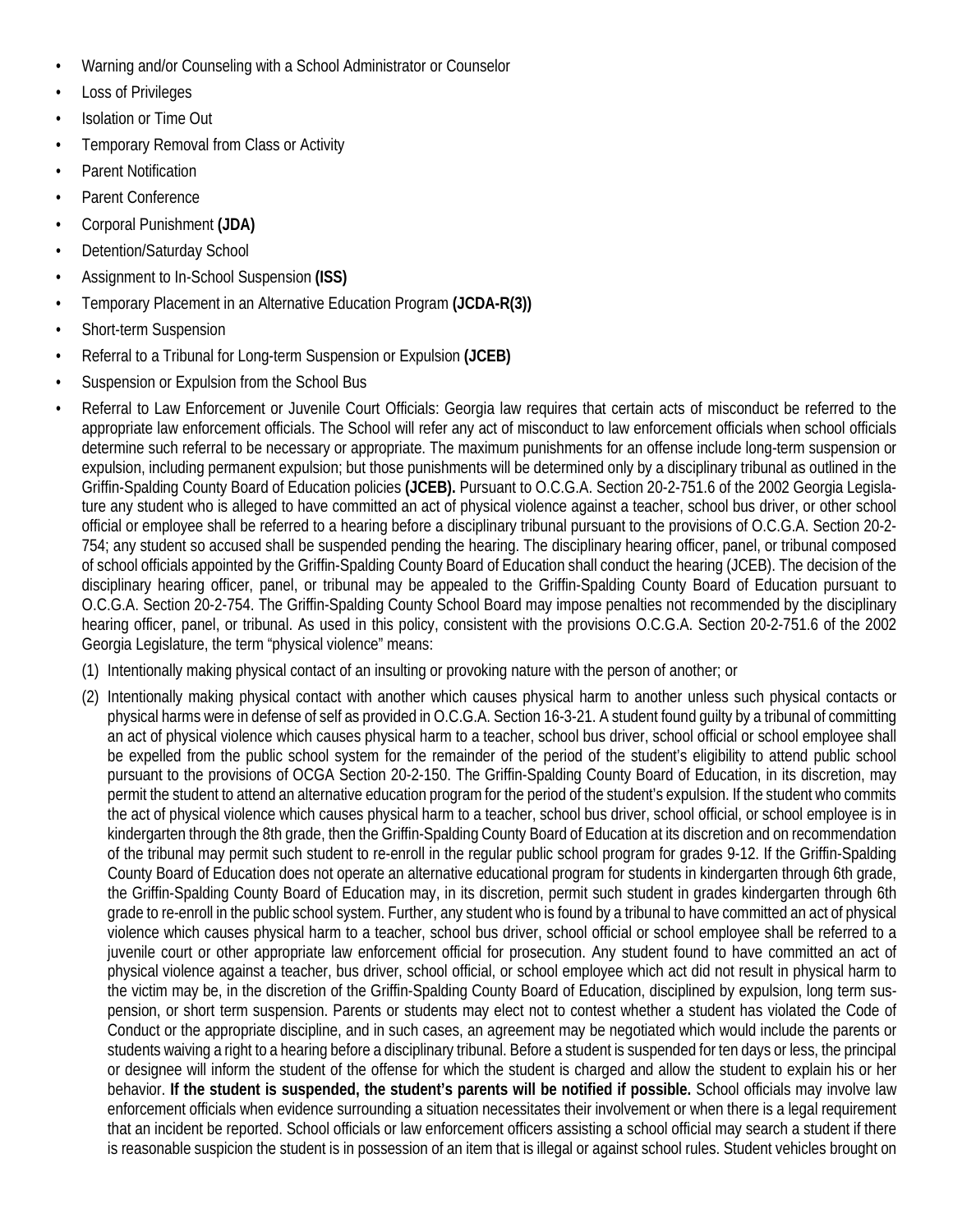campus, student book bags, school lockers, desks, and other school property are subject to inspection and search by school authorities at any time without further notice to students or parents. Students are required to cooperate if asked to open book bags, lockers or any vehicle brought on campus. Metal detectors and drug or weapon sniffing dogs may be utilized at school or at any school function, including activities which occur outside normal school hours or off the school campus at the discretion of administrators.

## **PROGRESSIVE DISCIPLINE PROCEDURES**

The appropriate level of discipline for misconduct is determined by the following:

- The severity of the violation;
- The circumstances of the violation;
- The discipline history of the student.

## **LEVEL I DISCIPLINE**

Level I discipline is used for minor acts of misconduct which interfere with orderly school procedures, school functions, extracurricular programs, approved transportation, or a student's own learning process. Students may be disciplined by the professional staff member involved or may be referred directly to the principal.

## **LEVEL II DISCIPLINE**

Level II discipline offenses are intermediate acts of misconduct that require administrative intervention. These acts include, but are not limited to, repeated, unrelated acts of minor misconduct and misbehavior directed against persons or property, but which do not seriously endanger the health, safety or well-being of others. Consideration of necessary behavior support services should be given, if not already provided (IGB).

## **LEVEL III DISCIPLINE**

Level III discipline offenses are serious acts of misconduct including, but not limited to, repeated misbehavior that is similar in nature, serious disruptions of the school environment, threats to health, safety, or property and other acts of serious misconduct. These offenses must be reported to the principal. Offenses that threaten the health, safety, or well-being of others may result in immediate suspension of the student from the school and/or school-sponsored activities for up to three school days pending disciplinary investigation of the allegations. Student and parent/guardian participation in a conference with the principal is a required element of all discipline actions in this category, even if such a conference has previously occurred. Initiation of necessary behavior support services should be given, if not already provided (IGB). Due process procedures required by federal and state law will be followed. These may include such procedures as the school disciplinary tribunal and/or procedural safeguards provided by the 1997 Individuals with Disabilities Education Act.

## **LEVEL IV DISCIPLINE**

Level IV discipline offenses are the most serious acts of misconduct. These offenses must be immediately reported to the principal. These violations are so serious that they may require use of outside agencies and/or law enforcement. Such acts may also result in criminal penalties being imposed. Any misconduct that threatens the health, safety, or well-being of others may result in immediate suspension of the student from the school and/or school-sponsored activities for up to three school days, pending disciplinary investigation of the allegations. Student and parent/guardian participation in a conference with the principal is a required element of all discipline actions in this category, even if such a conference has previously occurred. Initiation of necessary behavior support services should be given, if not already provided. Due process procedures required by federal and state law will be followed. These may include such procedures as the school disciplinary tribunal and/or procedural safeguards provided by the 1997 Individuals with Disabilities Education Act.

## **UNSAFE SCHOOL CHOICE OPTION**

Major offenses including, but not limited to, drugs and weapon offenses can lead to school being named as an Unsafe School according to the provisions of State Board of Education Rule 160-4-8-.16 Unsafe School Choice Option.

## **DISCIPLINARY ACTIONS DEFINITION OF TERMS**

**Bus Suspension** – The student is suspended from the bus for a specified period of time by the local school administrator. The student is expected to attend school, but the parents are responsible for providing transportation to school. (See Bus Rules and Discipline Section.)

**Chronic Disciplinary Plan** – Discipline and behavioral correction plan**.**

**Detention** – Student attends a work/study session outside of regular school hours. Student makes arrangements for transportation**.**  Students reporting to before or after school detention must provide their own transportation. Students and parents shall be afforded 24 hour notice prior to the student serving detention**.**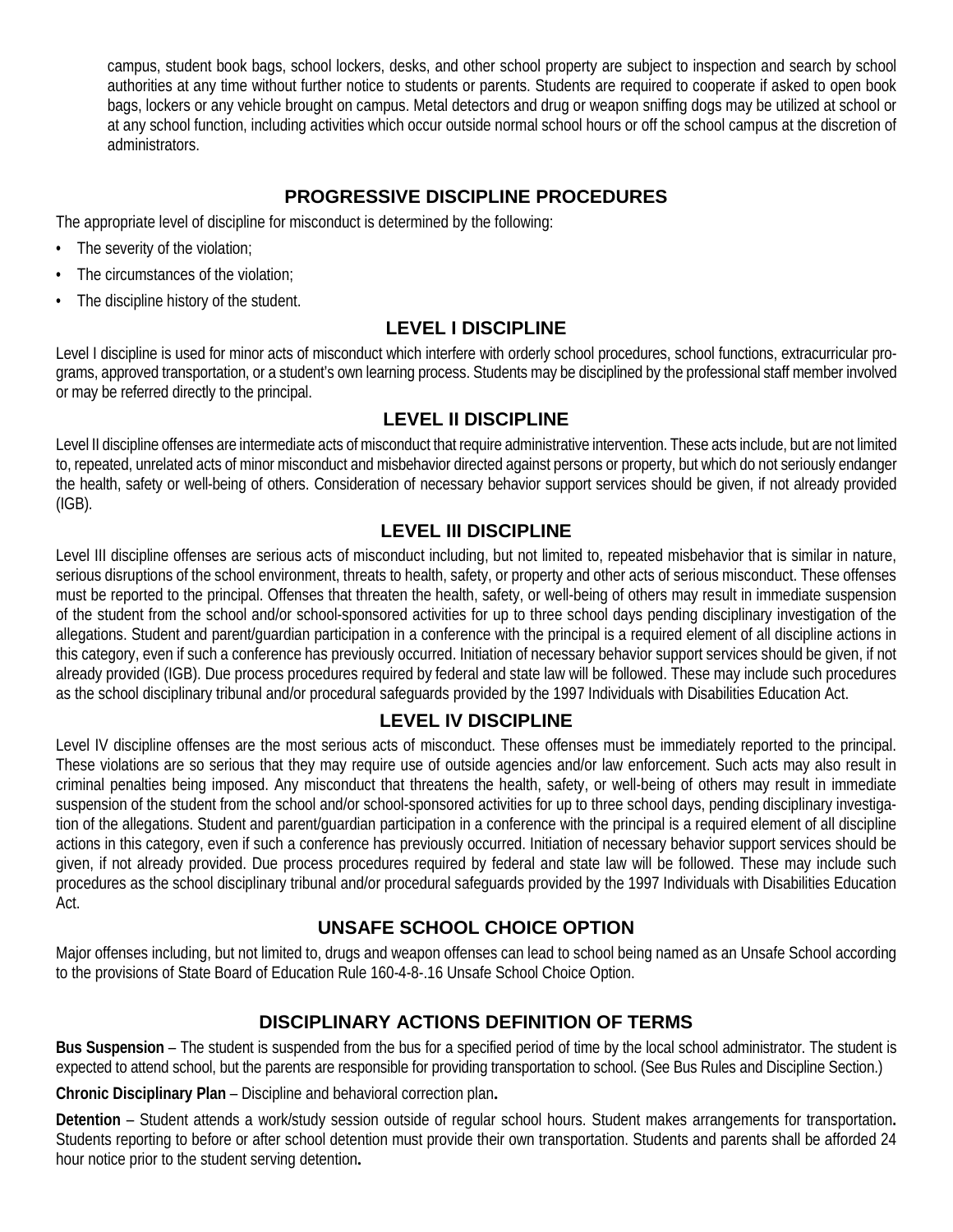**Disciplinary Probation** – A student found guilty of certain offenses may be placed on probation by the local school and/or the Student Disciplinary Panel or Hearing Officer. Probation is a trial period during which a student violating school and/or school system rules is subject to further disciplinary action.

**Due Process** – A student is afforded oral or written notice of the charges against him/her and is given an opportunity for a review, hearing or other procedural rights in accordance with state and federal laws.

**Expulsion** – Out of school suspension which extends beyond the current semester.

**In-School Suspension (ISS)** – The student is removed from regular classes for a specified period of time at the local school. In programs supervised by a paraprofessional the classroom teacher shall provide lesson plans and materials for ISS students. Students who fail to behave while in the ISS program are subject to out-of-school suspension or provisions outlined in their Chronic Behavior Plan and will be handled through the Chronic Discipline Process. Students must actually attend all school days assigned before being released from the program.

**Long-Term Suspension** – The student is suspended out-of-school for more than ten (10) days. During the term of suspension the student is not allowed on the school campus or at any school activity or school-sponsored event.

**Parent Conference -** In instances where violations of the Student Discipline Code occur, a parent conference may be required by the local school administration before a student is allowed to return to school.

**Permanent Expulsion** – The student is removed from all public school property and activities or events for an indefinite period of time. This action may be taken by the Board of Education or its designee. Schoolwork may not be made up or credit given.

**Saturday Morning Work Program** - Students in grades 6 – 12 may be assigned to the Saturday Morning Work Program in lieu of shortterm suspension (1-3 days). Students assigned to the program work one (1) Saturday morning (8:00 – 12:00) in lieu of a day of suspension. The program is supervised by a certified teacher. Students assigned to the program must report to the front entrance of the designated high school no later than 8:00 a.m. of the day assigned and must be picked up by 12:00 noon. Students assigned to this work program will be expected to follow the directives of the supervisor and will be subject to serve assigned days on suspension for failure to show up without prior notification. Serious violations of the discipline policy would not warrant the use of this alternative.

**Short-Term Suspension** – The student is suspended out of school up to ten (10) days by the local school administrator. The student may be suspended for an accumulation of offenses, as well as a major offense. Suspended students shall make up those tests and assignments that the teacher determines will have impact on the student's final grade and mastery of course content. Assignments that the teacher does not require to be made up will not count towards a student's final grade**. Students have two days for every day suspended to make up work. Students must contact teachers and make arrangements. During the term of suspension the student is not allowed on the school campus or at any school activity or school-sponsored event.** The superintendent, assistant superintendent, principal, assistant principal, or other official in charge of a school or related institution may suspend a student for a period not exceeding ten (10) school days for violation of (a) any of these rules, (b) any state or federal law, (c) any other rule or regulation of the Board of Education or school, or (d) any other act constituting misconduct similar to that enumerated in these rules. Where the conduct constituting grounds for suspension hereunder did not occur in the presence of the person ordering such suspension, the school official shall conduct such informal investigation as is practical under the circumstances, but in any event shall afford the student an opportunity to present any defensive matter in his behalf as may be reasonably available. School officials shall endeavor to notify the parents of the student of such suspension and detain the student, pending their arrival when practical.

**Student Disciplinary Hearing Officer, Panel, or Tribunal** – Up to a three-member panel composed of administrators, teacher, counselor, social worker, central office staff member(s), or other school official. The hearing officer, panel, or tribunal hears evidence presented by the school system, the student, and parents when a student is referred by the local school principal or his/her designee. The hearing officer, panel, or tribunal has the authority to make decisions ranging from returning the student to the local school to recommending to the Board of Education for permanent expulsion of the student **(JCEB)**.

**Transmission** – Any substance, article, or weapon passed to another person.

**Waiver of Right to Attend Student Disciplinary Panel** – Parents may sign a waiver if they cannot attend or do not elect to attend the hearing. In the event a parent or student does not attend the hearing, it will proceed as scheduled.

**Zero Tolerance –** There will be consequences for serious drug, weapon, and youth gang/hate group offenses on school property or at a school activity, function or event. The school system will be proactive. Each individual case will be reviewed.

## **METHODS OF DISCIPLINE: LONG TERM SUSPENSION**

Except as hereinafter provided in Paragraph H of JCEB, a student shall be subject to expulsion or suspension for any period in excess of ten (10) school days, for any violation of student disciplinary code only by action of the Board of Education or disciplinary hearing officer, panel, or tribunal after the student has been afforded notice, opportunity for hearing and the other procedural rights hereinafter prescribed prior to such expulsion or suspension becoming effective. Such expulsion or suspension may be administered by the Board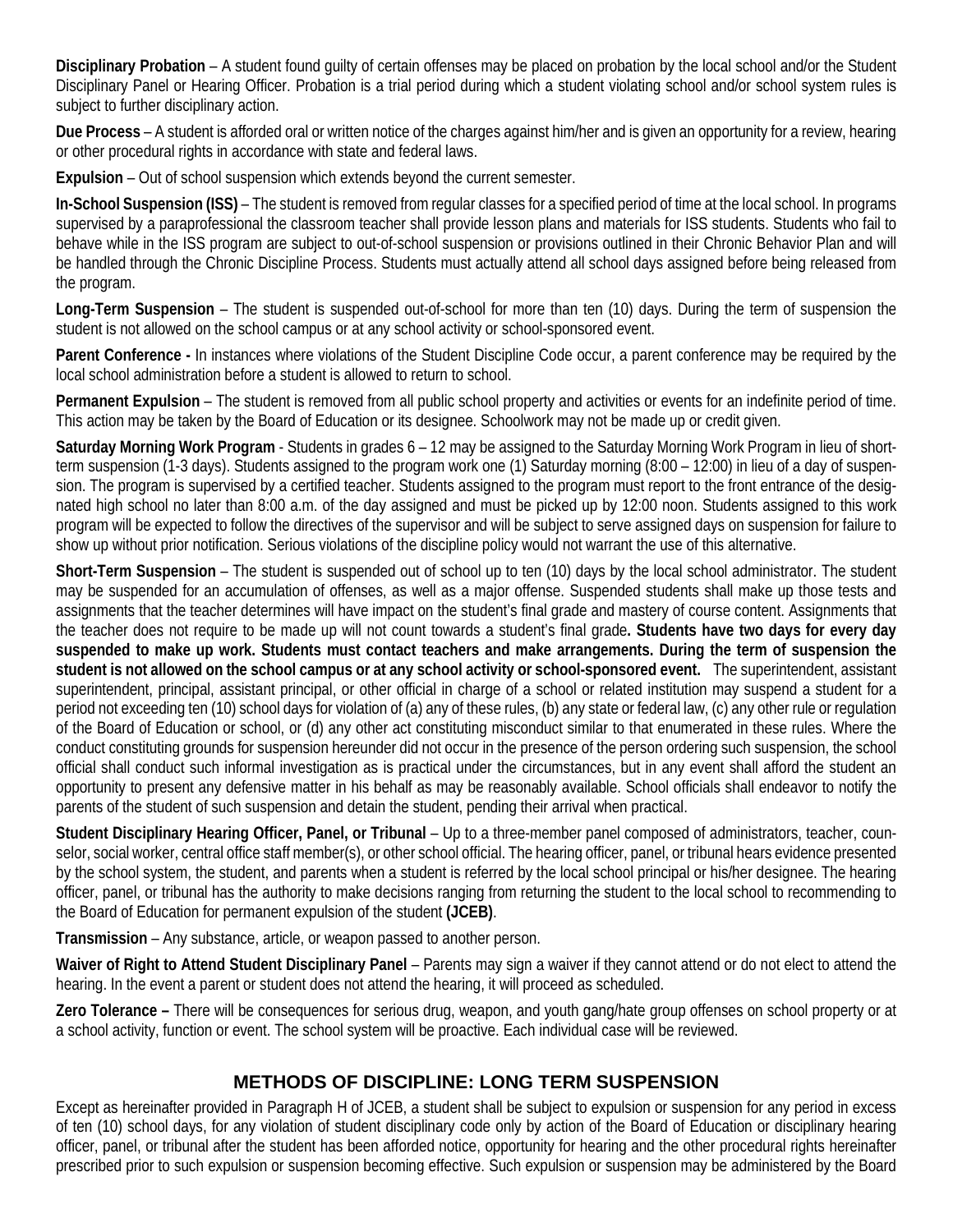of Education or disciplinary hearing officer, panel, or tribunal notwithstanding that the student was previously suspended by the superintendent or other official under Short Term Suspension Process hereof. A student who is in a special education program cannot be suspended/expelled for long term suspension from school until an "Impartial Review Panel" has met and discussed the facts and circumstances of the case in order to determine if there is a relationship between the student's misconduct and his handicap. A student shall be subject to expulsion or long-term suspension for any period of ten (10) school days, for any violation of student disciplinary code only by action of the Board of Education or disciplinary hearing officer, panel, or tribunal after the student has been afforded notice, opportunity for hearing, and the other procedural rights hereinafter prescribed prior to such expulsion or suspension becoming effective. Such expulsion or suspension may be administered by the Board of Education or disciplinary hearing officer, panel, or tribunal notwithstanding that the student was previously suspended by the superintendent or other official under Short Term Suspension Process hereof. Where expulsion or suspension under this Rule is proposed to be administered, the Board of Education or its superintendent or other authorized official shall cause a notice to be given to the student and at least one of his parents (or other person standing *in loco parentis*), either in person or by United States mail directed to their last known address, which notice shall include:

- (a) A general description of the acts or conduct of the student and the school rule or regulations alleged to have been violated by the student.
- (b) The names of the witnesses expected to be used in support of the charges or alleged violations.
- (c) The time and place of the hearing.
- (d) Any other data deemed appropriate by the Superintendent of Schools or Board of Education or disciplinary hearing officer or panel to advise the student of his/her rights.

## **CONDUCT OF HEARING (JCEB)**

- (a) The Board of Education or disciplinary hearing officer, panel, or tribunal shall provide and arrange for the recording or transcription of the evidence and proceedings at any hearing. The Board of Education shall not be required to obtain the preparation of a written transcript unless otherwise provided by law.
- (b) Members of the Board, the principal, the school system's attorney, the student, the parents or legal representative of the student, may question witnesses, including the student, about matters logically relevant to the charge or charges against the student and the proper disposition of the matter. The chairperson of the Board, the presiding member of the Board in the absence of the chairperson, the disciplinary hearing officer, or the chairperson of the panel or tribunal shall have authority to limit unproductively long or irrelevant questioning by non-board members.
- (c) Objections to the sufficiency of the notice and all other procedural and other objections shall be waived unless written notice thereof is filed with the Superintendent at least 24 hours prior to the time that the hearing is scheduled to begin. The hearing may be postponed until all such defects have been cured or removed.

## **GROUP HEARING**

When two or more students are charged with violating the same rule, and have acted in concert, and the facts are basically the same for all such students, a single hearing may be conducted for them if the Superintendent of Schools, chairperson of the Board, the presiding member of the Board in the absence of the chairperson, the disciplinary hearing officer, or chairperson of the panel, or tribunal believes that the following conditions exist:

- (a) A single hearing will not likely result in confusion, and
- (b) No student will have his/her interest substantially prejudiced by a group hearing. If during the hearing the chairperson of the Board, the presiding member of the Board in the absence of the chairperson, the disciplinary hearing officer, or the chairperson of the panel or tribunal finds that a student's interests will be substantially prejudiced by a group hearing, he/she may order a separate hearing for the student.

## **PUNISHMENT SHORT OF SUSPENSION OR EXPULSION**

Teachers and principals have the authority to take customary and reasonable measures to maintain proper control and discipline among students placed under their care and supervision. Such measures may include the use of reasonable force, in the exercise of lawful authority to restrain or correct pupils and maintain order. Reasonable discipline may include the administration of corporal punishment to a student, subject to the following requirements **(JDA)**:

- (1) The corporal punishment shall not be excessive or unduly severe.
- (2) Corporal punishment shall never be used as a first line of punishment for misbehavior unless the student was informed beforehand that specific misbehavior could occasion its use; provided, however, that corporal punishment may be employed as a first line of punishment for those acts of misconduct which are so anti-social or disruptive in nature as to shock the conscience.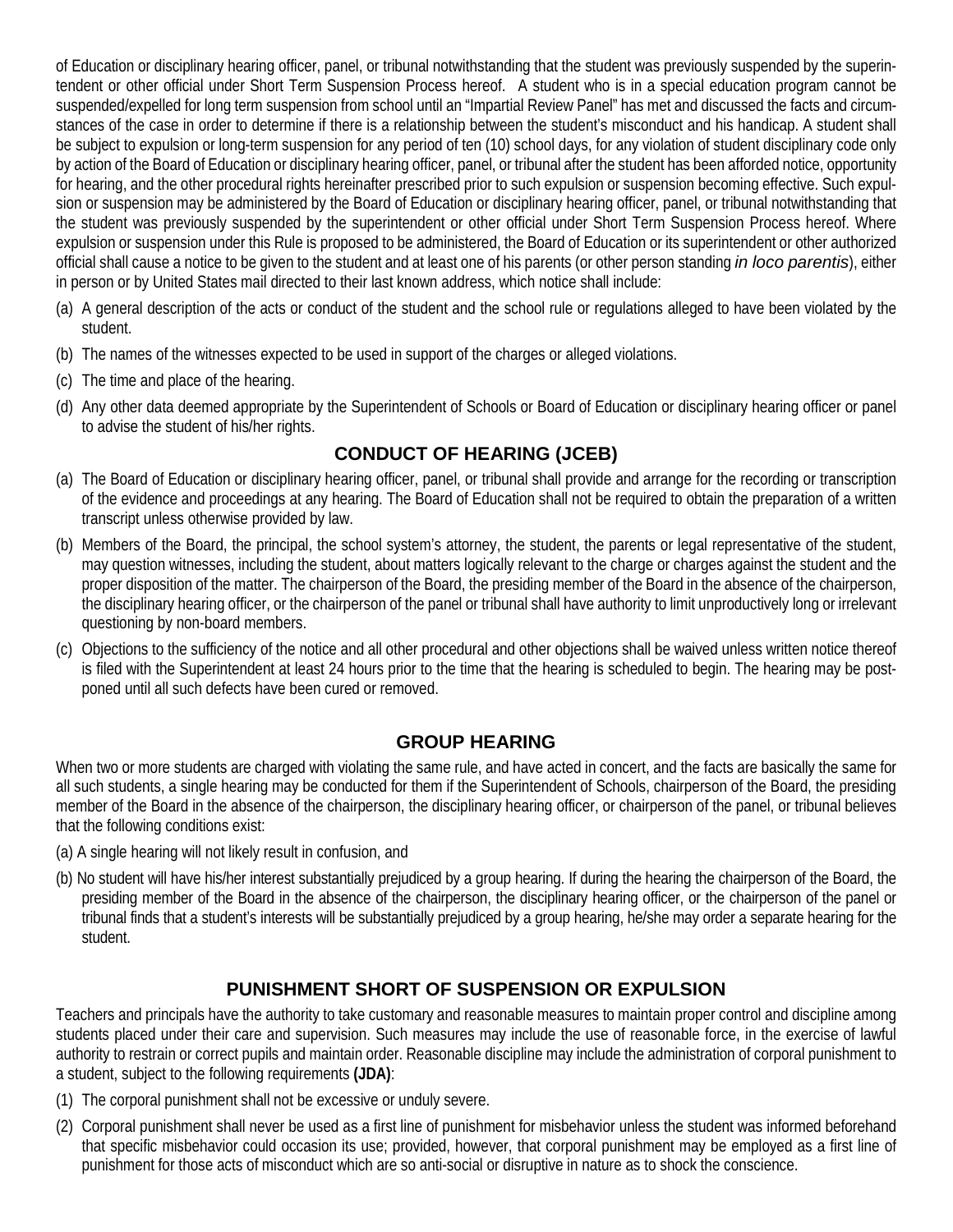- (3) Corporal punishment must be administered in the presence of a principal or his/her designee, who must be informed beforehand and in the presence of the pupil the reason for the punishment.
- (4) The principal or teacher who administered corporal punishment must provide the child's parent, upon request, a written explanation of the reasons for the punishment and the name of the principal or his/her designee who was present.
- (5) Corporal punishment shall not be administered to a child whose parents or legal guardian have upon the day of enrollment of the pupil filed with the principal of the school a statement from a medical doctor licensed in Georgia stating that it is detrimental to the child's mental or emotional stability.

## **PROCEDURES FOR DISCIPLINARY HEARING OFFICER OR PANELS**

Refer to Policy JCEB

# STUDENT CODE OF CONDUCT - PARENTAL INVOLVEMENT

This Code of Conduct is based on the expectation that parents, guardians, teachers and school administrators will work together to improve and enhance student behavior and academic performance and will communicate freely their concerns about, and actions in response to, student behavior that detracts from the learning environment. School administrators recognize that two-way communication through personal contacts are extremely valuable; therefore, they provide information to parents as well as on-going opportunities for school personnel to hear parents' concerns and comments. Parents and students should contact the principal of the school if specific questions arise related to the Code of Conduct. The Code of Conduct specifies within its standards of behavior various violations of the Code which may result in a school staff member's request that a parent or guardian come to the school for a conference. Parents are encouraged to visit the schools regularly and are expected to be actively involved in the behavior support processes designed to promote positive choices and behavior. Georgia law mandates that any time a teacher or principal identifies a student as a chronic disciplinary problem student, the principal shall notify by telephone call and by mail the student's parent or guardian of the disciplinary problem, invite the parent or guardian to observe the student in a classroom situation, and request at least one parent or guardian to attend a conference to devise a disciplinary and behavioral correction plan. Georgia law also states that before any chronic disciplinary problem student is permitted to return to school from a suspension or expulsion, the school shall request by telephone call and by mail at least one parent or guardian to schedule and attend a conference to devise a disciplinary and behavioral correction plan. The law allows a local board of education to petition the juvenile court to require a parent to attend a school conference. If the court finds that the parent or guardian has willfully and unreasonably failed to attend a conference requested by the principal pursuant to the laws cited above, the court may order the parent or guardian to attend such a conference, order the parent or guardian to participate in such programs or such treatment as the court deems appropriate to improve the student's behavior, or both. After notice and opportunity for hearing, the court may impose a fine, not to exceed \$500.00, on a parent or guardian who willfully disobeys an order of the court under this law. The information must include the name of the club or organization, mission or purpose, name of club's faculty advisor, and a description of past or planned activities. On a form there must be an area for a parent or guardian to decline permission for his or her student to participate in a club or organization designated by him or her. For clubs or organizations started during the school year, the school is required to get written permission from a parent or guardian prior to a student's participation.

# STUDENT CODE OF CONDUCT - RULES

## **RULE 1. DISRUPTION AND INTERFERENCE WITH SCHOOL**

**No student shall:**

- **A.** Occupy any school building, gymnasium, school grounds, properties or part thereof with intent to deprive others of its use, or where the effect thereof is to deprive others of its use.
- **B.** Block the entrance or exit of any school building or property or corridor or room thereof so as to deprive others of access thereto.
- **C.** Set fire to or otherwise damage any school building or property.
- **D.** Falsely activate any alarm system, including but not limited to fire and security systems, while on any school facility.
- **E.** Make any bomb threats or terroristic threats that may cause the discontinuance or interruption of school, school activity, function, or event.
- **F.** Possess, discharge, display or otherwise threateningly use any firearms, explosives or other weapons on school premises.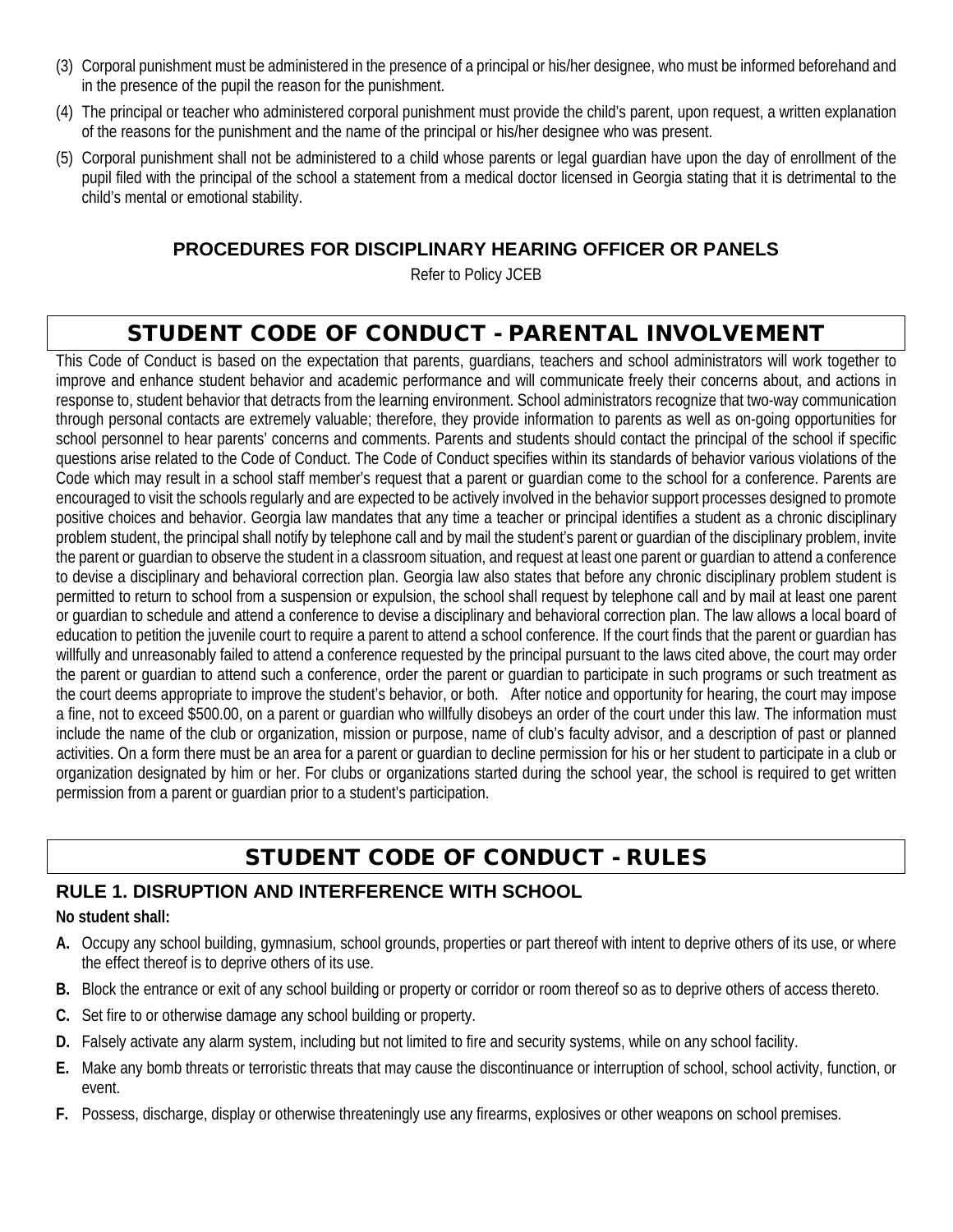- **G.** Prevent or attempt to prevent the convening or continued functioning of any school, class, activity or lawful meeting or assembly on the school campus.
- **H.** Prevent students from attending a class or school activity.
- **I.** Except under the direct instruction of the principal, block normal pedestrian or vehicular traffic on a school campus or adjacent grounds.
- **J.** Continuously and intentionally make noise or act in any other manner so as to interfere seriously with the teacher's ability to conduct his/her class.
- **K.** In any other manner, by the use of violence, force, noise, coercion, threat, intimidation, fear, passive resistance, or any other conduct, cause or attempt to cause the disruption of any lawful mission, process or function of the school, or engage in any such conduct for the purpose of causing the disruption or obstruction of any such lawful mission, process of function**.**
- **L**. Refuse to identify himself/herself or give false information upon request of any teacher, principal, superintendent, school bus driver, or other authorized school personnel.
- **M.** Urge, encourage, or counsel other students to violate any provision of the Student Code of Conduct.

## **RULE 2. DAMAGING OR ATTEMPTING TO DAMAGE PROPERTY**

- **A.** A student on school premises shall not intentionally cause damage to property belonging to a teacher, other school official, employee or student.
- **B**. A student shall not cause or attempt to cause damage, steal or attempt to steal, mark, or deface school property.
- **C. 1**. A student shall not cause or attempt to cause damage, steal or attempt to steal, mark, or deface the private property of another person either on the school grounds or during a school activity, function or event off school grounds, or while in, on or upon school motor vehicles or buses or while loading, unloading, boarding, alighting from or dismounting school motor vehicles or buses and while at school bus stops or loading zones or areas**.**
- **C. 2.** Unlawful taking of the property of another without threat or use of violence or bodily harm in such a manner as to deprive the lawful owner of the use and enjoyment of said property.

Included are pocket-picking, purse or backpack-snatching if left unattended, theft from a building, theft from a motor vehicle, theft from a coin-operated machine, theft by deception, theft by conversion, and all other types of thefts which are accomplished without use of force or threats of force.

**C. 3**. The taking, or attempting to take, anything of value that is owned by another person or organization, under confrontational circumstances by force or threat of force or violence and/or by putting the victim in fear. An essential difference between robbery and larceny is that a threat or battery is involved in a robbery. Examples include extortion of lunch money.

NOTE: Referral to JCEB for certain conditions.

NOTE: Students in grades 6 – 12 only. Any student charged with violating this rule may be subject not only to disposition under this rule but also punishment under 11(g) and 11(h) of the Griffin-Spalding County Discipline Procedures.

# **RULE 3. ASSAULT OR BATTERY BY A STUDENT**

- **A**. A student shall not commit an assault or battery upon another student.
- **B**. A student shall not commit an assault or a battery upon any teacher, other school official or employee.
- NOTE: Referral to JCEB for certain conditions

NOTE: Students in grades 6 – 12 only. A student violating this rule for fighting may be subject not only to disposition under this rule but also punishment under 11(g) and 11(h) of the Griffin-Spalding County Discipline Procedures. *See also the provisions of Rule 4 related to acts of physical violence against school bus drivers, teachers, school officials or school employees.*

## **RULE 4. PHYSICAL INJURY CAUSED, THREATENED OR ATTEMPTED TO BE CAUSED BY STUDENT TO SCHOOL PERSONNEL**

A student shall not cause, or threaten or attempt to cause, physical injury, or behave in such a manner as could reasonably be apprehended to cause an assault, battery or physical injury, to a teacher, other school official or school employee:

NOTE: Referral to JCEB for certain conditions NOTE: Students in grades 6-12 only: A student violating this rule for fighting may be subject not only to disposition under this rule but also punishment under 11(g) and 11(h) of the Griffin-Spalding County Discipline Procedures. Pursuant to O.C.G.A. Section 20-2-751.6 of the 2002 Georgia Legislature any student who is alleged to have committed an act of physical violence against a teacher, school bus driver, or other school official or employee shall be referred to a hearing before a disciplinary tribunal pursuant to the provisions of O.C.G.A. Section 20-2-754; any student so accused shall be suspended pending the hearing. The disciplinary hearing officer, panel, or tribunal composed of school officials appointed by the Griffin-Spalding County Board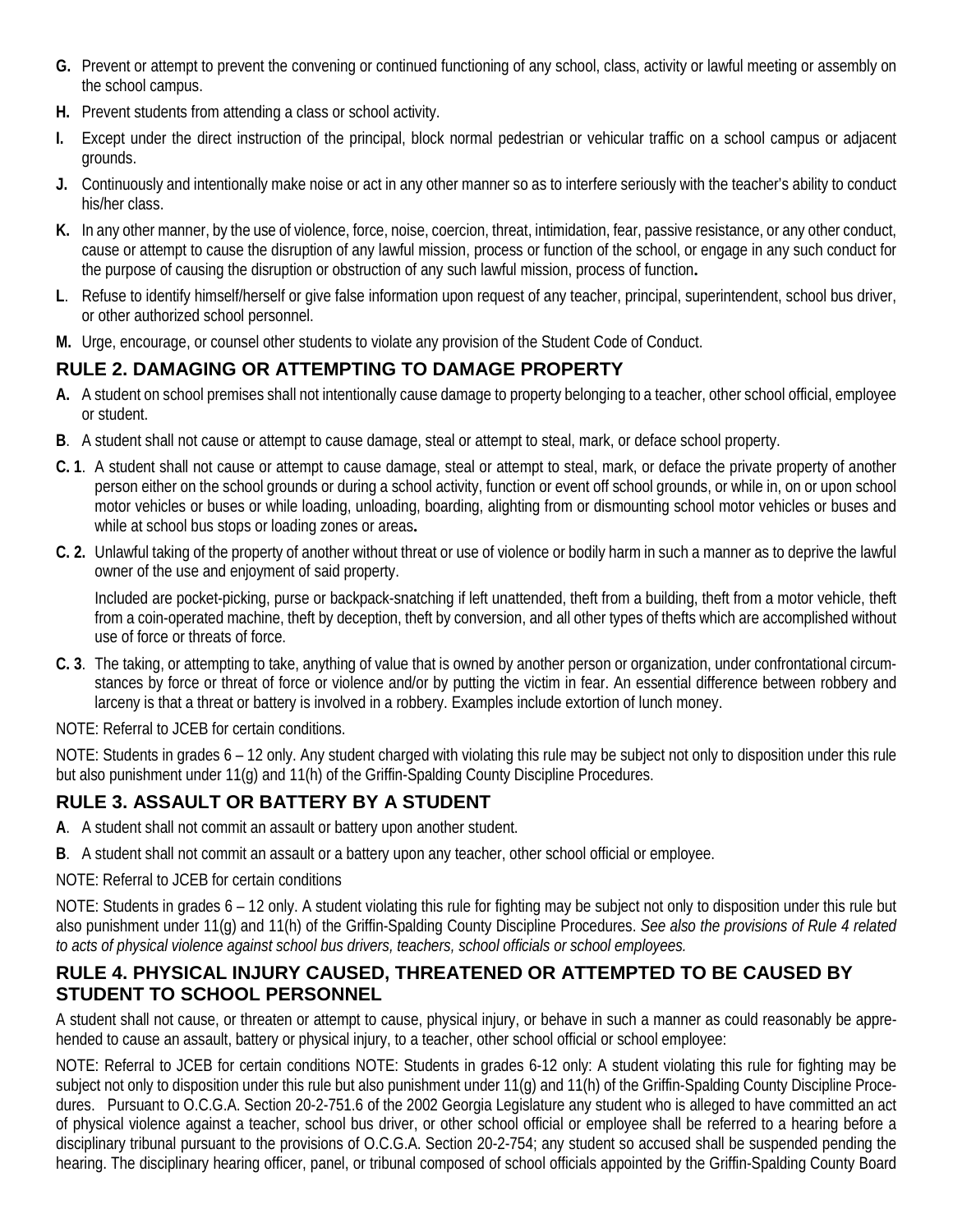of Education shall conduct the hearing (JCEB). The decision of disciplinary hearing officer, panel, or tribunal may be appealed to the Griffin-Spalding County Board of Education pursuant to O.C.G.A. Section 20-2-754. The Griffin-Spalding County School Board may impose penalties not recommended by the disciplinary hearing officer, panel, or tribunal. As used in this policy, consistent with the provisions O.C.G.A. Section 20-2-751.6 of the 2002 Georgia Legislature, the term "physical violence" means:

- **A.** Intentionally making physical contact of an insulting or provoking nature with the person of another; or
- **B**. Intentionally making physical contact with another which causes physical harm to another unless such physical contacts or physical harms were in defense of self as provided in O.C.G.A. Section 16-3-21. A Student found guilty by a tribunal of committing an act of physical violence which causes physical harm to a teacher, school bus driver, school official or school employee shall be expelled from the public school system for the remainder of the period of the student's eligibility to attend public school pursuant to the provisions of OCGA Section 20-2-150. The Griffin-Spalding County Board of Education, in its discretion, may permit the student to attend an alternative education program for the period of the student's expulsion. If the student who commits the act of physical violence which causes physical harm to a teacher, school bus driver, school official, or school employee is in kindergarten through the 5th grade, then the Griffin-Spalding County Board of Education at its discretion and on recommendation of the tribunal may permit such student to re-enroll in the regular public school program for grades 9-12. If the Griffin-Spalding County Board of Education does not operate an alternative educational program for students in kindergarten through 5th grade, the Griffin-Spalding County Board of Education may, in its discretion, permit such student in grades kindergarten through 6th grade to re-enroll in the public school system. Further, any student who is found by a tribunal to have committed an act of physical violence which causes physical harm to a teacher, school bus driver, school official or school employee shall be referred to a juvenile court or other appropriate law enforcement official for prosecution. Any student found to have committed an act of physical violence against a teacher, bus driver, school official, or school employee which act did not result in physical harm to the victim may be, in the discretion of the Griffin-Spalding County Board of Education, disciplined by expulsion, long term suspension, or short term suspension. Any student threatening, striking, or causing bodily harm to a teacher or other school personnel shall have his or her driver's license suspended pursuant to O.C.G.A. Section 40-5-22.

## **RULE 5. PHYSICAL INJURY CAUSED, THREATENED OR ATTEMPTED TO BE CAUSED, BY STUDENT TO ANOTHER STUDENT OR ANY OTHER PERSON:**

- **A**. A student shall not cause, or threaten or attempt to cause, physical injury, or behave in such a manner as could reasonably be apprehended to cause an assault, battery or physical injury, to another student or any other person.
- **B.** No student shall be a willing participant in a fight involving physical violence. This is conduct that is defined in the criminal code as "affray".

NOTE: Referral to JCEB for certain conditions.

NOTE: Students in grades 6-12 only: A student violating this rule may be subject not only to disposition under this rule but also punishment under 11 (g) and 11 (h) of the Griffin-Spalding County Discipline Procedures.

# **RULE 6. WEAPONS, FIRE ARMS AND HAZARDOUS OBJECT (JCDAE)**

- 1. A student shall not possess, handle, or distribute any handgun, firearm, rifle, shotgun or similar weapon; any weapon which will or is designed to, or may readily be converted to propel a missile of any kind (including a starter gun); or any explosive compound, bomb.
- 2. A student shall not possess any dangerous weapon as defined in O.C.G.A. §16-11-121, including a rocket launcher, bazooka, recoilless rifle, mortar, hand grenade, or any other similar devices.
- 3. A student shall not possess any hazardous/dangerous object, including any machete, dirk, sword cane, bowie knife, switchable knife, any other knife having a blade of two or more inches, straight-edge razor, razor blade, ice pick or box cutter, a spring stick, metal/brass or artificial knuckles, blackjack, any bat, club, or other bludgeon-type weapons, or flailing instrument consisting of two or more rigid parts connected in such a manner as to allow them to swing freely, which may be known as a nun chahka, nun chuck, shuriken, or fighting chain, or any disc, of whatever configuration, having at least two points or pointed blades which is designed to be thrown or propelled and which may be known as a throwing star or oriental dart, or any other martial arts device; any pistol or rifle designed to propel objects by air pressure or spring action; any stun gun, look-alike/toy firearm or non-lethal air gun; or taser; any weapon of like kind or any tool or instrument capable of inflicting bodily injury and which could reasonably be concluded as being a violation of the intent of this section (for example: chain, night stick, rings, studded or pointed bracelets, ax handle, seam ripper, metal nail file). Such terms shall not include any of these instruments used for classroom work authorized by the teacher.

## **NOTE: Referral to JCDAE for certain conditions.**

**NOTE: Students in grades 6-12 only: A student violating this rule may be subject not only to disposition under this rule but also punishment under 11(g) and 11(h) of the Griffin-Spalding County Discipline Procedures.**

Students who possess any weapons described in definitions 1 or 2 listed above in violation of this policy will be subject to a minimum of a one calendar year expulsion (O.C.G.A. §20-2-751.1). The Superintendent shall have the authority, either before or after the student is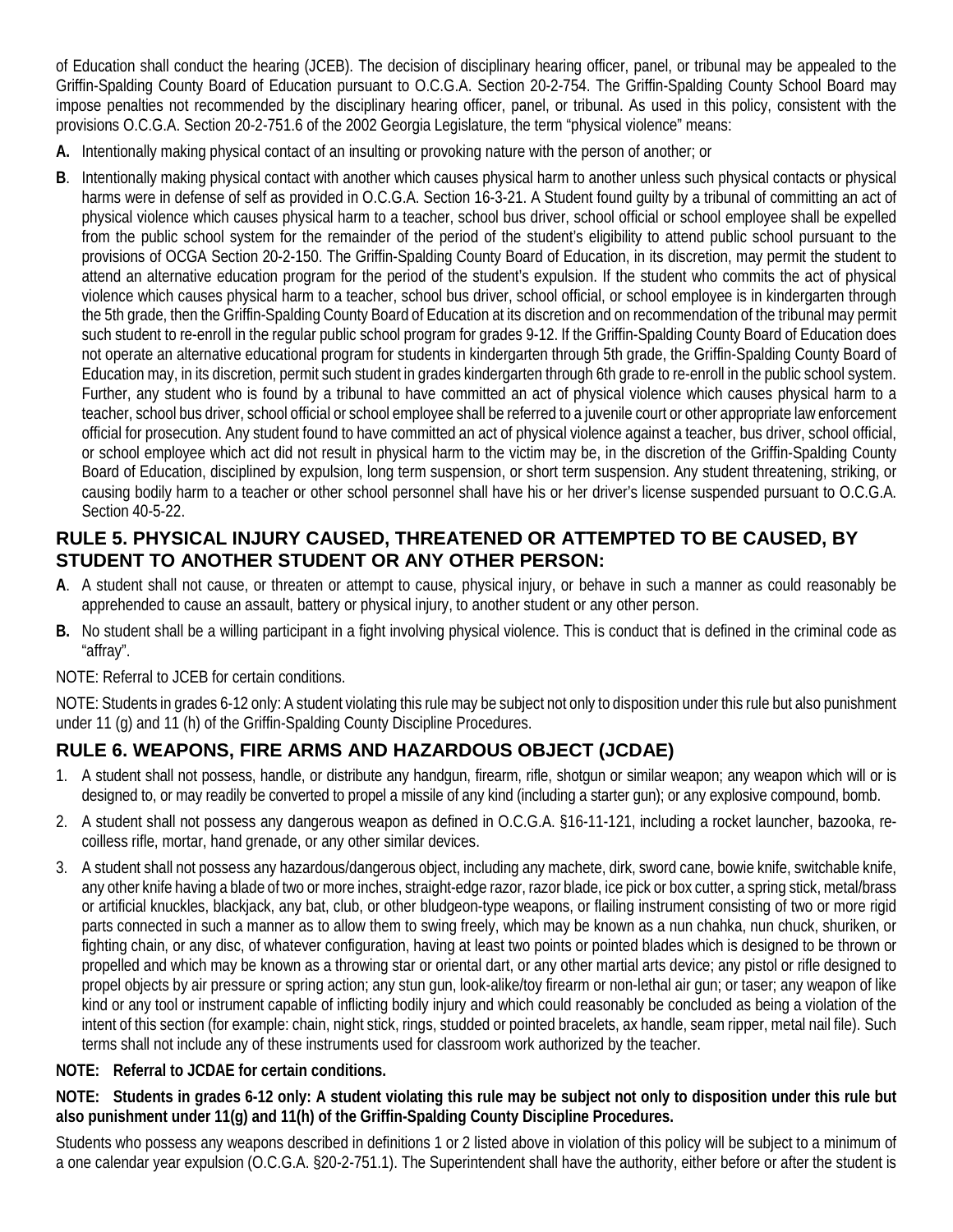referred for a hearing, to reduce the mandated one year expulsion under circumstances where the one year expulsion appears excessive to the Superintendent on a case-by-case basis. The tribunal or hearing officer shall also have the authority to modify such expulsion requirement on a case-by-case basis in determining the appropriate punishment. Finally, in any tribunal decision appealed to the board of education, the board may reduce the mandated punishment but shall consider whether the superintendent and/or tribunal or hearing officer considered a reduction and any rationale in denying such a reduction.

Students who possess other weapons or hazardous/dangerous objects as described in definition 3 will be subject to discipline as specified in the student code of conduct.

**Guns:** Any student bringing a gun (including a firearm, weapon or hazardous/dangerous objects as defined by Policy JCDAE) onto school property shall be referred to a disciplinary hearing officer, panel, or tribunal. If the disciplinary hearing officer, panel or tribunal determines that the student did possess a gun on school grounds, the student shall be expelled for not less than one calendar year. In appropriate circumstances, or as law requires, the hearing officer, tribunal, panel, administrator, superintendent, or the board of education may, in its discretion, modify the mandatory minimum one calendar expulsion. (Refer to Policy JCDAE for Disciplinary action and Procedures) Any student who brings a firearm or weapon to school shall be referred to the appropriate criminal justice or juvenile delinquency authorities. The term weapon as used in this policy shall include any weapon as defined in O.C.G.A. 16-11-127.

## **RULE 7. ALCOHOLIC BEVERAGES, NARCOTICS, STIMULANT DRUGS, AND CONTROLLED SUBSTANCES (JCDAC)**

- **A.** A student shall not possess, sell, use, distribute or be under the influence of any alcoholic beverage of any kind.
	- 1. A student suspected of drinking alcohol at school related events or on school property may be asked to submit to a breath test to determine if alcohol has been consumed. A parent or guardian of a student suspected of drinking alcohol will be notified and offered the opportunity to give their consent for the test to be administered. Students who are eighteen years of age or older may give their own consent for the test to be administered.
	- 2. Parent/guardians may select another method to determine if alcohol has been consumed. Failure of the student to submit to testing as requested by the school official may result in an unfavorable inference and appropriate punishment may be given the student if the school official believes that there is sufficient evidence to indicate use, possession, or distribution of any alcoholic beverage or controlled substance.

NOTE: A student violating this rule may be subject not only to disposition under this rule but also punishment under 11(g) and 11(h) of the Griffin-Spalding County Discipline Procedure.

- **B.** A student shall not possess, sell, use, distribute or be under the influence of any substance containing any concentration of tetra hydro cannabinol (THC) (for example: marijuana, hemp, CBD oil, or any other derivative of either) or any other substance set out or controlled under and by virtue of the Georgia Controlled Substances Act or the Georgia Dangerous Drug Act**.** NOTE: A student violating this rule may be subject not only to disposition under this rule but also punishment under 11(g) and 11(h) of the Griffin-Spalding County Discipline Procedure.
- **D.** A student shall not possess, sell, use, or distribute any substance under pretense that it is a controlled substance or dangerous drug.
- **E.** A student shall not use, possess or distribute any over-the-counter drug in any manner other than directed on the original container of the over-the-counter drug or by a physician, or for the purpose of becoming intoxicated or for a mood altering purpose, or any substance under the pretense that it is a controlled substance. Use of a drug authorized by a medical prescription from a registered pharmacist or licensed medical doctor shall not be considered a violation of this rule, provided it is used by the person named in the prescription in the manner directed by the prescription.
- **F**. A student shall not use inhalants. "Inhalant" means any substance that the fumes or vapors of which are intentionally smelled or inhaled for the purpose of causing a condition of intoxication, stupefaction, euphoria, excitement, exhilaration, or dulling of the senses or nervous system. Expressly excepted from this rule shall be any prescription medication which is designed to be inhaled and which has been prescribed for the student using it. Any student suspended for possession or sale of drugs or alcohol shall have his or her driver's license suspended pursuant to O.C.G.A. Section 40-5-22.

NOTE: In addition to any other punishment or corrective measure which the administration or superintendent may deem appropriate, students violating Rule 7 may be referred to the Student Support Team (SST) or Respond to Intervention Team (RTI).

## **RULE 8. DISREGARD OF DIRECTIONS OR COMMANDS DISRESPECTFUL CONDUCT**

A student shall not fail to comply with reasonable directions or commands of teachers, student teachers, substitute teachers, teacher aides, principals, school bus drivers, or other authorized school personnel. A student shall not act in a disrespectful manner toward teachers, administrators, or other school personnel. (SBOE Rule 160-4-8-.15) NOTE: A student violating this rule will be subject not only to disposition under this rule but also punishment under 11(g) and 11(h) of the Griffin-Spalding County Discipline Procedures.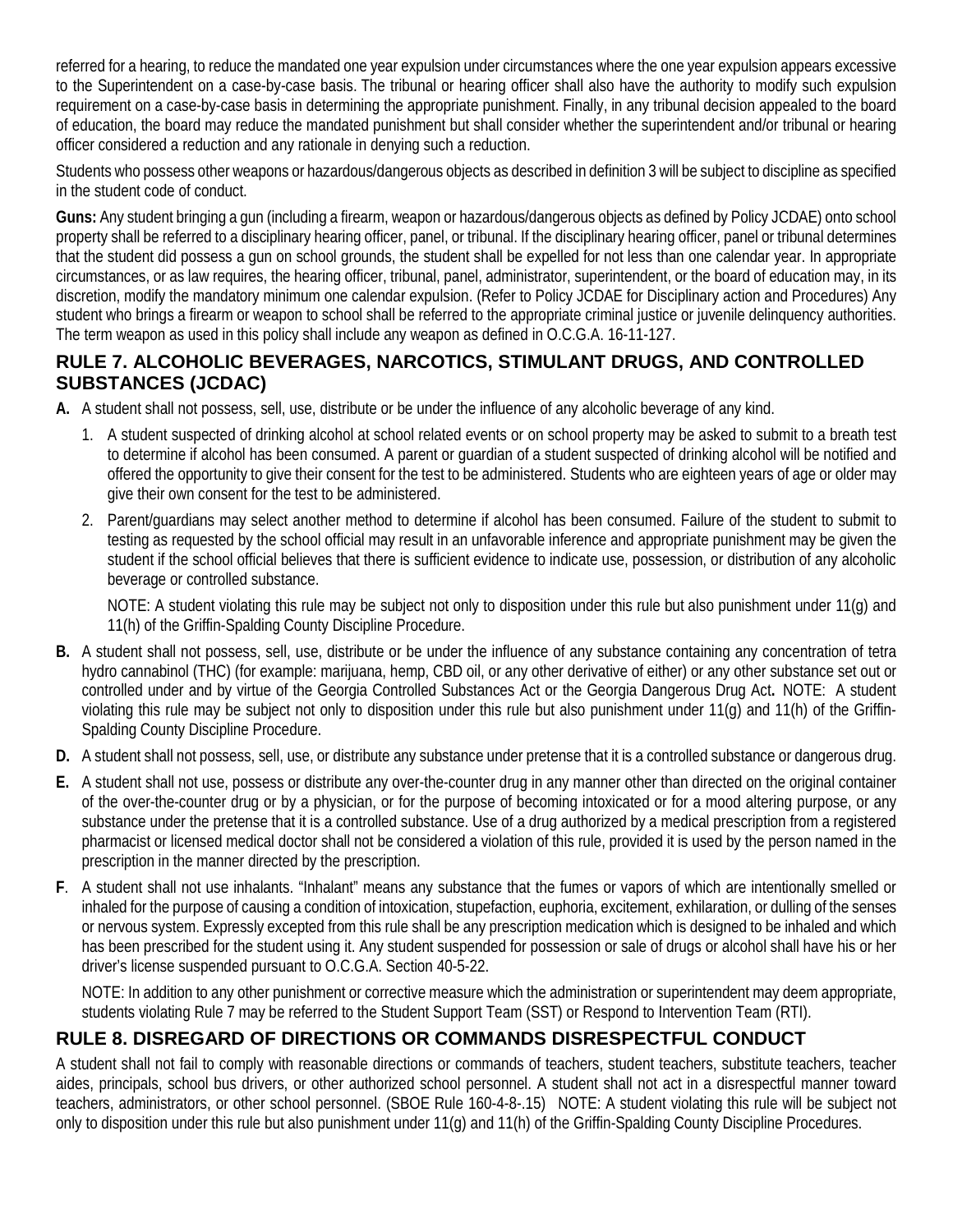# **RULE 9. UNEXCUSED ABSENCES (JBD)**

A student shall not be absent from school or from any class or other required school function during required school hours except for illness or other providential cause, except with written permission of the teacher, principal, or other duly authorized school official, nor shall any student encourage, urge or counsel other students to violate this rule.

#### **Chronic Student Absenteeism/Truancy** (SBOE Rule 160-5-1-.10 [JB]

Chronic student absenteeism is unacceptable within the Griffin-Spalding County School System therefore is shall be the ultimate responsibility of the student's school of attendance to document and track absenteeism for their respective students. Any child subject to compulsory attendance who during the school calendar year has more than five (5) days of unexcused absences is considered truant. For the purpose of determining student truancy, school days missed as a result of an out of school suspension shall not be counted as unexcused. (JBA)

## **RULE 10. DRESS AND GROOMING (JCDB)**

Each student shall conform to the dress code as specified by principals at the beginning of school each year. A student shall not dress, groom, or wear or use emblems, insignias, badges or other symbols where the effect thereof is to distract unreasonably the attention of other students, or which may identify them as members of any particular gang, or otherwise cause disruption or interference with the operation of the school. The principal or other duly authorized school official shall determine whether any particular mode of dress, apparel, grooming or use of emblems, insignias, badges, or other symbols results in such interference or disruption as to violate this rule.

## **RULE 11. ADDITIONAL REGULATIONS**

- **A.** A student shall not use or be in possession of tobacco, including cigarettes, cigars, snuff, smokeless tobacco and pipes, but not excluding any other forms of tobacco on any school grounds or property (including school buses and motor vehicles) of this school system or at any school activity, function or event (whether on or off school grounds) during any part of the 24-hour day. Additionally, an electronic cigarette (or e-cigarette), electronic vaporizing device, personal vaporizer (PV), or electronic nicotine delivery system (ENDS) is a battery-powered device which stimulates tobacco smoking. It generally uses a heating element that vaporizes a liquid solution. These items are considered and sold as tobacco products and are prohibited in the Griffin-Spalding County School System. This includes all E-liquids and all liquid solutions that are used with these items. **(JCDAA)**.
- **B.** Additionally, the Board of Education has an obligation to provide a safe and healthy atmosphere for students, therefore, due to smoking presenting itself as a potential fire hazard to students and buildings, minor children being influenced by students who might use tobacco in any form, and the determination by the Surgeon General that cigarette smoking and other use of tobacco are hazardous to one's health, students in grades K through 12 inclusive shall not possess during the school day, tobacco, expressly cigarettes, cigars and pipes, but not excluding any other forms of tobacco on any school grounds or property (including school buses and motor vehicles) of this school system or at any school activity, function or event (whether on or off school grounds) **(JCDAA)**.
- **C.** A student shall not use, speak, utter or write profane, vulgar, opprobrious, or inflammatory words or language on any school grounds or property (including school buses and motor vehicles) of this school system or at any school activity, function or event (whether on or off school grounds).
- **D.** A student shall not use, speak, utter or write profane, vulgar, opprobrious, or inflammatory words or language of a racial nature on any school grounds or property (including school buses and motor vehicles) of this school system or at any school activity, function or event (whether on or off school grounds).
- **E.** A student shall not cause, or threaten or attempt to cause deliberate, repeated, and unsolicited physical actions, gestures, or verbal or written comments of a sexual nature, when such conduct has the purpose or effect of interfering with a student's academic performance or creating an intimidating, hostile, or offensive learning environment. This type conduct otherwise known as "sexual harassment" shall not take place on any school grounds or property (including school buses or motor vehicles) of this school system or at any school activity, function or event (whether on or off school grounds). Examples include behaviors such as leering, pinching, grabbing, suggestive comments, suggestive jokes, or pressure to engage in sexual activity.
- **F.** A student shall not possess, sell, use or transmit pornographic materials or literature on any school grounds or property (including school buses and motor vehicles) of this school system or at any school activity, function or event (whether on or off of school grounds).
- **G.** A student shall not commit any crime (felony or misdemeanor) as defined by the laws of Georgia, or violate any State or Federal law while such student is on any school grounds or property (including school buses and motor vehicles) of this school system or at any school activity, function or event (whether on or off school grounds).

NOTE: Administrator authorized to file criminal charges.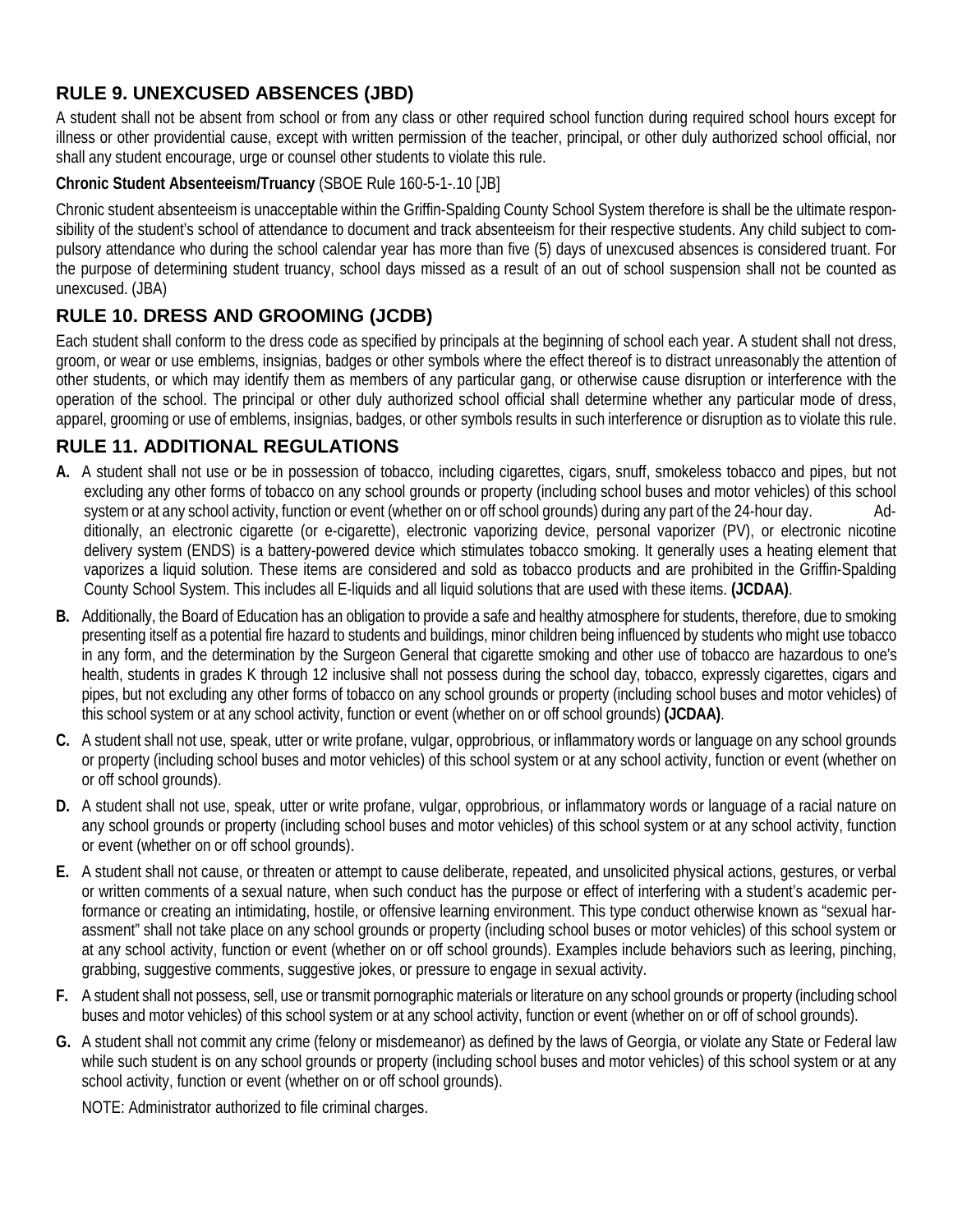- **H.** A student shall not violate any ordinance of the City of Griffin while such student is within the city limits on any school grounds or property (including school buses and motor vehicles) of this school system or while attending a school activity, function or event within the corporate limits of the City of Griffin. **NOTE:** Administrator authorized to file criminal charges.
- **I.** A student shall not engage in or encourage others to engage in any kind of sexual activity on any school grounds or property (including school buses and motor vehicles) of this school system or at any school activity, function or event (whether on or off school grounds). Parents and quardians are encouraged to inform their children of the consequences, including potential criminal penalties, of underage sexual conduct and crimes for which a minor can be tried as an adult. O.C.G.A. 20-2-735(e)
- **J.** It is the intent of the Board of Education to discipline students who have engaged in off campus misconduct at any time during the year, including summer or other occasions when students are not attending class, based on the following circumstances:
	- **1.** A student who has committed or allegedly committed any act off-campus which is prohibited by the Georgia criminal code whether same be defined as a felony or misdemeanor, (regardless of whether the student is arrested, charged, or convicted with violating that act pursuant to the criminal laws of this state or charged with a delinquent act pursuant to the juvenile code), and whose presence at school is likely to endanger other students or staff or cause disruption to the educational climate may be disciplined or excluded from school.
	- **2.** Students who attend or participate in any activity conducted for the benefit of students, whether school sponsored or supported by private organizations such as booster clubs, sports organizations, or similar groups, with prior approval of the superintendent, and without regard to whether the event takes place on school property, are subject to the student discipline code during the activity or while traveling to and from the activity.

## **RULE 12. ELECTRONIC COMMUNICATION DEVICES**

No student shall use a cellular telephone, entertainment system, mp3 player, laser pointer, or other personal electronic device during any school activity unless one of the following conditions apply.

- 1. Students may use personal electronic devices for instructional purposes if approved by the teacher and the principal or his/her designee.
- 2. Students may use personal electronic devices for health reasons if approved in writing by the principal or his/her designee.
- 3. Students may use personal electronic devices for other unusual reasons if approved in writing by the principal or his/her designee. O.C.G.A. 20-2-1183

## **RULE 13. ELECTRONIC COMMUNICATIONS SYSTEM**

A student shall not use the school system electronic communications system (e-mail, internet, America Online or the like) for any purpose other than educational and research consistent with the educational objectives of the Griffin-Spalding County School System. Such prohibited use includes, but is not limited to, transmission of any material in violation of any law of the United States or of the State of Georgia or of any school system regulation or policy or the transmission of copyrighted material, threatening or obscene material, or material protected as a trade secret. Use for commercial activities, product advertisement, or political lobbying is also prohibited.

## **RULE 14. BULLYING (JCDAG) – SEE POLICY ON PAGE 7**

## **RULE 15. GAMBLING**

Students shall not play any game of skill or chance for money or anything of value.

## **RULE 16. LOITERING/TRESPASSING**

Student shall not enter any school property or school facility without proper authority (includes student entry during a period of suspension or expulsion).

## **RULE 17. OFFICE REFERRALS**

Students sent to the office for the fourth (4th) violation of the Student Discipline Code may be subject to a ten (10) day out-of-school suspension and may be identified as a chronically disruptive student. If the student is identified as a chronically disruptive student and is sent to the office for the seventh (7th) violation, the student may be recommended to the disciplinary hearing officer or panel for possible long-term suspension or expulsion.

## **RULE 18. SUSPENSION ACCUMULATION**

Students who accumulate 15 or more days of suspension (in-school or our-of-school) for disciplinary reasons within one school year may be recommended to the disciplinary hearing officer. Prior permission must be received from the Administrator over administrative services division before applying Rule 18.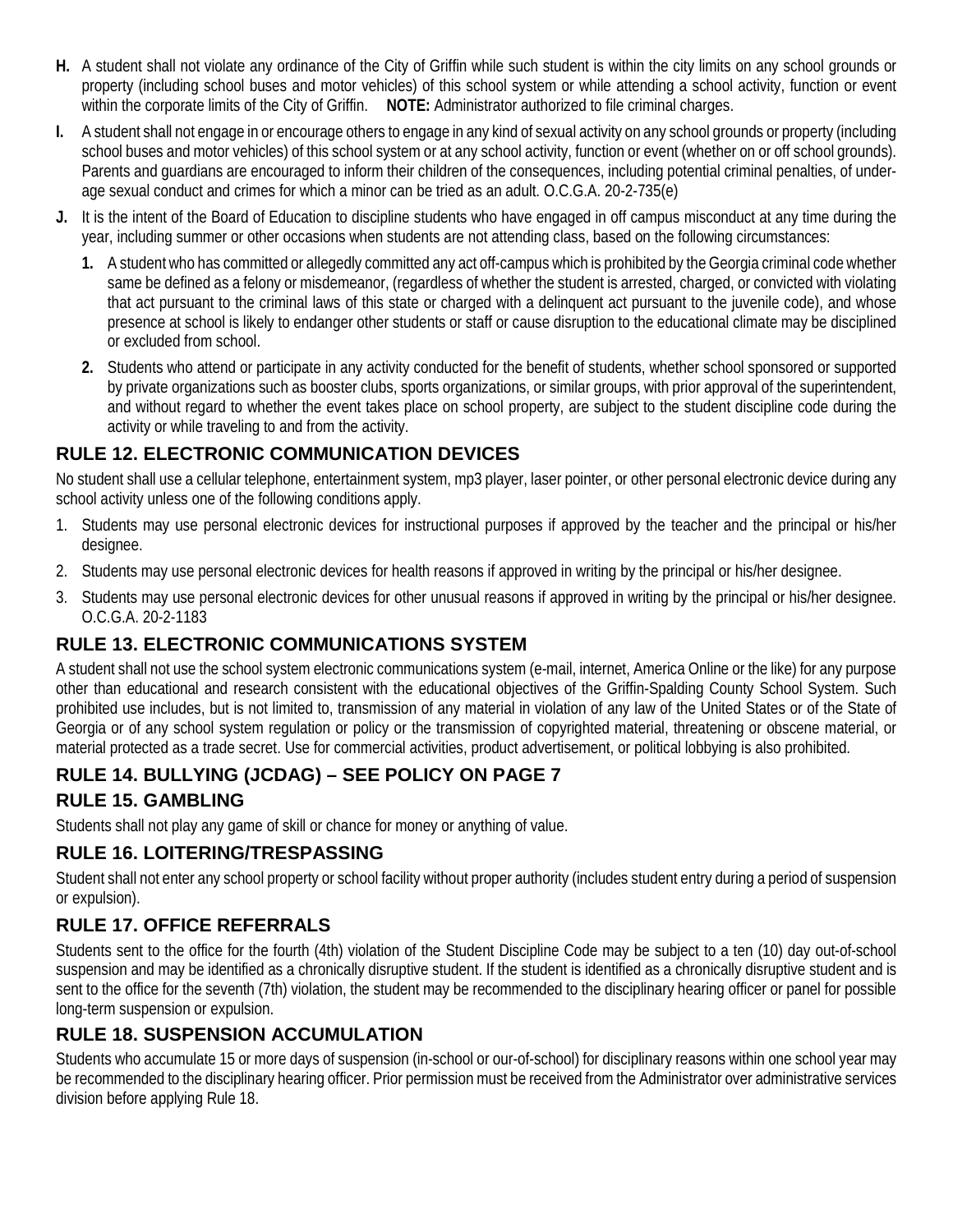## **RULE 19. FALSIFYING REPORTS OF ALLEGED INAPPROPRIATE BEHAVIOR BY TEACHER/SCHOOL PERSONNEL**

Students shall not falsify, misrepresent, omit or erroneously report information regarding instances of alleged inappropriate behavior by a teacher, administrator or other school employee toward a student **O.C.G.A. 20-2-751.5. \***Note:

- **(a)** Any student *(or parent or friend of a student)* who has been the victim of an act of sexual abuse or sexual misconduct by a teacher, administrator or other school system employee is urged to make an oral report of the act to any teacher, counselor or administrator at his/her school.
- **(b)** Any teacher, counselor or administrator receiving a report of sexual abuse or sexual misconduct of a student by a teacher, administrator or other employee shall make an oral report of the incident immediately by telephone or otherwise to the school principal or principal's designee, and shall submit a written report of the incident to the school principal or principal's designee within 24 hours. *If the principal is the person accused of the sexual abuse or sexual misconduct, the oral and written reports should be made to the superintendent or the superintendent's designee.*
- **(c)** Any school principal or principal's designee receiving a report of sexual abuse as defined in O.C.G.A. 19-7-5 shall make an oral report immediately, but in no case later than 24 hours from the time there is reasonable cause to believe a child has been abused. The report should be made by telephone and followed by a written report in writing, if requested, to a child welfare agency providing protective services, as designated by the Department of Human Resources, or, in the absence of such agency, to an appropriate police authority or district attorney. Reports of acts of sexual misconduct against a student by a teacher, administrator or other employee not covered by O.C.G.A. 19-7-5 or 20-2-1184 shall be investigated immediately by school or system personnel. If the investigation of the allegation of sexual misconduct indicates a reasonable cause to believe that the report of sexual misconduct is valid, the school principal or principal's designee shall make an immediate written report to the superintendent and the Professional Standards Commission Ethics Division.

**"Sexual abuse"** means a person's employing, using, persuading, inducing, enticing, or coercing any minor who is not that person's spouse to engage in any sexual act as defined in O.C.G.A. 19-7-5.

**"Sexual misconduct"** includes behavior by an educator that is directed at a student and intended to sexually arouse or titillate the educator or the child. Educator sexual misconduct by an educator may include, but is not limited to, the following behavior:

- 1. Made sexual comments, jokes, or gestures.
- 2. Showed or displayed sexual pictures, photographs, illustrations, or messages.
- 3. Wrote sexual messages/graffiti on notes or the internet.
- 4. Spread sexual rumors (i.e. said a student was gay or a lesbian).
- 5. Spied on students as they dressed, showered or used the restroom at school.
- 6. Flashed or "mooned" students.
- 7. Touched, excessively hugged, or grabbed students in a sexual way.
- 8. Forced a student to kiss him/her or do something else of a sexual nature.
- 9. Talked or asked about a student's developing body, sexuality, dating habits, *etc.*
- 10. Talked repeatedly about sexual activities or sexual fantasies.
- 11. Made fun of your body parts.
- 12. Called students sexual names.

\*"20-2-751.7.(a) The Professional Standards Commission shall establish a state mandated process for students to follow in reporting instances of alleged inappropriate behavior by a teacher, administrator, or other school employee toward a student which shall not prohibit the ability of a student to report the incident to law enforcement authorities. Each local school system shall be required to implement and follow such state mandated process and shall include the mandated process in student handbooks and in employee handbooks or policies.

## **RULE 20. SECRET SOCIETIES (GANGS) - SEE POLICY ON PAGE 21 RULE 21. OFFENSES INVOLVING FALSE INFORMATION**

#### **False Statement**

**A.** A student to whom a request has been made by a school official to provide information regarding any school related matter commits the offense of furnishing a false statement when he/she, knowingly and willfully, makes a false statement, whether orally or in writing.

## **Perjury**

**B.** A student to whom a lawful oath or affirmation has been administered commits the offense of perjury when, in a student disciplinary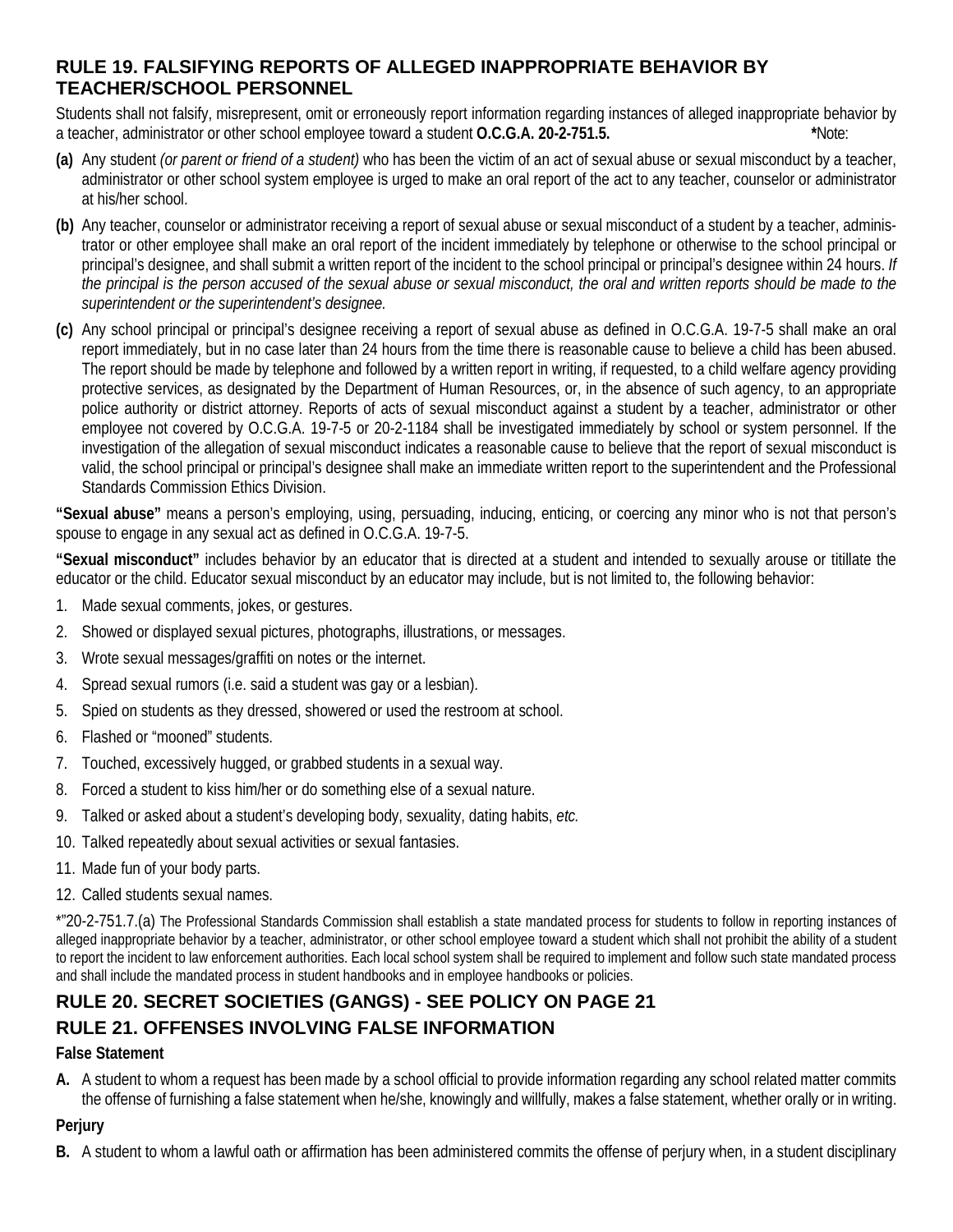proceeding, he/she knowingly and willfully makes a false statement material to the issue or point in question.

#### **Forgery**

**C.** A student commits the offense of forgery when he/she knowingly makes, alters, or possesses any school related writing, record, or document in a fictitious name or in such manner that the writing, record, or document as made or altered purports to have been made by another person, or at another time with different provisions, or by authority of one who did not give such authority.

## **RULE 22. INFLUENCING WITNESSES**

A student shall not with intent to deter a witness from testifying freely, fully, and truthfully to any matter pending in any disciplinary or in any administrative proceeding, communicate directly or indirectly, to such witness any threat of injury or damage to the person, property or employment of any relative of the witness or who offers or delivers any benefit, reward, or consideration to such witness or to a relative of the witness.

## **RULE 23. FAILURE TO OBEY SUBPOENA**

A student who is served with a lawfully issued subpoena compelling his, or her, attendance at a student disciplinary tribunal, personnel hearing or any other proceeding before a tribunal panel, hearing officer or the Griffin-Spalding County Board of Education commits a violation of this Rule if a student fails to obey subpoena and may be subject to discipline pursuant to the provisions of the Griffin-Spalding County School System Behavior Code and Discipline Policy.

#### **Other Requirements and Considerations:**

- **A.** Students serving out-of-school suspension, in-school suspension (long-term), or expulsion are not permitted to attend or participate in any school functions.
- **B.** A student on his/her way to or from school, whether or not the student is using their own or school system transportation, or while being provided school system transportation to/from any school function or activity, or any school-related activity, or at any school event held away from the school, under the jurisdiction of school authorities is subject to the rules and regulations as stated in this Student Discipline Code. This shall include bus stops used by the school system's transportation to load and deliver students.
- **C.** All disciplinary problems affecting special education students shall be in strict compliance with the law.
- **D.** A student's past disciplinary record will be considered in assessing a discipline penalty.
- **E.** The principal, or his designee, has the discretion to recommend long-term suspension or expulsion, based on the seriousness of the offense. Long-term suspension or expulsion recommendations are heard by the disciplinary hearing officer, panel, or tribunal unless the superintendent directs it to be heard by the Board of Education first.
- **F**. School administrators are authorized to file criminal charges in their official capacity as an administrator for the school system.
- **G.** Administrators have wide discretionary authority in determining disciplinary actions.

# STUDENT DRESS CODE

The Griffin-Spalding County School System dress code requires students in elementary school to dress in a manner that is conductive to a good learning environment. Our behavior patterns are affected by what we wear. When students are wearing proper attire, they are more reserved in their behavior. Visitors and our community judge our schools by the appearance and deportment of our students. Our impressions upon others and the impressions of the entire school are influenced by what students wear.

One objective of a school is to assist students in preparing for life in the business and social worlds. Our schools, therefore, should help students learn to dress in a manner the public finds appropriate. Many fads in dress are not appropriate for school. Therefore, students' dress should reflect neatness, cleanliness and should not distract or cause disruption in the educational process of school.

The school administration reserves the right to determine if a student's dress, hairstyle, etc. are too casual, too revealing, or too distracting in the learning environment to be considered appropriate for school. The safety of all students will be taken into consideration when making decisions regarding appropriate/inappropriate attire including the tucking in of shirt tails.

It is not the intent of this regulation to create hardship or stress on any student or parent, but rather to provide a reasonable standard of dress. Recognizing the fact that no dress code is perfect and there may be some who will not agree on all points, we are requesting the cooperation of all students and their parents in adhering to this policy. The following restrictions, therefore, are imposed:

- 1. During school hours and at school activities, students may not be barefoot. Rubber and/or metal cleats, flip flops and bedroom shoes are not appropriate.
- 2. During school hours or at school activities, students shall not wear clothing with slit(s), hole(s), cut or frayed area(s), or patched hole(s).
- 3. During school hours or at school activities, students may wear skirts, shorts, skorts, or dresses that fall below fingertip length when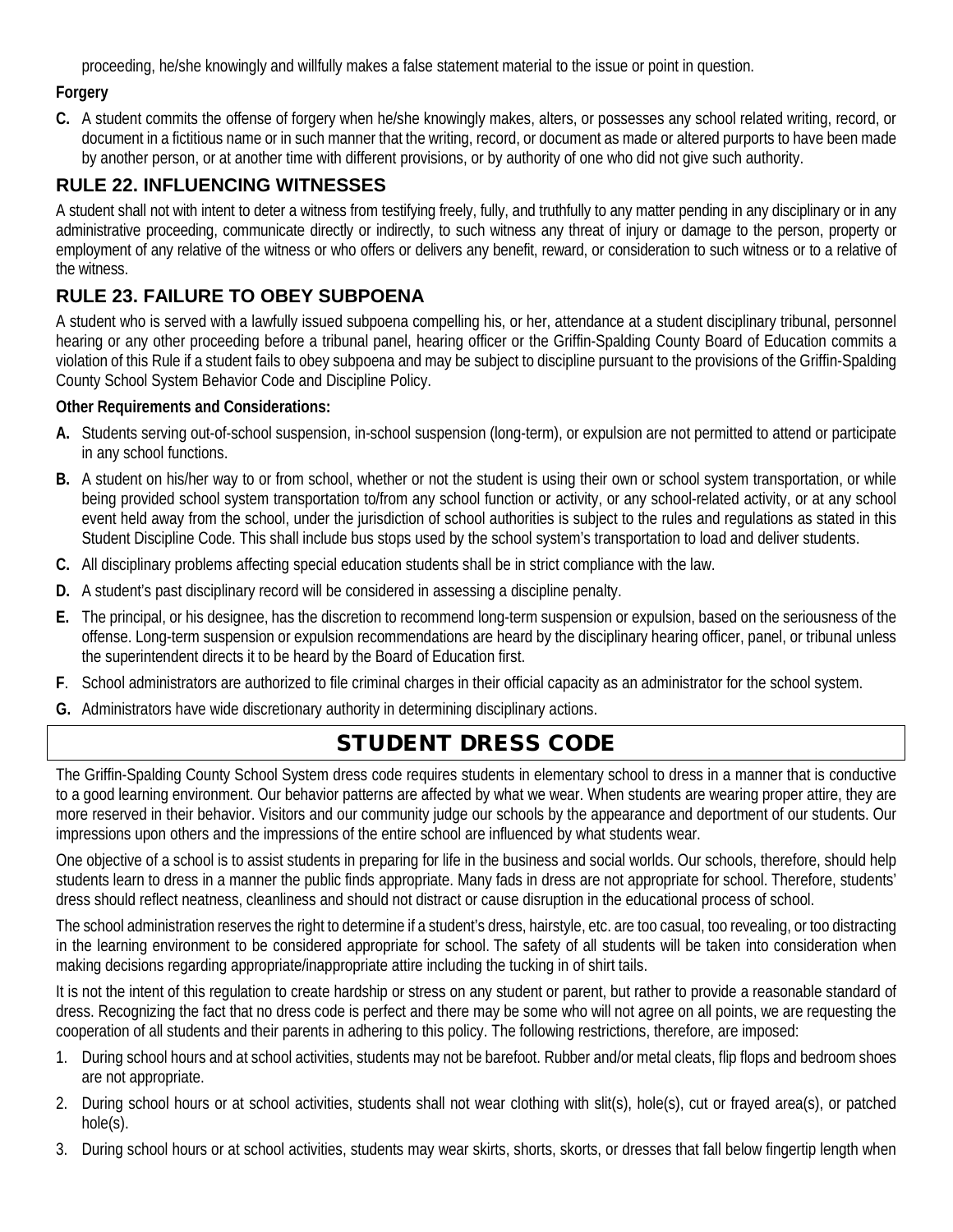arms are held loosely at the side.

- 4. During school hours or at school activities, students shall not wear halter tops, shirts or dresses with spaghetti straps.
- 5. During school hours or at school activities, tails of shirts shall be worn at wrist level or above. Shirts longer than this must be tucked.
- 6. During school hours or at school activities, students shall wear pants belted at the natural waistline. There will be no "busting slack" or exposure of clothing designed and sold as undergarments during school hours.
- 7. During school hours or at school activities, students may not wear wide legged pants, oversized clothing, skin-tight pants or form fitting clothing. Students may wear leggings provided a top or shirt is worn over the leggings. The length of the shirt or top worn over the leggings must fall below the fingertip length when arms are held loosely at the side.
- 8. During school hours or at school activities, students shall not wear tops that expose cleavage, the midriffs, strapless dresses, or strapless blouses or see-through clothing.
- 9. During school hours or at school activities, students may not wear clothing in a manner inconsistent with the intended design (Examples: bandanas used as belts, etc.).
- 10. During school hours or at school activities, students shall not wear clothing displaying obscene or suggestive slogans or shirts with pictures or patches displaying illegal substances for minors. (e.g. symbols of drugs, tobacco products or alcoholic beverages, etc.)
- 11. During School hours or at school activities, students shall not wear clothing which displays or implies profane, vulgar, obscene or racially offensive language, symbols, or sexual innuendo.
- 12. During school hours or at school activities, students shall not display emblems, insignias, writing graphics, pictures, badges, tattoos or other symbols where the effect is to cause disruption or interference with the operation of the school.
- 13. During school hours or at school activities, students shall not wear hats, sunglasses, caps, visors, sweatbands, skull caps, do rags, headbands and bandanas. (All hats and caps shall be properly stored during the school day)
- 14. During school hours and at school activities, students shall not wear large coats and hoods during the school day. Hoods on sweatshirts must not be pulled over the head.
- 15. During school hours or at school activities, students may not wear chains hanging from wallets or clothing.
- 16. During school hours or at school activities, students shall not display or wear any gang article, paraphernalia or clothing that can be construed as being gang related. (Examples: bandanas sweat bands, head rags, T-shirts, jerseys, jackets, accessories, etc.)
- 17. During school hours or at school activities, students shall not wear jewelry that is offensive; distracts, or is studded or pointed.
- 18. During school hours or at school activities, visible piercing type jewelry (other than ears) or paraphernalia including tongue piercing or chains linking one piercing to another piercing is not allowed.

## **EXCEPTIONS:**

- 1. School Administrators may alter the dress code for special occasions or extracurricular activities.
- 2. Parents of students who require an exemption from the dress code for religious, cultural or short-term medical reasons may make application to the principal.

**Refusal to comply with the dress code, repeated offenses, or violations of a severe nature may be subject to additional disciplinary procedures. The administration reserves the right to make the final decision relative to appropriate dress. School hours include the time students are transported to and from school on the school bus or any extra-curricular activity.**

**Receipt of Student Handbook shall serve as first notice of Dress Code Policy JCDB and Administrative Regulation JCDB-R(1) Middle and High Schools or JCDB-R(2) Elementary.**

| <b>STUDENT POLICIES</b> |                           |                          |  |
|-------------------------|---------------------------|--------------------------|--|
| Code                    | Description               | <b>Last Revised Date</b> |  |
| <b>JCAC</b>             | Harassment                | 11/3/2015                |  |
| <b>JCDA</b>             | Student Code of Conduct   | 11/3/2015                |  |
| <b>JCDAA</b>            | Student Tobacco Use       | 11/3/2015                |  |
| <b>JCDAC</b>            | Student Drug Use          | 01/7/2020                |  |
| <b>JCDAE</b>            | Weapons                   | 7/28/2015                |  |
| <b>JCDAG</b>            | Bullying                  | 11/3/2015                |  |
| <b>JCDB</b>             | <b>Student Dress Code</b> | 9/1/2020                 |  |
| <b>JCEB</b>             | Student Hearing Procedure | 11/3/2015                |  |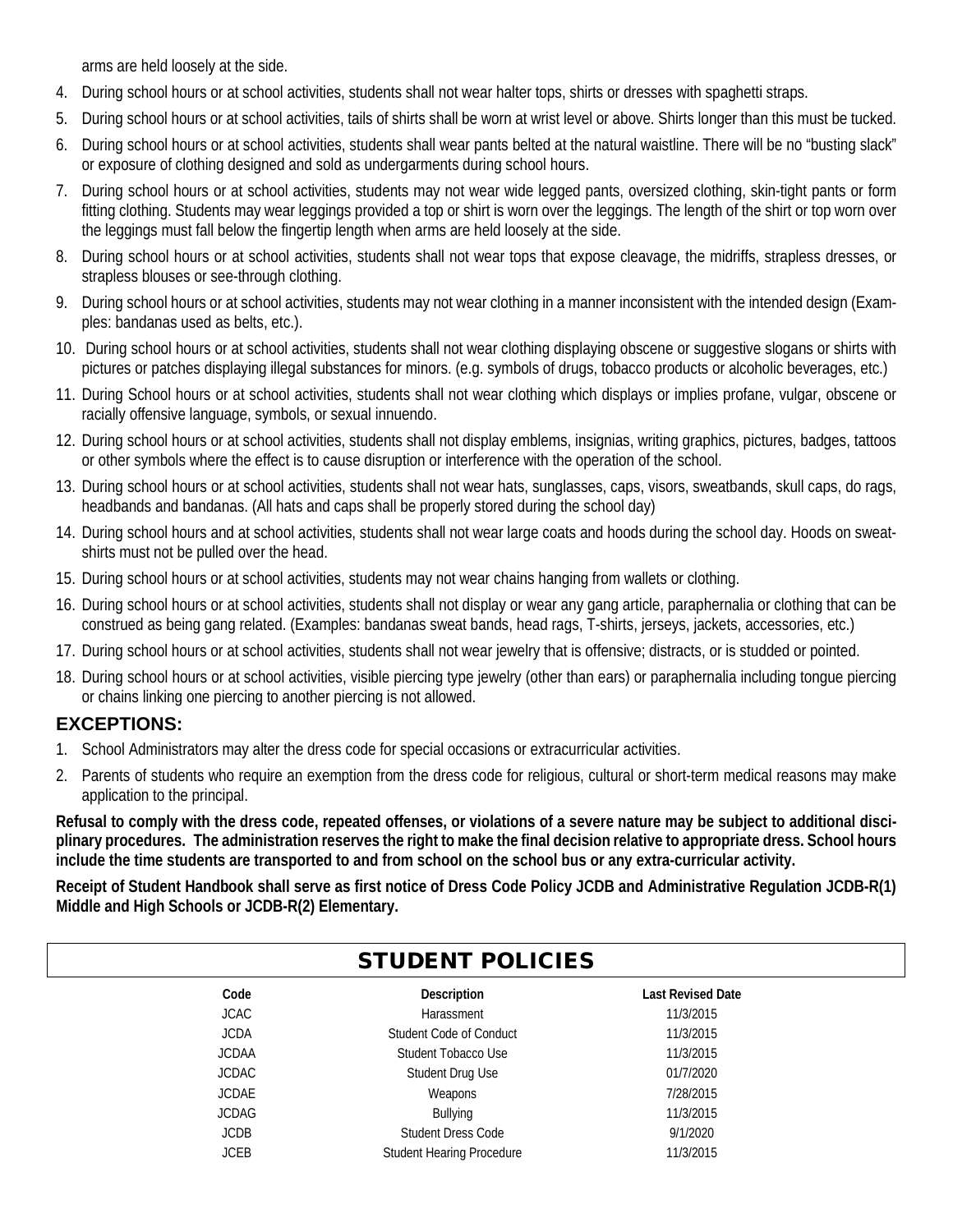| <b>JDA</b>  | Corporal Punishment                | 11/3/2015 |
|-------------|------------------------------------|-----------|
| <b>JGC</b>  | <b>Student Health Services</b>     | 11/3/2015 |
| <b>JGCB</b> | Student Immunizations              | 11/3/2015 |
| <b>JGCC</b> | <b>Infectious Diseases</b>         | 11/3/2015 |
| <b>JGCD</b> | Medication                         | 11/3/2015 |
| JGF.        | <b>Student Safety</b>              | 11/3/2015 |
| JGF(2)      | Seclusion or Restraint of Students | 1/9/2018  |
| <b>JGFG</b> | <b>Student Accidents</b>           | 11/3/2015 |
| JGFGB       | <b>Concussion Management</b>       | 11/3/2015 |
| JGI         | Child Abuse or Neglect             | 1/3/2017  |
| <b>JGIA</b> | Registration of Sex Offenders      | 11/3/2015 |
| <b>JGJA</b> | Suicide Prevention                 | 11/3/2015 |
| JHCAA       | Secret Societies (Gangs)           | 11/3/2015 |
|             |                                    |           |

# STUDENT SUPPORT PROCESSES POLICY (IGB)

The Board of Education provides a variety of resources which are available at every school within the district to help address student behavioral problems. The school discipline process will include appropriate consideration of support processes to help students resolve such problems. These resources include school counselors, student support teams, chronic disciplinary problem student plans*,* etc*.*

# STUDENT SUPPORT TEAM (SST)

The Student Support Team (SST) is a problem-solving school-based intervention process and is state mandated. Student Support Teams (SST) are comprised of interdisciplinary teachers, resource personnel, parents and at times, students. The team uses a systematic, problem-solving approach to address learning and/or behavior difficulties experienced by students. This includes students who are experiencing a lack of academic progress, are medically challenged, display behavior or emotional challenges.

The Multi-Tiered System of Support (MTSS) Team is committed to providing training, resources, and guidance to school-based teams to help ensure the delivery of high quality instruction, research-based interventions, progress monitoring, and prompt identification of at-risk students. The purpose is to find ways around roadblocks to success for any student referred to the team. For additional information, please contact your school's principal and/or visit[: http://www.gadoe.org.](http://www.gadoe.org/)

# TECHNOLOGY ACCEPTABLE USE AGREEMENT

#### *Rationale*

Technology use is an important part of educating children to live in the 21<sup>st</sup> century. This technology includes computer hardware, software, networks, and access to the Internet. Due to the nature of technology and the magnitude of potential information available to students who use technology resources, the Griffin-Spalding County Board of Education has guidelines regarding appropriate use of technology in order to serve the educational needs of students.

Students accessing any network services from any school computer shall comply with the Griffin-Spalding County Schools policies and procedures for appropriate behavior. Administrative staff and teachers reserve the right to monitor any and all use of technology resources by students, including electronic mail and Internet use.

While the Internet is an extremely valuable tool for educational purposes, there may be content that is not appropriate to community, school, and family standards. It is the belief that technology, including access to the Internet, far outweighs the disadvantages. The Griffin-Spalding County Schools, through its wide area network or through filtered hotspots, provides an Internet screening system which blocks access to a large percentage of inappropriate sites. It should not be assumed, however, that users are completely shielded from accessing inappropriate material. There is no screening system that guarantees 100 percent filtering.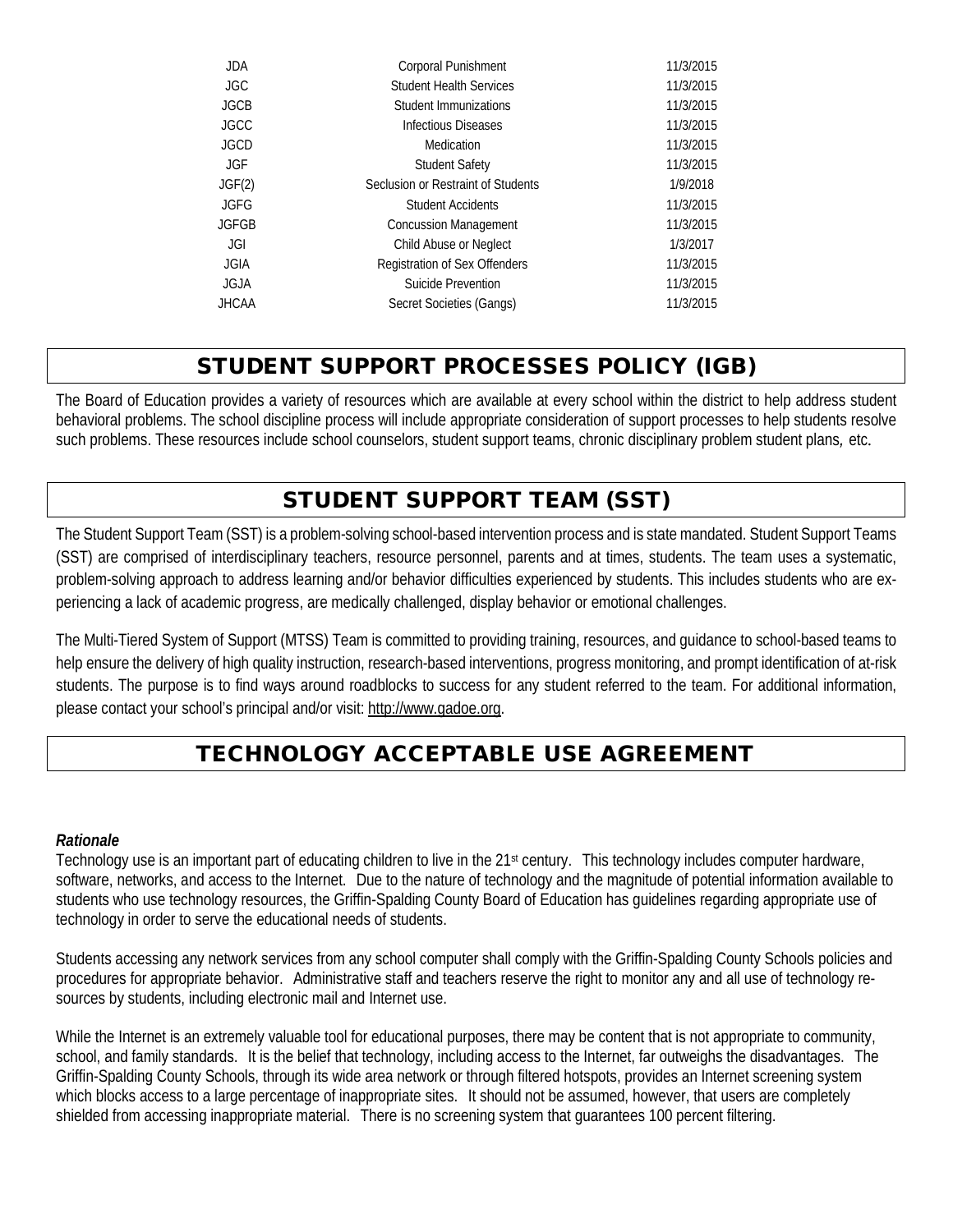**Users violating the Griffin-Spalding County Schools appropriate use policy shall be subject to disciplinary action according to the system discipline matrix.**

#### *Terms and Conditions*

Procedures are in place for the protection of the student and the protection of Griffin-Spalding County Schools technology resources. The student will be held accountable for any violation of the following policies. Students and their parents and/or guardians will be responsible for damages and liable for costs incurred for service or repair due to malicious acts or technology use violations.

Examples of PROHIBITED conduct include but are NOT limited to the following:

- **A.** Accessing, sending, creating or posting information or communications that are damaging, abusive, obscene, sexually ori ented, threatening or demeaning, harassing, or illegal.
- **B.** Posting or plagiarizing work by another person.
- **C.** Posting anonymous or forging communications.
- **D.** Attempting to read, alter, delete, or copy the communications of others.<br>**E.** Giving out personal information including, but not limited to, mailing add
- **E.** Giving out personal information including, but not limited to, mailing addresses, social security numbers, credit card or check ing account information.
- **F.** Using technology resources for activities not compliant with copyright laws.
- **G.** Loading or using games, public domain, shareware, VPN's, or any other unauthorized program on any school equipment.
- **H.** Purposefully infecting any technology equipment with computer virus or program designed to damage, alter, destroy, or pro vide access to unauthorized data or information.
- **I.** Gaining access or attempting to gain access to unauthorized or restricted network resources.
- **J.** Altering or attempting to alter the configuration of a computer, the operating system, or software.
- **K.** Attempting to vandalize, disconnect, or disassemble technology resources.

#### *Disclaimer*

The Griffin-Spalding County Schools makes no warranties of any kind, whether expressed or implied, for the services it is providing. The school system will not be responsible for any damages suffered by any user. This includes, but is not limited to loss of data resulting from delays, non-deliveries, or service interruptions of technology resources caused by its own negligence, user errors or omissions, or external forces. Griffin-Spalding County Schools specifically denies any responsibility for the accuracy or quality of information obtained through its Internet services.

# TITLE I INFORMATION

## **WHAT IS THE EVERY STUDENT SUCCEEDS ACT (ESSA)**?

The Every Student Succeeds Act (ESSA) was signed by President Obama on December 10, 2015 and represents good news for our nation's schools. This bipartisan measure reauthorized the 50-year-old Elementary and Secondary Education Act (ESEA), the nation's national education law and longstanding commitment to equal opportunity for all students. The new law builds on key areas of progress in recent years made possible by the efforts of educators, communities, parents and students across the country. The Every Student Succeeds Act can be found on the U.S. Department of Education website at: [http://www.ed.gov/essa.](http://www.ed.gov/essa)

## **WHAT IS TITLE I?**

Title I is a part of ESSA. This act provides money to public schools with high numbers of children from low-income families. Title I is designed to ensure that all children have the opportunity to obtain a high quality education and reach grade-level proficiency. Title I programs must be focused on improving student achievement and include strategies to support parent and family engagement. Additionally, ESSA requires school districts to set aside Title I funds to serve homeless and neglected students who do not attend schools participating in Title I. These services are comparable to services provided to children attending a Title I school.

#### **WHAT IS A TITLE I SCHOOL?**

Title I schools are the schools that are given funding from ESSA. Schools receive funding based on the number of children who qualify for free or reduced price lunch. All schools in the Griffin-Spalding County School System are designated as Title I for the 2021-2022 school year.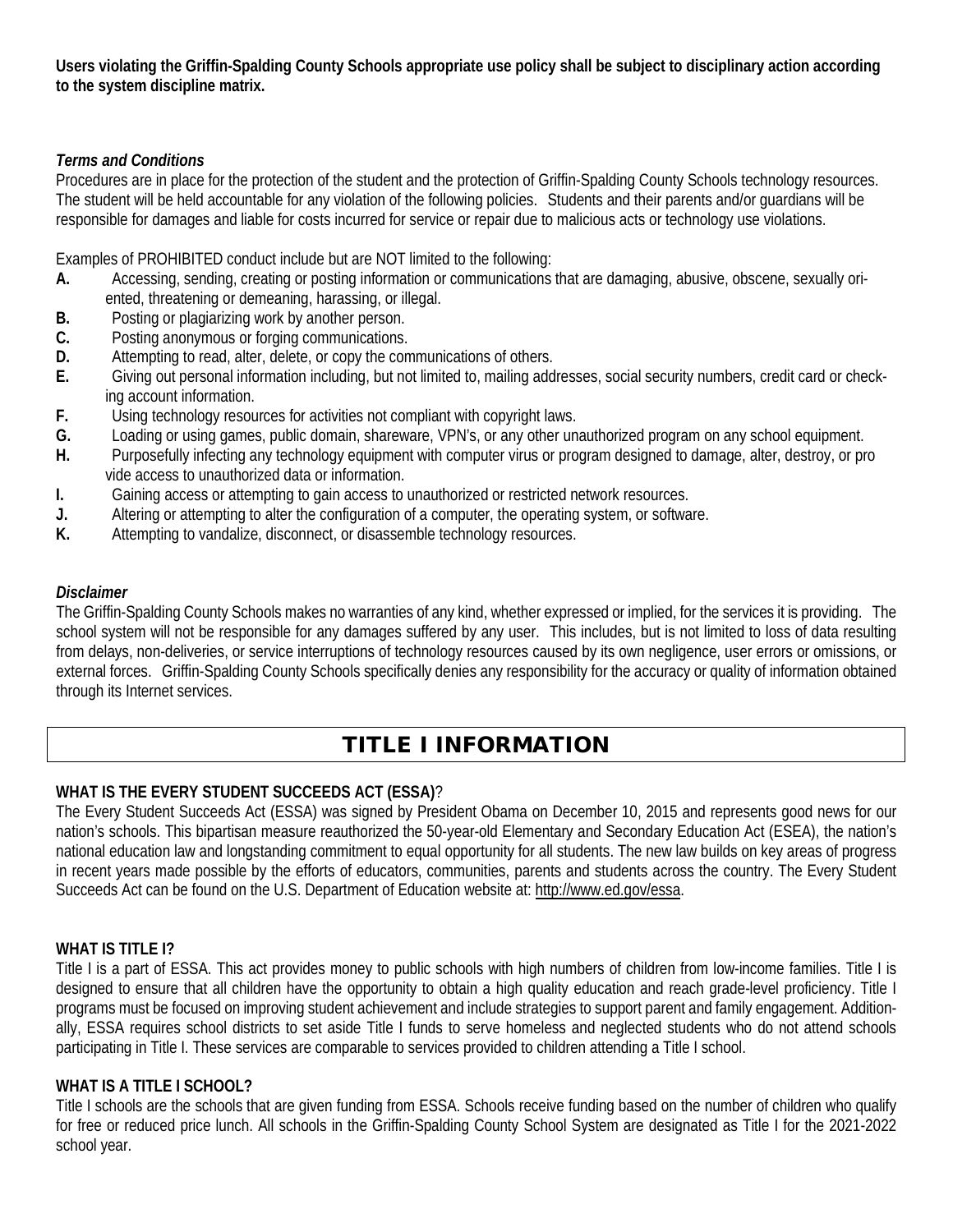#### **WHAT ARE TARGETED ASSISTANCE SCHOOLS?**

A targeted assistance school is a school that must use Title I funds to focus on helping the students most at risk of failure on state assessments. Funding is used to help participating children meet state standards and ensure students are taught by staff that meet professional qualifications.

#### **WHAT ARE SCHOOLWIDE SCHOOLS?**

In schoolwide programs, Title I funds are used to serve all of the children in the school. The purpose of schoolwide Title I programs is to improve the entire educational program in a school which should result in improving the academic achievement of all students, particularly the lowest achieving students. The core elements of a schoolwide program are (1) needs assessment, (2) plan and (3) evaluation. All schools in the Griffin-Spalding County School System are designated as Title I Schoolwide Schools for the 2021-2022 school year.

#### **ADDITIONAL INFORMATION**

Additional information regarding Title I can be found on the following websites:

- GA Department of Education:<http://www.gadoe.org/Pages/Home.aspx>
- US Department of Education:<http://www.ed.gov/>

# VISITORS

Parents and other visitors on school business are always welcome in the Griffin-Spalding County Schools. All visitors should report to the front office to sign in. All Griffin-Spalding schools are using Raptor, a visitor management system which will allow us to track visitors, contractors, and volunteers in each school and provide a safer, more monitored environment for students and staff. Each visitor will be asked to present a valid state-issued ID, which will be scanned into the system. Upon reading the information, Raptor will check the national database to identify sexual offenders. Once entry is approved, a badge will be issued with the visitor's name, date and purpose of his/her visit. No data is stored in the system. Social visits are prohibited during the instructional day. This is to ensure the safety and welfare of each student and prevent disruption of instructional time in the classroom. Former students and others who wish to visit staff members should arrange an after-school appointment through the office of the principal.

# WELLNESS - SOCIAL AND EMOTIONAL SURVEY

In an effort to better understand how to support students GSCS utilizes a wellness survey twice per year to assist in identifying students who may be at risk for challenging behaviors. This survey consists of items that teachers use to rate their classroom of students based on the teacher's current knowledge with clear evidence of each individual student's behavior. The survey is not intended as an assessment of static traits or personality, and it is not used to determine eligibility or access to programs such as special education. It will be used as one of many data sources to inform instruction and to indicate student risk. Parents wishing to opt out of the survey may do so by contacting their school counselor in writing by September 1<sup>st</sup> for the fall survey and February 1<sup>st</sup> for the winter survey. This notice is being provided to you under the Protection of Pupil Rights Amendment (PPRA).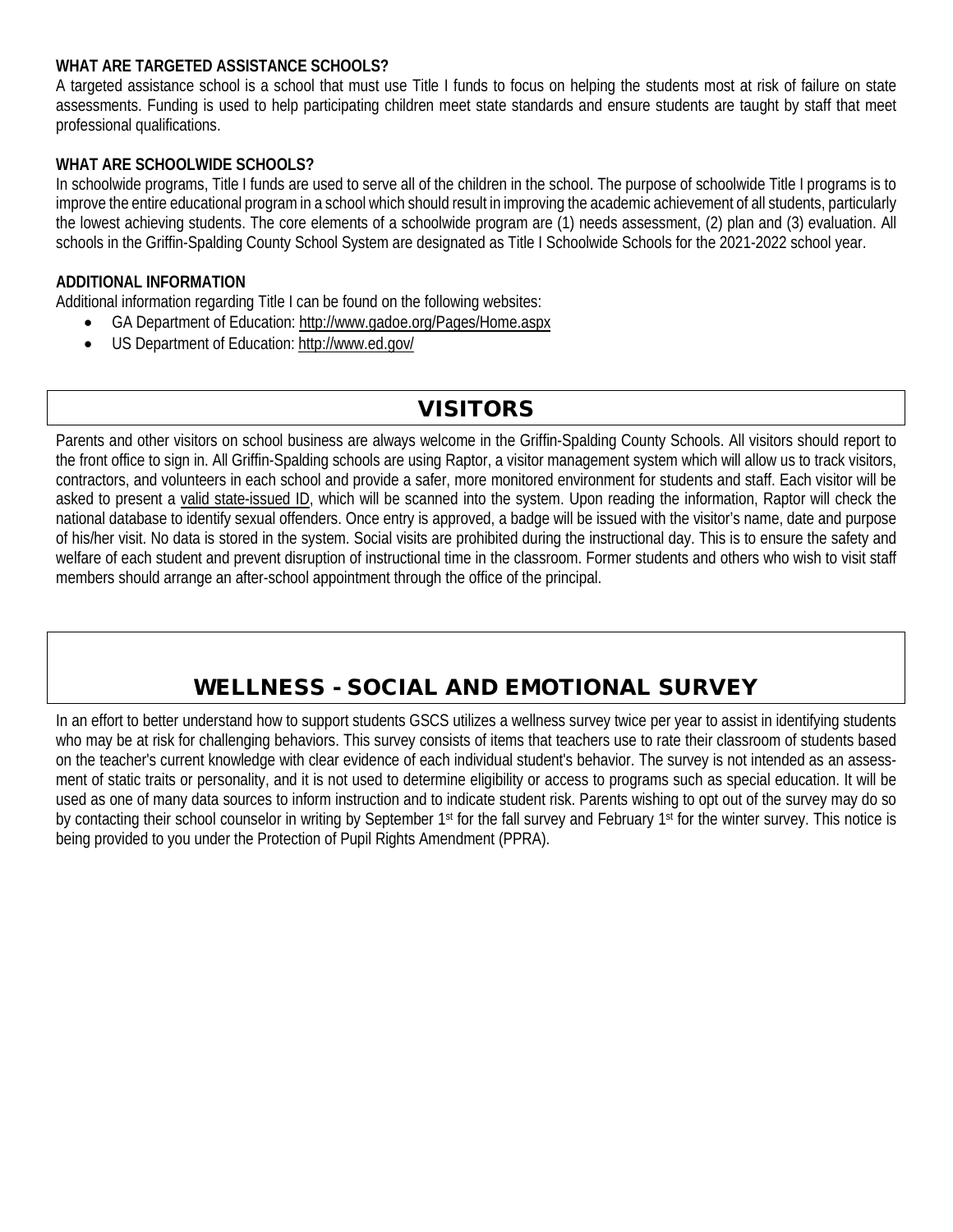| <b>2021/2022 CALENDAR</b><br>DATES ARE SUBJECT TO CHANGE BASED ON CDC COVID-19 GUIDANCE |                                                        |                                                        |         |  |
|-----------------------------------------------------------------------------------------|--------------------------------------------------------|--------------------------------------------------------|---------|--|
| July 29                                                                                 | Open House                                             |                                                        |         |  |
| <b>August 2</b>                                                                         |                                                        | District Level Professional Learning Day (no students) |         |  |
| August 3                                                                                | Teacher Planning Day (no students)                     |                                                        |         |  |
| August 4                                                                                | First Day of School                                    |                                                        |         |  |
| September 6                                                                             | Labor Day Holiday                                      |                                                        |         |  |
| October 8                                                                               | District Level Professional Learning Day (no students) |                                                        |         |  |
| October 11-15                                                                           | <b>Fall Break</b>                                      |                                                        |         |  |
| November 22-26                                                                          | <b>Thanksgiving Break</b>                              |                                                        |         |  |
| December 15-17                                                                          | Early Release Days for High Schools                    |                                                        |         |  |
| December 20 - January 4                                                                 | <b>Christmas Break</b>                                 |                                                        |         |  |
| January 3                                                                               |                                                        | Teacher Planning Day (no students)                     |         |  |
| January 4                                                                               | School Level Professional Learning Day (no students)   |                                                        |         |  |
| January 5                                                                               | <b>Students Return to School</b>                       |                                                        |         |  |
| January 17                                                                              | Martin Luther King Jr. Holiday                         |                                                        |         |  |
| February 21-25                                                                          | President's Day Holiday / Winter Break                 |                                                        |         |  |
| <b>April 11-15</b>                                                                      | <b>Spring Break</b>                                    |                                                        |         |  |
| May 20, 23, 24                                                                          | Early Release Days for High Schools                    |                                                        |         |  |
| May 24                                                                                  | Last Day of School                                     |                                                        |         |  |
| May 25                                                                                  |                                                        | Post-Planning for Teachers (no students)               |         |  |
| May 26                                                                                  |                                                        | District Level Professional Learning Day (no students) |         |  |
| May 27                                                                                  |                                                        | Post-Planning for Teachers (not students)              |         |  |
|                                                                                         |                                                        |                                                        |         |  |
| <b>School Level</b>                                                                     | <b>Instructional Day</b>                               | <b>Staff Work Hours</b><br><b>Building Open</b>        |         |  |
| <b>Elementary Schools</b>                                                               | 8:00 AM - 2:30 PM                                      | 7:15 AM - 3:15 PM                                      | 7:15 AM |  |
| <b>Middle Schools</b>                                                                   | $8:30$ AM - 3:40 PM                                    | 8:00 AM<br>$8:00$ AM $-$ 4:00 PM                       |         |  |
| <b>High Schools</b>                                                                     | 7:40 AM - 3:00 PM<br>7:00 AM - 3:00 PM<br>7:00 AM      |                                                        |         |  |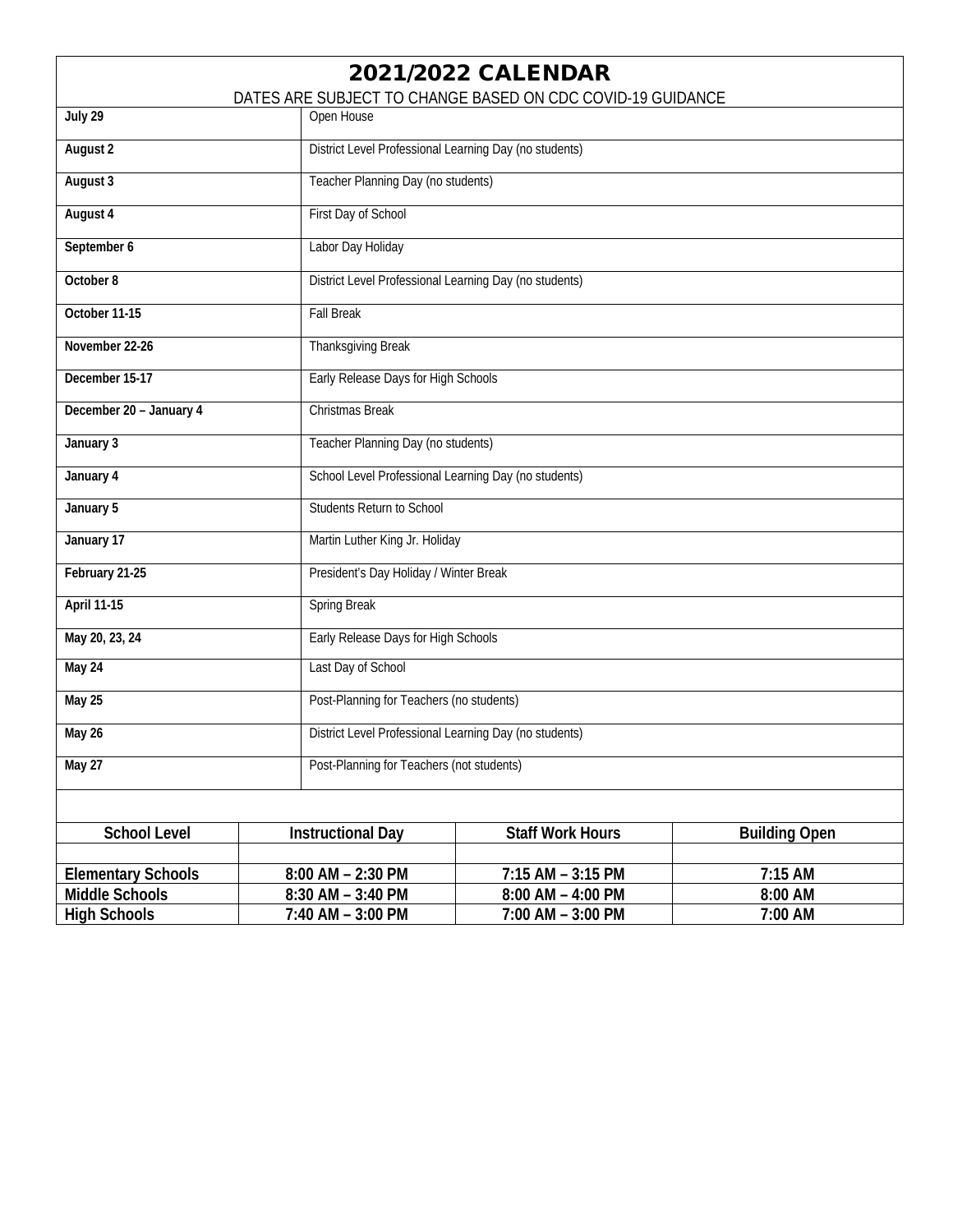#### ACKNOWLEDGEMENT OF RECEIPT OF PARENT OCCUPATIONAL SURVEY

I hereby acknowledge the receipt of the GaDOE Parent Occupational Survey. I understand the form must be completed and returned to determine eligibility of additional services under Title I, Part C.

\_\_\_\_\_\_\_\_\_\_\_\_\_\_\_\_\_\_\_\_\_\_\_\_\_\_\_\_\_\_\_\_\_\_\_\_\_\_\_\_\_\_\_\_\_\_ \_\_\_\_\_\_\_\_\_\_\_\_\_\_\_\_\_\_\_\_\_\_\_\_\_\_\_\_\_\_\_\_\_\_\_\_\_\_\_\_\_\_\_

Parent/Guardian Signature Student Signature Student Signature

## ACKNOWLEDGEMENT OF RECEIPT OF STUDENT HANDBOOK/CODE OF CONDUCT

I hereby acknowledge receipt of the Student/Parent Handbook, which included the Student Code of Conduct. I have read the Handbook and understand the school's operational procedures and the rules that apply to students who attend the school.

\_\_\_\_\_\_\_\_\_\_\_\_\_\_\_\_\_\_\_\_\_\_\_\_\_\_\_\_\_\_\_\_\_\_\_\_\_\_\_\_\_\_\_\_\_\_ \_\_\_\_\_\_\_\_\_\_\_\_\_\_\_\_\_\_\_\_\_\_\_\_\_\_\_\_\_\_\_\_\_\_\_\_\_\_\_\_\_\_\_

Parent/Guardian Signature Superior Student Signature Student Signature

#### ACKNOWLEDGEMENT OF RECEIPT OF COMPULSORY ATTENDANCE LAW REQUIREMENTS

I hereby acknowledge receipt of the Compulsory Attendance Requirements, which included possible consequences and penalties for failure to follow the law. I have read and understand the Compulsory Attendance Law.

\_\_\_\_\_\_\_\_\_\_\_\_\_\_\_\_\_\_\_\_\_\_\_\_\_\_\_\_\_\_\_\_\_\_\_\_\_\_\_\_\_\_\_\_\_\_ \_\_\_\_\_\_\_\_\_\_\_\_\_\_\_\_\_\_\_\_\_\_\_\_\_\_\_\_\_\_\_\_\_\_\_\_\_\_\_\_\_\_\_

Parent/Guardian Signature Student Signature Student Signature

My signature acknowledges receipt of this written statement of possible consequences and penalties. I have read this summary and discussed it with my child, who is 10 years of age or older prior to September 1. His or her signature acknowledges receipt of this written statement of possible consequences and penalties:

\_\_\_\_\_\_\_\_\_\_\_\_\_\_\_\_\_\_\_\_\_\_\_\_\_\_\_\_\_\_\_\_\_\_\_\_\_\_\_\_\_\_\_\_\_\_ \_\_\_\_\_\_\_\_\_\_\_\_\_\_\_\_\_\_\_\_\_\_\_\_\_\_\_\_\_\_\_\_\_\_\_\_\_\_\_\_\_\_\_

Parent/Guardian Signature Date

ACKNOWLEDGEMENT OF RECEIPT OF THE SAFE RIDER PROGRAM AND BEHAVIOR

## EXPECTATIONS FOR ALL BUS RIDERS

I hereby acknowledge receipt of the *Safe Rider Program* processes and procedures and the behavior expectations for all students that utilize GSCS buses. I have reviewed and discussed all materials with my student(s). I understand the importance of safe behavior on and around the school bus. I also understand that continued unsafe behavior by my student on or around the school bus will result in a possible suspension or permanent loss of their bus riding privileges.

\_\_\_\_\_\_\_\_\_\_\_\_\_\_\_\_\_\_\_\_\_\_\_\_\_\_\_\_\_\_\_\_\_\_\_\_\_\_\_\_\_\_\_\_\_\_ \_\_\_\_\_\_\_\_\_\_\_\_\_\_\_\_\_\_\_\_\_\_\_\_\_\_\_\_\_\_\_\_\_\_\_\_\_\_\_\_\_\_\_

Parent/Guardian Signature Student Signature Student Signature